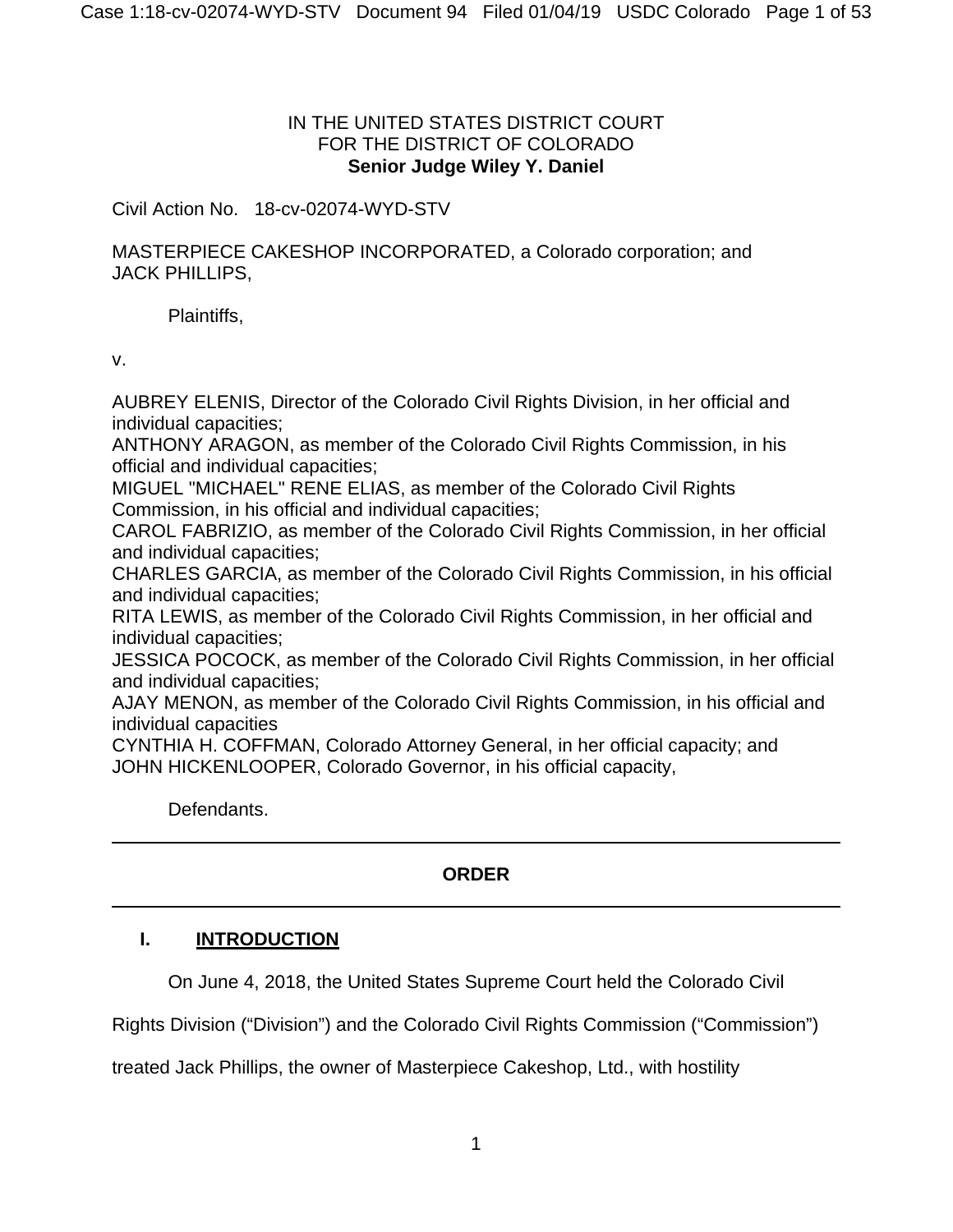"inconsistent with the First Amendment's guarantee that our laws be applied in a manner that is neutral toward religion" when the Division and the Commission found that Phillips<sup>1</sup> discriminated against a same-sex couple by refusing to make them a wedding cake. *Masterpiece Cakeshop, Ltd. v. Colorado Civil Rights Comm'n*  (*Masterpiece I*), 138 S.Ct. 1719, 1732 (2018). The Division's and the Commission's "clear and impermissible hostility toward the sincere religious beliefs that motivated [Phillips'] objection" to creating the custom wedding cake manifested itself in two ways. *Id.* at 1729-30. First, Commission members made disparaging comments about Phillips' faith at public hearings. *Id.* at 1729. And second, the Division and the Commission treated Phillips differently from three other bakeries by allowed those bakeries to refuse a customer's request to make a cake that would have violated their secular values, while requiring Phillips to produce a cake that would have violated his sacred beliefs. *Id.* at 1730.

Weeks after the Supreme Court announced *Masterpiece I*, the Division issued a new probable cause determination against Phillips, alleging that he discriminated against a different customer because of the customer's transgender status. (ECF No. 51 ("Complaint"), ¶¶ 211, 216). The Commission also claimed Phillips discriminated against the customer and filed a formal complaint against him. (*Id.* at ¶ 230).

Tired of Colorado's "continuing efforts to target Phillips" and "unconstitutional bullying," Phillips filed this suit against Defendants. (*Id.* at ¶ 8). Phillips alleges that the new probable cause determination and formal complaint violate his First Amendment

 $\overline{a}$ 

<sup>&</sup>lt;sup>1</sup> Unless the context dictates otherwise, "Phillips" refers to Phillips and Masterpiece Cakeshop, Ltd.("Masterpiece") collectively.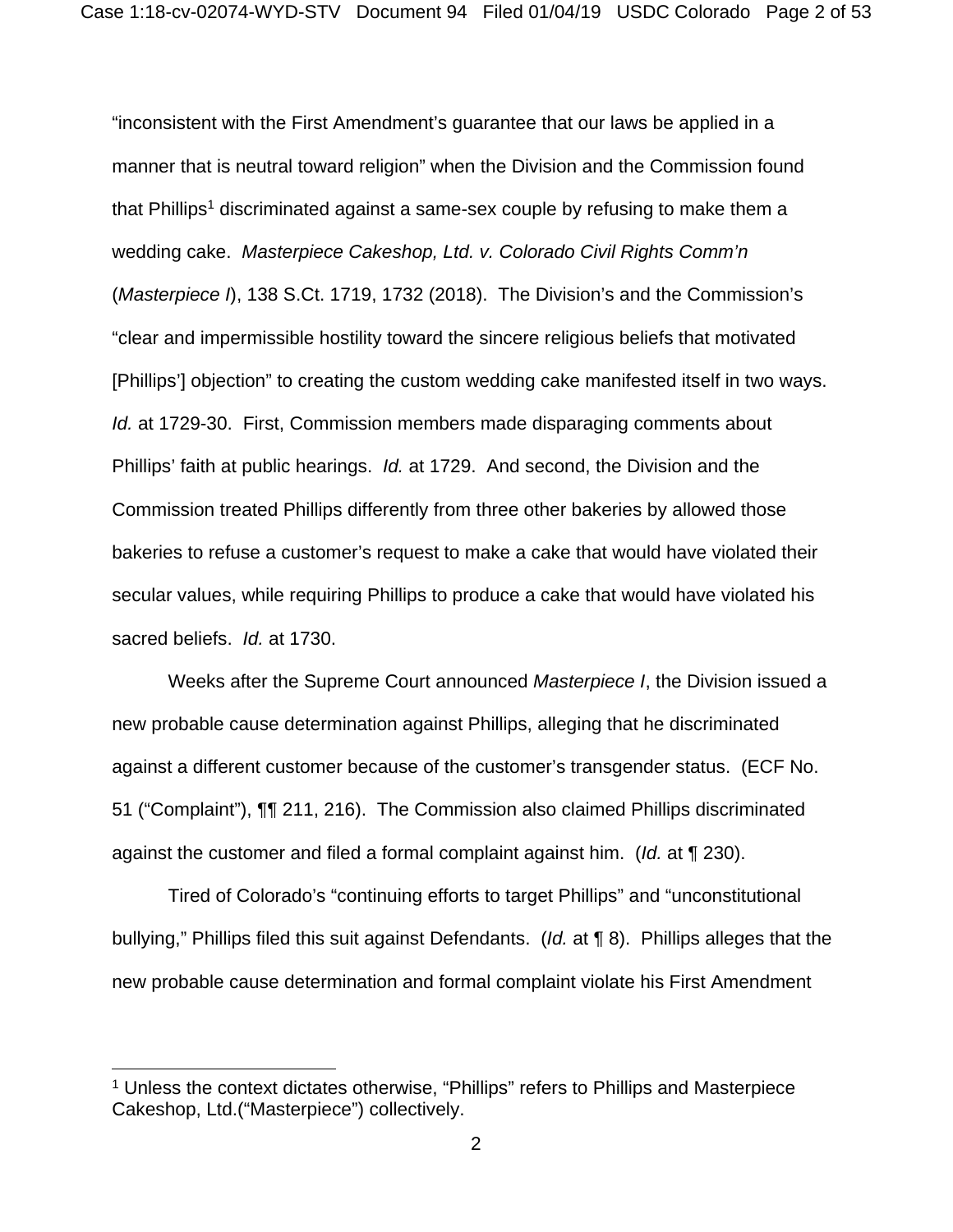rights to free exercise of religion and free speech and his Fourteenth Amendment rights to due process and equal protection. Among other remedies, he asks for injunctive relief, declaratory judgment, and monetary compensation.

The Defendants are Aubrey Elenis, the Director of the Division, seven members of the Commission ("Defendant Commissioners"), Cynthia Coffman, the Attorney General of Colorado, and John Hickenlooper, the Governor of Colorado. Director Elenis and the Defendant Commissioners are sued in their official and individual capacities. The Attorney General and the Governor are sued only in their official capacities.

On November 6, 2018, Defendants filed a Motion to Dismiss ("Motion") pursuant to Federal Rule of Civil Procedure 12(b)(1). (ECF No. 64). The Motion argues that Phillips' suit should be dismissed in its entirety on four different abstention grounds. The Motion also argues that various claims should be dismissed because Defendants are immune from suit and Phillips lacks standing. Phillips filed a response and Defendants replied. (ECF Nos. 81, 86). I held a hearing on December 18, 2018 to address the arguments related to Defendants' Motion ("Motion Hearing"). Based on the allegations in the Complaint and the parties' oral and written arguments, the Motion is denied in part and granted in part.

#### **II. FACTUAL BACKGROUND**

In this recitation of the alleged facts, I accepted the well-pleaded allegations in the Complaint as true. *Holt v. United States*, 46 F.3d 1000, 1002 (10th Cir. 1995). I also drew from the Division's probable cause determination and the Commission's formal complaint because they were attached to the Complaint, incorporated into the Complaint by reference, and the parties do not dispute the authenticity of these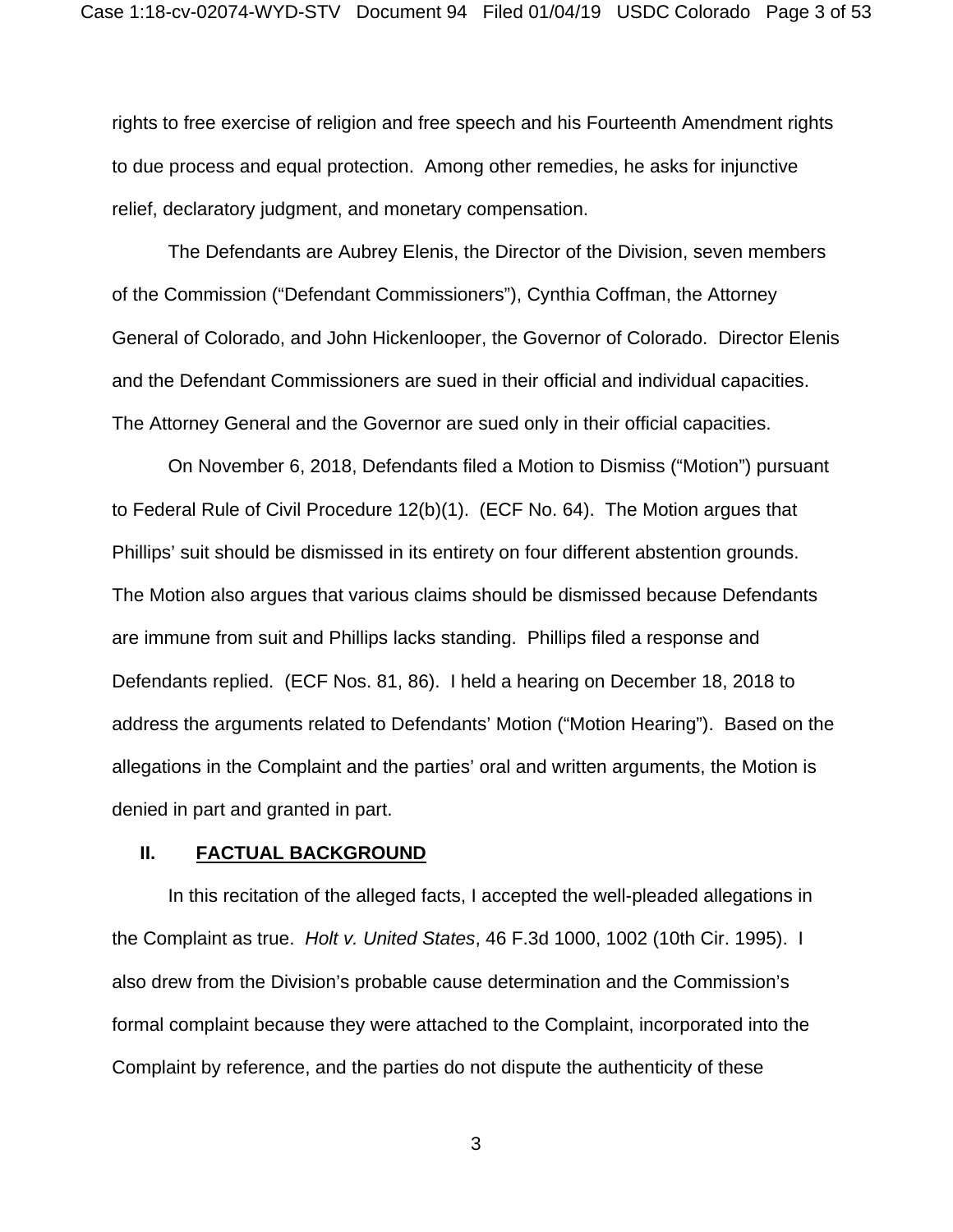documents. *See Tal v. Hogan*, 453 F.3d 1244, 1264 n.24 (10th Cir. 2006) ("Exhibits attached to a complaint are properly treated as part of the pleadings for purposes of ruling on a motion to dismiss."); *Jacobsen v. Deseret Book Co.*, 287 F.3d 936, 941 (10th Cir. 2002). And I relied on the relevant portions of the United States Supreme Court's decision in *Masterpiece I*.

#### **A. How Phillips Operates his Business**

Phillips is a cake artist. (Compl. ¶ 83). He started Masterpiece in 1993 as a bakery that designs and creates custom cakes and other baked goods. (*Id.* at ¶¶ 84- 86). Masterpiece has fashioned all kinds of custom cakes, including those that resemble the Gutenberg Bible, a racecar, a guitar, and a crab boil. (*Id.* at ¶¶ 86).

Phillips reviews every custom cake order Masterpiece receives. (*Id.* at ¶ 130). When potential customers request a custom cake, the employee who answers the call asks about the cake's type, design, and message, and what event the cake is intended to celebrate. (*Id.* at ¶ 131). If Phillips agrees to make the custom cake, he sketches the design on paper, bakes the cake, and sculpts the baked cake into the desired form. (*Id.* at ¶¶ 89-92). Finally, Phillips decorates the cake using painting and sculpting techniques and inscribing words, numbers, or designs. (*Id.* at ¶ 93).

Phillips is not only a cake artist, but a Christian. (*Id.* at ¶ 95). His faith teaches him "whether you eat or drink or whatever you do, do it all for the glory of God." 1 *Corinthians* 10:31; (Compl. ¶ 97). According to this teaching, and other instructions from the New Testament, Phillips operates Masterpiece as an extension of his religious convictions. (Compl. ¶ 97). Phillips' faith informs what he will and will not do.

Some of the things that he will do through Masterpiece include hosting Bible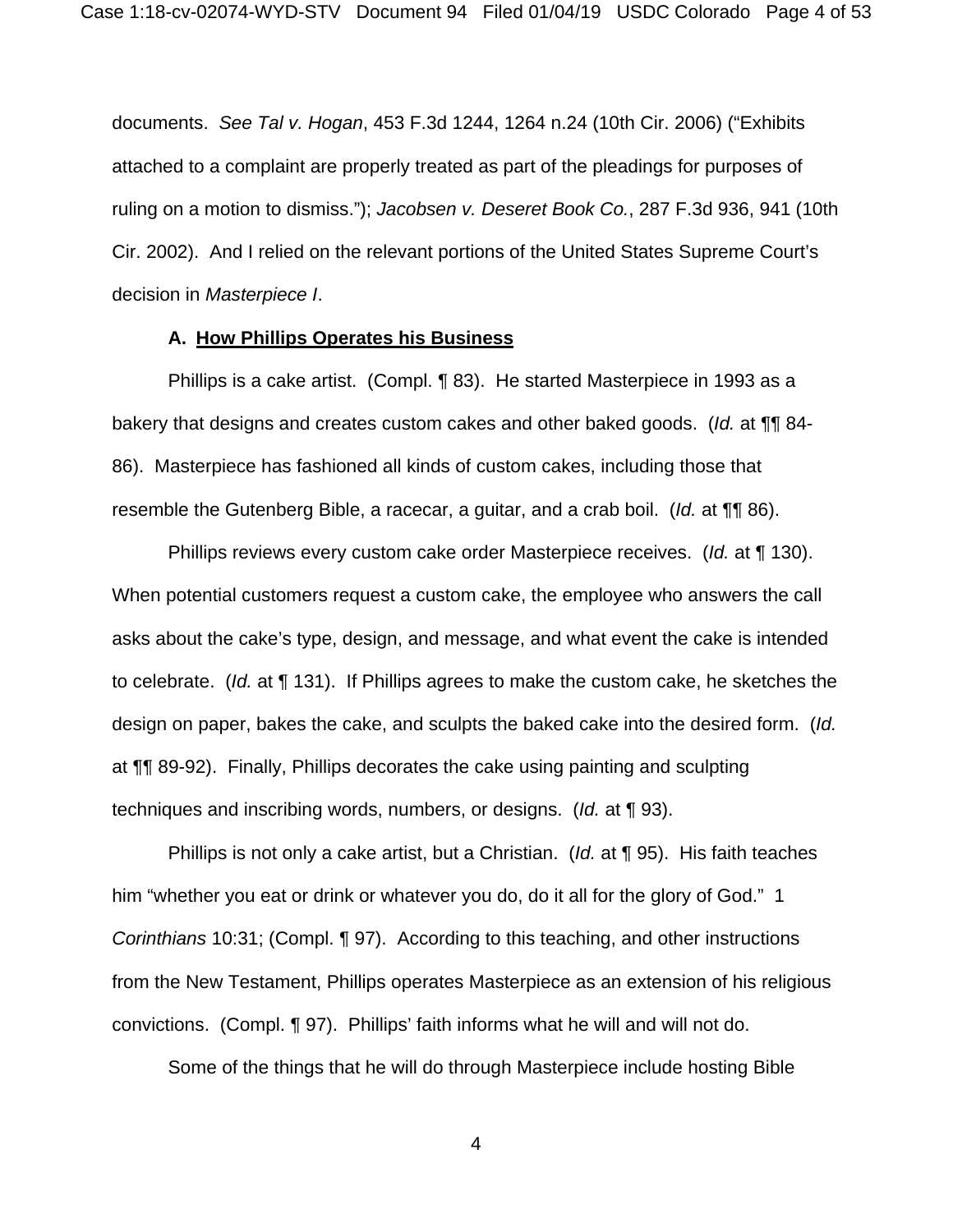studies at the bakery, providing free baked goods to homeless men and women, and closing his business on Sundays to allow himself and his employees to attend religious services. (*Id.* at ¶¶ 100-02). Phillips sells custom cakes to anyone who requests them, regardless of the customer's race, faith, sexual orientation, or gender identity. (*See id.* at ¶¶ 103, 125, 129). Phillips also sells pre-made items, like brownies, cookies, and generic cakes to anyone. (*Id.* at ¶¶ 132-34).

But Phillips will not "create custom cakes that express messages or celebrate events in conflict with his religious beliefs" no matter who requests them. (*Id.* at ¶¶ 107, 124, 128). Phillips has declined to make cakes that "demean LGBT people," express racist views, celebrate Halloween, promote marijuana and alcohol, support Satan or satanic themes or beliefs, and, most famously, celebrate same-sex marriage. (*See id.* at ¶¶ 111-22). Relevant to this suit, Phillips will not create custom cakes "that express or celebrate messages in conflict with [his] religious beliefs about sex." (*Id.* at ¶ 127). These beliefs instruct "that sex—the status of being male or female—is given by God, is biologically determined, is not determined by perceptions or feelings, and cannot be chosen or changed." (*Id.* at ¶ 126).

#### **B. Other Colorado Bakeries Refuse to Create Custom Cakes**

At some point after 2013, a man named William Jack went to three different Colorado cake shops to request cakes that "conveyed disapproval of same-sex marriage, along with religious text." *Masterpiece I*, 138 S.Ct. at 1730. Specifically, Jack requested cakes "that looked like Bibles, that bore an image depicting two groomsmen covered with a red 'X,' and that included bible verses conveying the religious basis for his opposition to same-sex marriage." (Compl. ¶¶ 70, 73, 161). The owners of the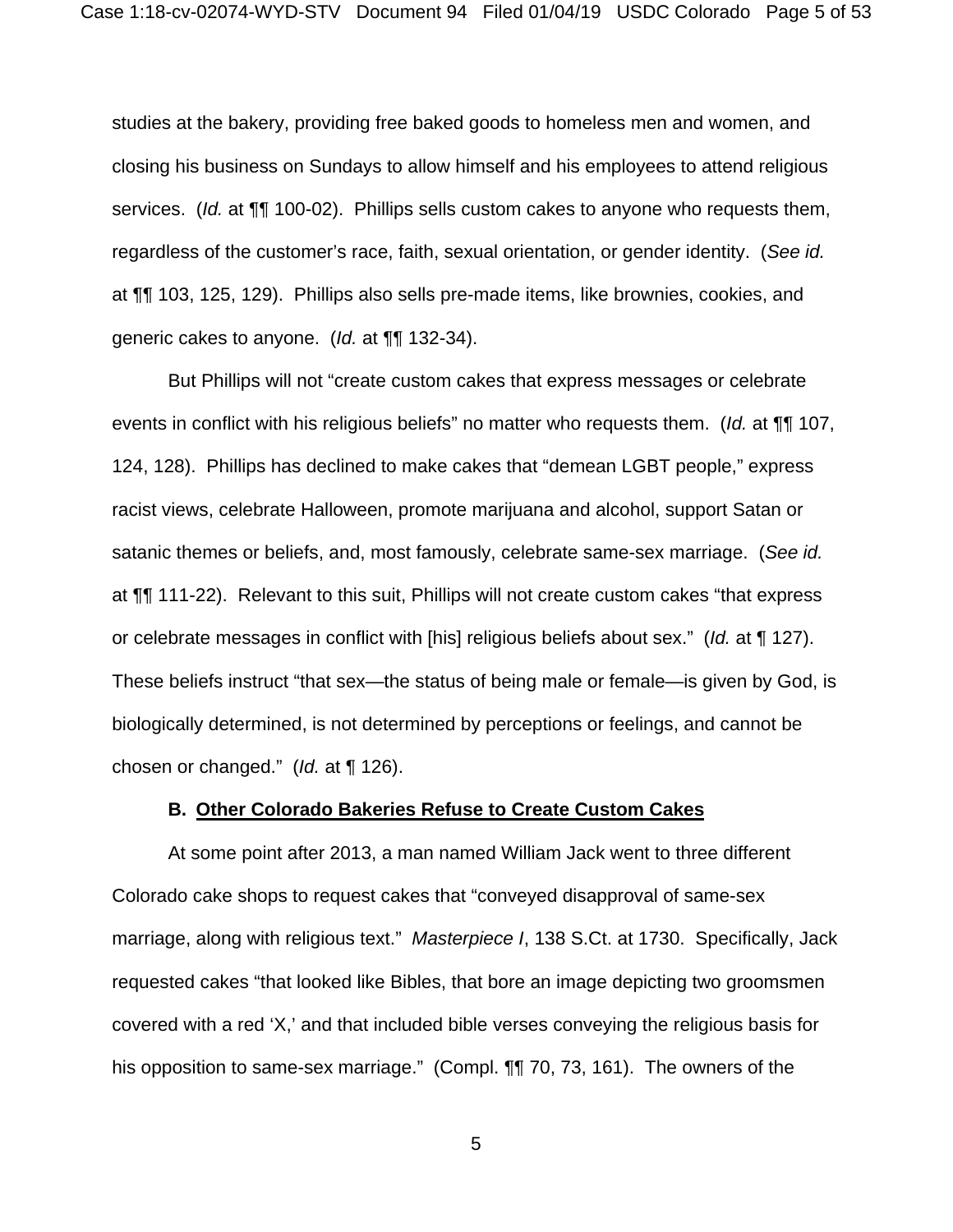three bakeries declined to make these cakes because they "objected to those cakes' messages and would not create them for anyone." (*Id.* at ¶ 74); *see also Masterpiece I*, 138 S.Ct. at 1730 (explaining why the bakeries declined to make the cakes). Jack then filed discrimination charges against the bakeries, claiming that they discriminated against him based on his religion. (*Id.* at ¶ 75).

The Division investigated his claims, but found there was not probable cause for Jack's discrimination complaints. (*Id.* at ¶ 77). The Division reached this conclusion because the requested cakes included "wording and images [the baker] deemed derogatory, featured language and images [the baker] deemed hateful, and displayed a message the baker deemed as discriminatory." *Masterpiece I*, 138 S.Ct. at 1730 (internal citations and quotation marks omitted); (Compl. at ¶ 78). The Division also determined that the bakeries would not create the cakes expressing the same message for any other customer, but would create other cakes expressing different messages for people of faith. (Compl. at ¶¶ 79-80). The Commission affirmed these determinations in June 2015. (*Id.* at ¶ 81).

#### **C. Colorado State Courts' Decisions Leading to** *Masterpiece I*

Phillips' conflict with Colorado originally began in 2012 when he refused a couple's request to make them a custom wedding cake for their same-sex marriage. *Masterpiece I*, 138 S.Ct. at 1725-26. In 2013, the Division found probable cause to believe Phillips discriminated against the couple, and initiated an investigation into Phillips' conduct. (Compl. ¶ 141). Once the Division completed its 2013 investigation and issued its probable cause determination against Phillips, the Commission filed a formal complaint against Phillips alleging that he violated C.R.S. § 24-34-601(2)(a) and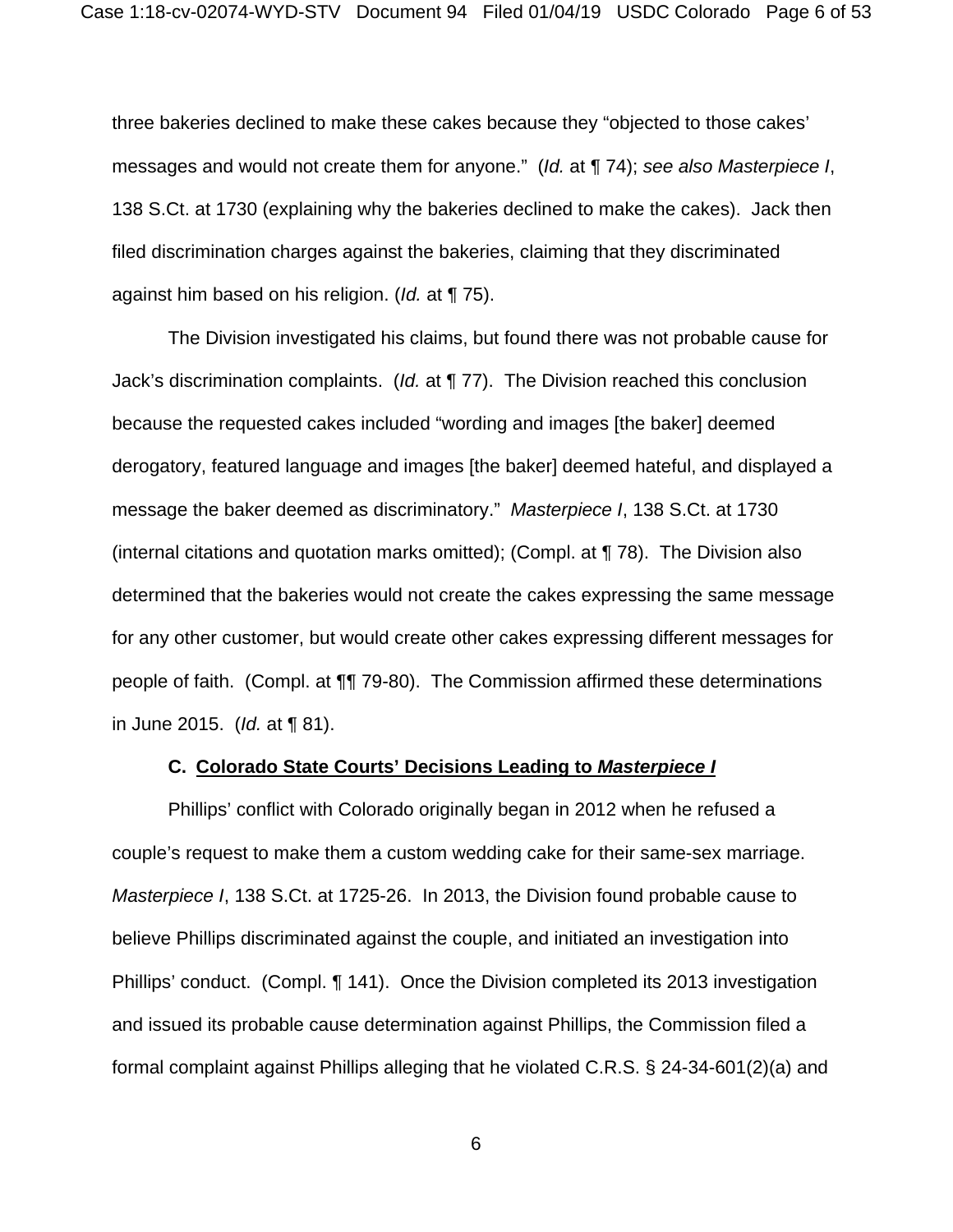assigned the case to an administrative law judge. (*Id.* at ¶ 141-42). The administrative law judge found Phillips violated C.R.S. § 24-34-601(2)(a) when Phillips refused to make a wedding cake for the couple's wedding. (*Id.* at ¶ 143). Phillips appealed this decision to the Commission.

During the Commission's public deliberations on the administrative law judge's decision, two former commissioners made comments, and one former commissioner agreed with comments, "'endors[ing] the view that religious beliefs cannot legitimately be carried into the public sphere or commercial domain, implying that religious beliefs and persons are less than fully welcome in Colorado's business community.'" (*Id.* at ¶ 146 (quoting *Masterpiece I*, 138 S.Ct. at 1729)). One commissioner stated "'that Phillips can believe 'what he wants to believe,' but cannot act on his religious beliefs 'if he decides to do business in the state.'" (*Id.* at ¶ 147 (quoting *Masterpiece I*, 138 S.Ct. at 1729)). Later, the same commissioner said "'if a businessman wants to do business in the state and he's got an issue with the—the law's impacting his personal belief system, he needs to look at being able to compromise.'" (*Id.* at ¶ 151 (quoting *Masterpiece I*, 138 S.Ct. at 1729)). Another commissioner agreed. (*Id.* at ¶ 148). A third commissioner made the following disparaging comments about Phillips' beliefs:

I would also like to reiterate what we said in the hearing or the last meeting. Freedom of religion and religion has been used to justify all kinds of discrimination throughout history, whether it be slavery, whether it be the holocaust, whether it be—I mean, we—we can list hundreds of situations where freedom of religion has been used to justify discrimination. And to me it is one of the most despicable pieces of rhetoric that people can use to—to use their religion to hurt others.

(*Id.* at ¶ 152 (quoting *Masterpiece I*, 138 S.Ct. at 1729)).

The Commission affirmed the administrative law judge's decision finding that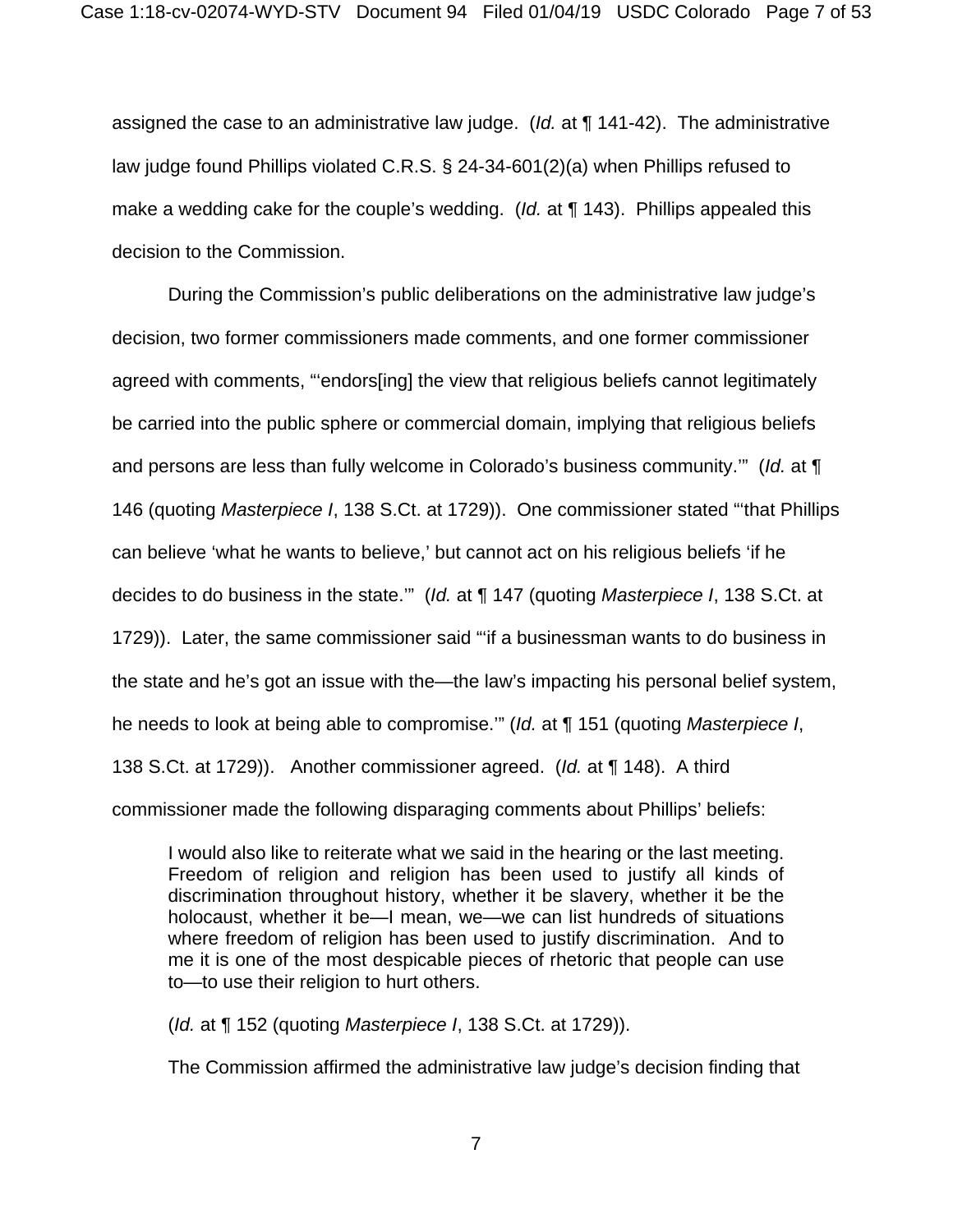Phillips had discriminated against the couple. (*Id.* at ¶ 145). The Commission ordered Phillips to (1) stop creating all wedding cakes unless he would create same-sex wedding cakes; (2) reeducate his staff about discrimination; and (3) provide reports to the Division detailing any refusal to make a cake and the reasons why. (*Id.* at ¶ 158).

Phillips appealed this decision to the Colorado Court of Appeals. (*Id.* at ¶ 160). A division of that court affirmed the Commission. (*Id.* at ¶ 162). The Court of Appeals distinguished the Division's decision to not pursue discrimination claims against the other three bakeries from its decision to commence discrimination proceedings against Phillips because "[t]he Division found that the bakeries did not refuse [William Jack's] request because of his creed, but rather because of the offensive nature of the requested message. . . . Conversely, Masterpiece [Cakeshop] admits that its decision to refuse [a] requested [same-sex] wedding cake was because of its opposition to samesex marriage." *(Id*. at ¶ 163 (quoting *Craig v. Masterpiece Cakeshop, Inc.*, 370 P.3d 272, 282 n.8 (Colo. App. 2015)). Phillips appealed that decision to the Colorado Supreme Court, which denied his petition for writ of certiorari. (*Id.* at ¶ 164). Phillips then appealed the Court of Appeals' decision to the United States Supreme Court. The Supreme Court granted review on June 26, 2017. (*Id.* at ¶ 165).

#### **D.** *Masterpiece I* **Reverses the Colorado State Courts' Decisions**

The United States Supreme Court announced *Masterpiece I* on June 4, 2018. (Compl. ¶ 171). The Court reversed the judgment of the Colorado Court of Appeals because "[t]he Commission's hostility was inconsistent with the First Amendment's guarantee that our laws be applied in a manner that is neutral toward religion." *Masterpiece I*, 138 S.Ct. at 1732.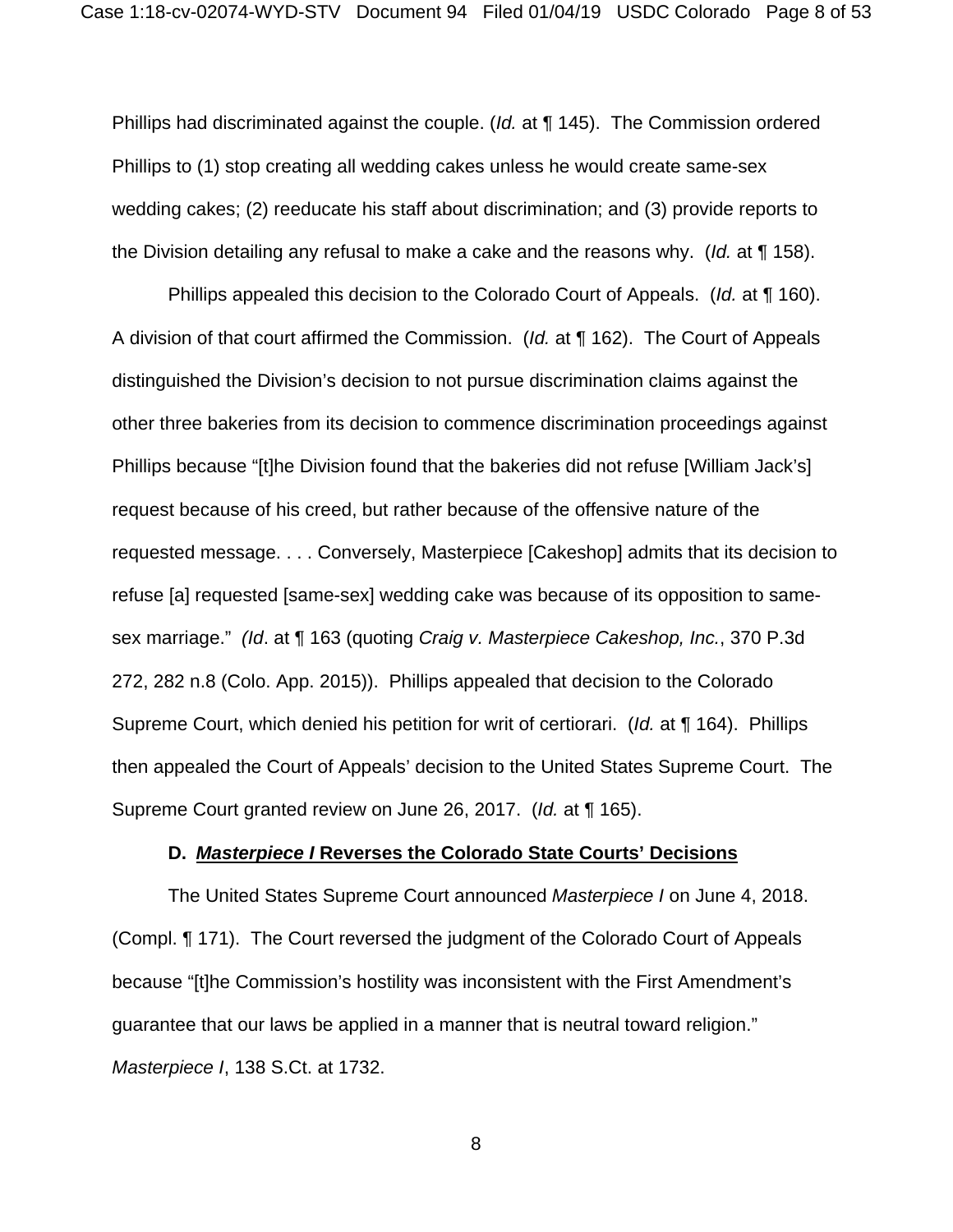The Supreme Court noted the hostility appeared in two ways. First, "[t]hat hostility surfaced at the Commission's formal, public hearings," where several Commission members made derogatory comments about Phillips' religion. *Id.* at 1729. Second, hostility was evident in "the difference in treatment between Phillips' case and the cases of other bakers who objected to a requested cake on the basis of conscience and prevailed before the Commission." *Id.* at 1730.

The latter form of hostility appeared when "[t]he Commission ruled against Phillips in part on the theory that any message the requested wedding cake would carry would be attributed to the customer, not to the baker" while "the Division did not address this point in any of the other cases with respect to the cakes depicting anti-gay marriage symbolism." *Id.* The hostility also bubbled up when "the Division found no violation of [the Colorado Anti-Discrimination Act] in the other cases in part because each bakery was willing to sell other products, . . . , to the prospective customers" but the "Commission dismissed Phillips' willingness to sell birthday cakes, shower cakes, [and] cookies and brownies, to gay and lesbian customers as irrelevant." *Id.* (internal quotation marks and citations omitted).

The Supreme Court criticized the Colorado Court of Appeals for addressing Phillips' disparate treatment argument "only in passing and relegat[ing] its complete analysis of the issue to a footnote." *Id.* The Supreme Court was also critical of the Court of Appeals' attempt to distinguish the three other bakeries from Phillips based on the Divisions' finding that the bakeries refused the customer's request "'because of the offensive nature of the requested message.'" *Id.* at 1731 (quoting *Craig*, 370 P.3d at 282 n.8)). The Supreme Court said "[t]he Colorado court's attempt to account for the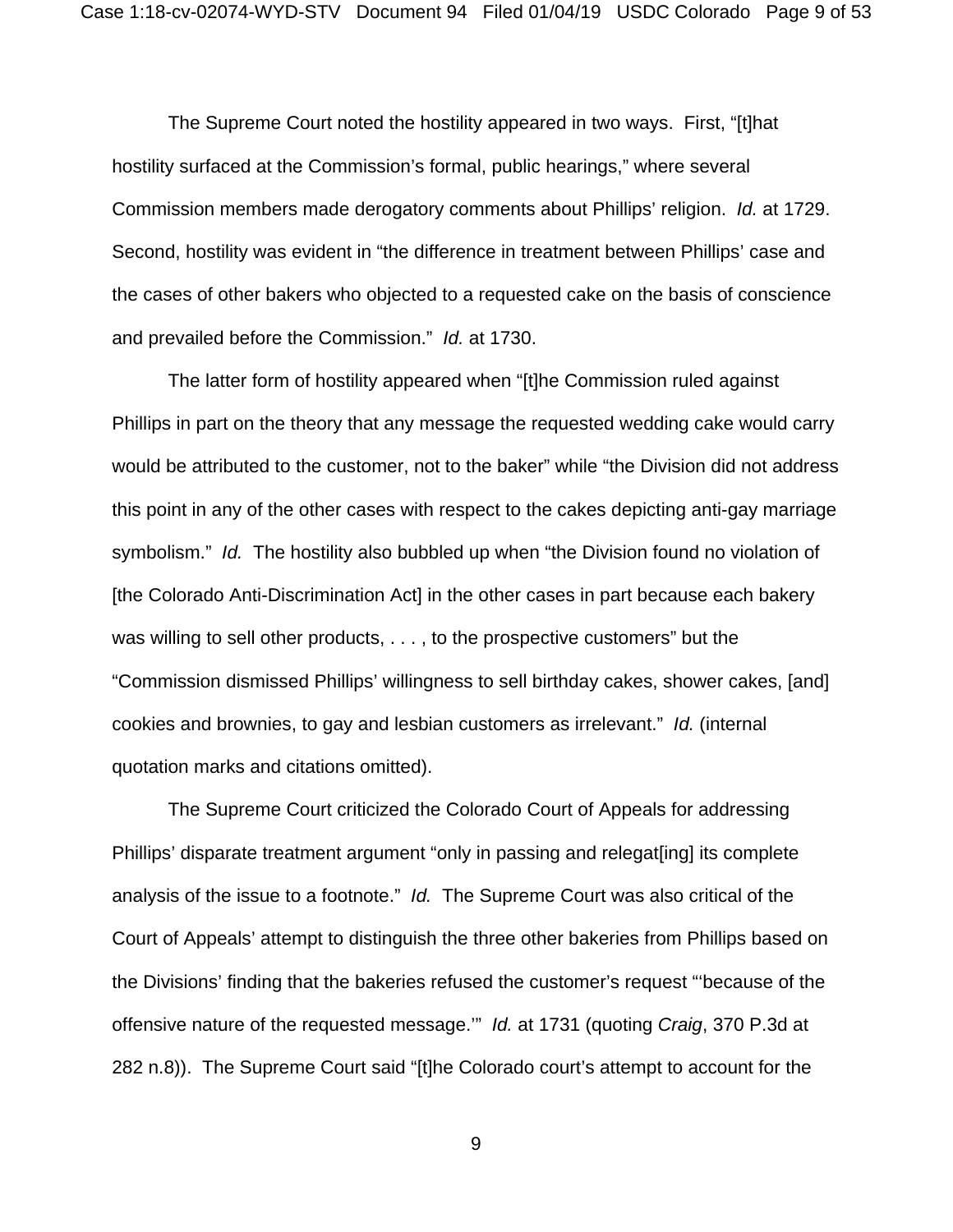difference in treatment elevates one view of what is offensive over another and itself sends a signal of official disapproval of Phillips' religious beliefs." *Id.* 

## **E. The Background of Phillips' Complaint**

On June 26, 2017, the same day the United States Supreme Court granted Phillips' writ of certiorari to review the Colorado Court of Appeals' decision in *Masterpiece I*, Autumn Scardina, an attorney, called Masterpiece to request a cake with a blue exterior and pink interior to celebrate her transition from male to female. (Compl. ¶¶ 184-86). Scardina planned to display the cake at a party for the anniversary of her gender transition. (*Id.* at ¶ 192). Masterpiece declined to make the cake because the cake conveyed a message that conflicted with Phillips' religious beliefs that gender cannot be changed or chosen. (*Id.* at ¶¶ 187-91).

Phillips alleges that Masterpiece "would not create a custom cake that expresses those messages for any customer, no matter the customer's protected characteristics." (*Id.* at ¶ 193). Masterpiece offered to create a different custom cake for Scardina or to sell her any of the pre-made items available for purchase. (*Id.* at ¶ 196). Scardina did not request a different custom cake and did not attempt to purchase any of the premade items. (*Id.* at ¶ 197).

About a month after Masterpiece refused to make the cake, the Division informed Phillips that Scardina filed a discrimination charge against him, alleging he violated C.R.S. § 24-34-601(2)(a)'s prohibition against discrimination because of sex and transgender status by declining to create the blue and pink cake. (*Id.* at ¶¶ 200-01). Scardina's charge alleged Masterpiece declined "an order for a cake with pink interior and blue exterior, which [she] disclosed was intended for the celebration of [her]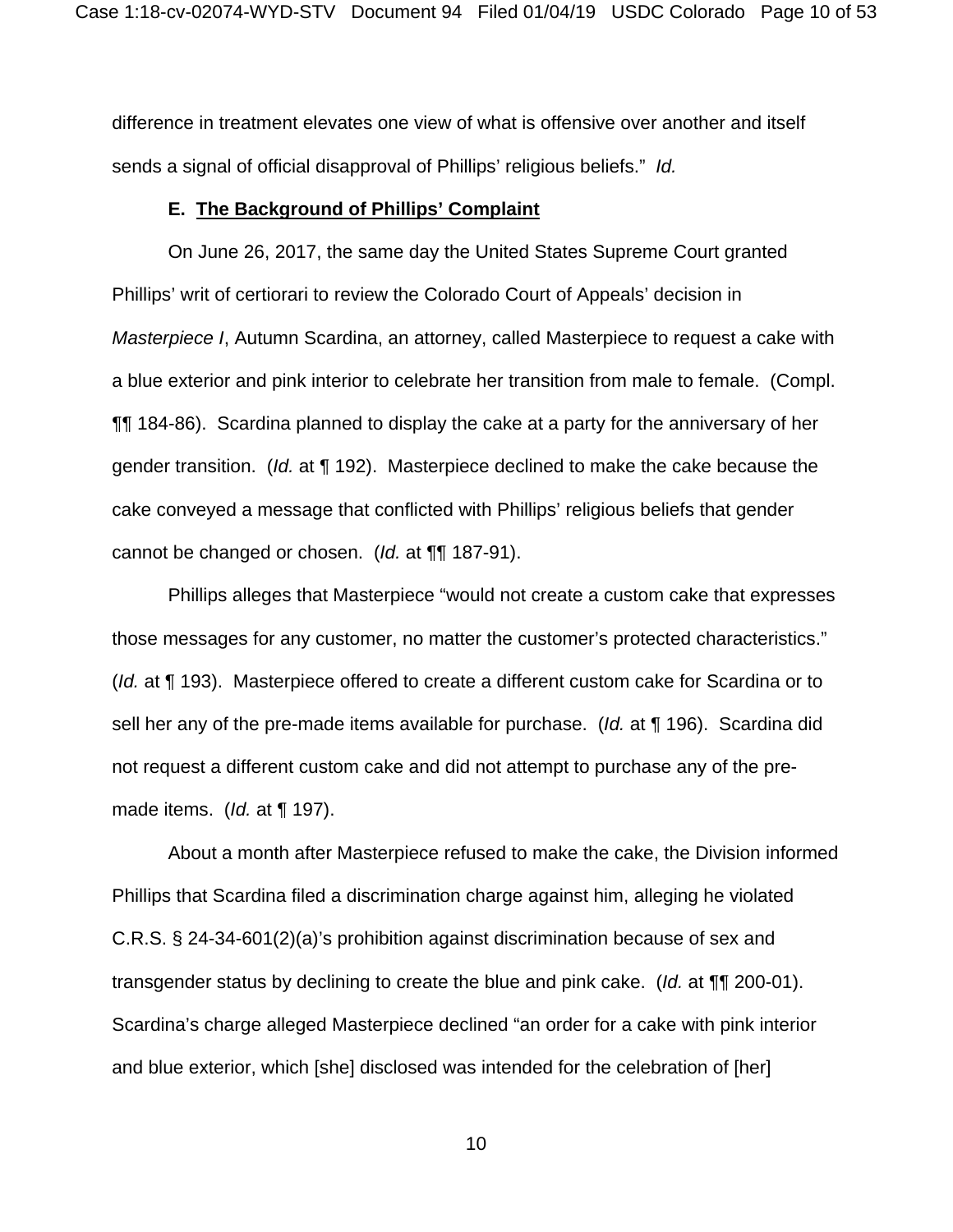transition from male to female." (*Id.* at ¶ 202 (internal quotation marks omitted)). She further alleged that when she explained she is "a transsexual and that [she] wanted [the] birthday cake to celebrate [her] transition by having a blue exterior and a pink interior, [Masterpiece] told [her] they will not make the cake based on their religious beliefs." (*Id.* at ¶ 203 (internal quotation marks omitted)). Scardina believed Masterpiece declined to create the cake because she "requested that its color and theme celebrate [her] transition from male to female." (*Id.* at ¶ 204 (internal quotation marks omitted)).

Phillips responded to the discrimination charge. Phillips stated Masterpiece refused to make the blue and pink cake because the bakery "does not create artistic expression addressing the subject of gender transitions for any customer," and not because of Scardina's "sex or gender identity." (*Id.* at ¶ 206 (internal quotation marks and alterations omitted)). Phillips also claimed that a Masterpiece employee told Scardina that she was "welcome to purchase any of the cake shop's premade items or obtain a different custom cake," but Masterpiece "could not fulfill this particular custom cake request." (*Id.* at ¶ 208 (internal quotation marks omitted)).

On June 28, 2018, twenty-four days after the Supreme Court announced *Masterpiece I*, the Division issued a probable cause determination finding that there was probable cause to believe Phillips violated C.R.S. § 24-34-601(2)(a) by refusing to make Scardina's requested cake. (*Id.* at ¶ 211). The Division acknowledged Phillips' contention that Masterpiece "will not design custom cakes that express ideas or celebrate events at odds with its owner and staff's religious beliefs." (ECF No. 51-1 ("Exhibit A"), 1). The Division's recitation of the parties' factual allegations indicated Masterpiece refused to make the blue and pink cake only after learning of Scardina's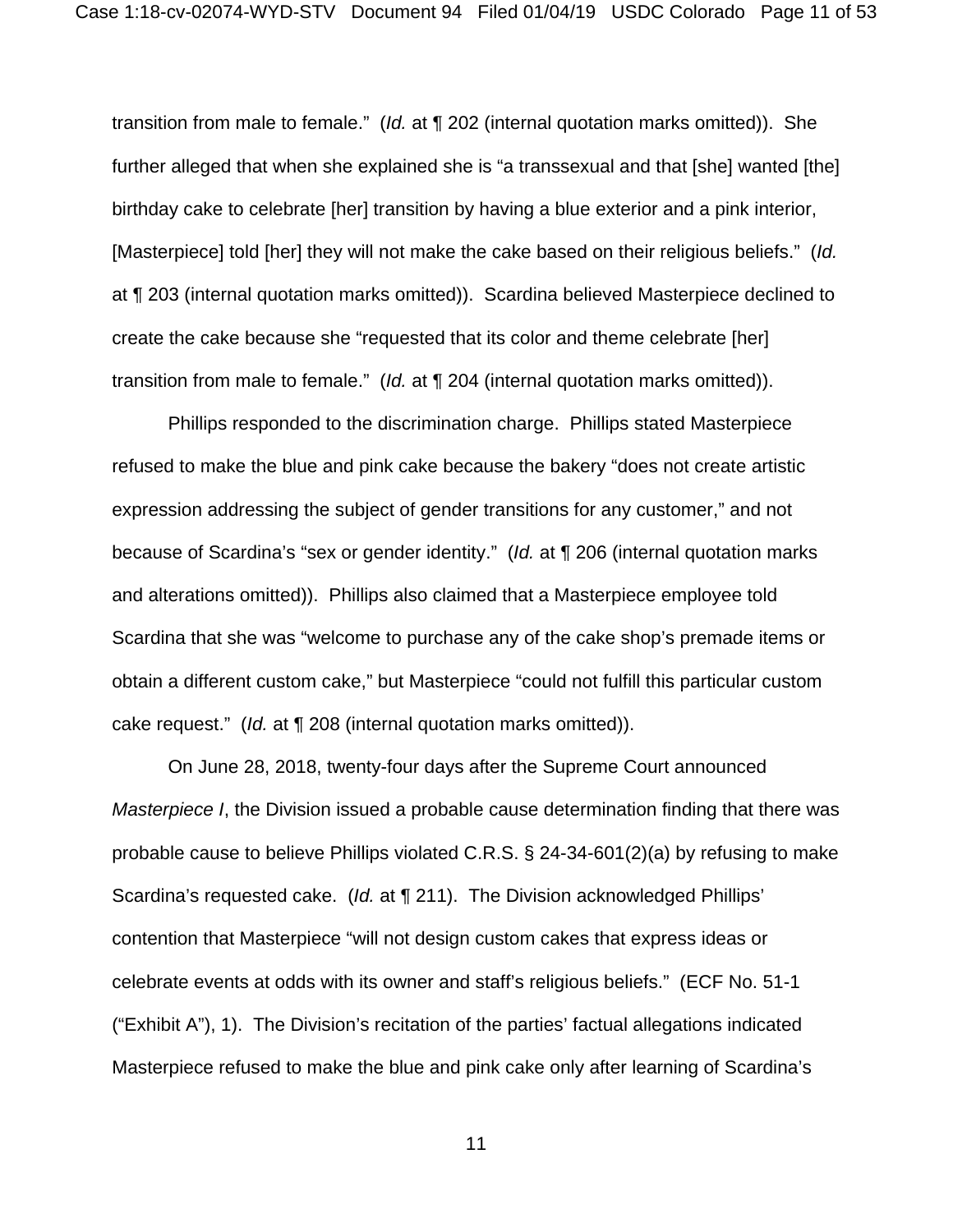intention to display the cake at gender transition birthday party. (*Id.* at 2-3).

The Division noted Phillips will not create custom cakes that address "sex changes or gender transitions" or that "support a message that 'promote[s] the idea that a person's sex is anything other than an immutable God-given biological reality.'" (*Id.* at 3). The Division also acknowledged that Phillips "refuses to make custom cakes for other expressions that it deems to be objectionable." (*Id.*).

After reviewing the elements necessary to prove discrimination in violation of C.R.S. § 24-34-601(2)(a), the Division determined there was probable cause to believe Phillips discriminated against Scardina. (*Id.* at 3-4). The Division explained that after Masterpiece learned the blue and pink cake was intended to celebrate Scardina's gender transition, Masterpiece refused to produce the cake because "it will not provide the service of creating cakes that 'promote the idea that a person's sex is anything other than an immutable God-given biological reality.'" (*Id.* at 3). Based on this evidence, the Division found "the refusal to provide service to [Scardina] was based on [her] transgender status." (*Id.* at 3-4).

On October 2, 2018, the Commission voted to notice Scardina's claim for a hearing and to file a formal complaint against Phillips. (*Id.* at ¶ 228). The Commission could have declined to file a formal complaint, and if it had done so, Scardina could have filed a civil action on her own behalf. (*Id.* at ¶ 229 (citing C.R.S. § 24-34-306(11)). On October 9, 2018, the Commission issued its formal complaint. (ECF No. 51-2 ("Exhibit B")). The formal complaint stated Scardina told Masterpiece she wanted the cake's design to be "a reflection of the fact that she had transitioned from male to female and that she had come out as transgender on her birthday." (Exhibit B, ¶ 6; *see*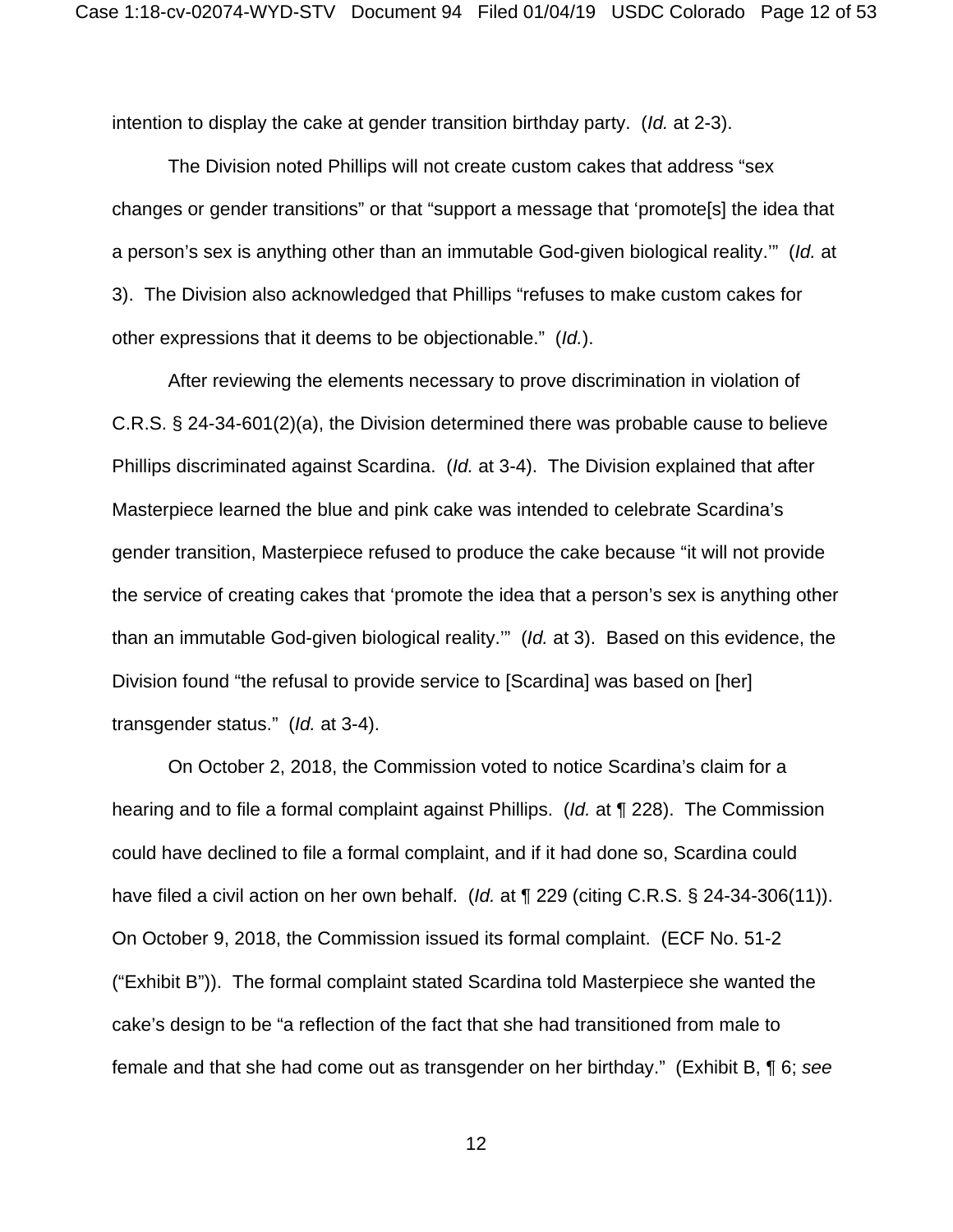*id.* at ¶ 7). The Commission recognized that Phillips "cited his religious beliefs as the reason why the bakery would not [fulfill Scardina's order]." (*Id.* at ¶ 9). The Commission then alleged "that Masterpiece denied service to Scardina based on her sexual orientation (transgender status), . . . in violation of § 24-34-601(2)(a), C.R.S. (2018)." (*Id.* at ¶ 15). The formal complaint set an administrative hearing for February 4, 2019 to adjudicate Scardina's claims.<sup>2</sup>

Phillips filed his original complaint on August 14, 2018, after the Division issued its probable cause determination. (ECF No. 1). After Defendants filed a motion to dismiss, and after the Commission filed its formal complaint against Phillips, Phillips filed an amended complaint, which is the operative complaint, on October 23, 2018.

#### **F. Phillips' Claims Against the Defendants**

 $\overline{a}$ 

Phillips asserts four claims against Defendants. First, he alleges Defendants' interpretation and enforcement of C.R.S. § 24-34-601(2)(a) violates his First Amendment right to freely exercise his religion. (*See* Compl. ¶¶ 341, 344, 346, 348, 351, 354).

Second, he alleges Defendants' interpretation and enforcement of C.R.S. § 24- 34-601(2)(a) and C.R.S. § 24-34-701 violates his First Amendment right to speak freely. (*Id.* at ¶¶ 363-69, 373-74, 377-78, 380-81, 388). He also alleges C.R.S. § 24-34- 601(2)(a) and C.R.S. § 24-34-701, facially and as applied to him, are vague and overbroad. (*Id.* at ¶ 389).

Third, Phillips alleges that facially and as applied to him, the vague language in

<sup>&</sup>lt;sup>2</sup> An administrative law judge converted this hearing into a commencement hearing on December 21, 2018. (ECF No. 92-1).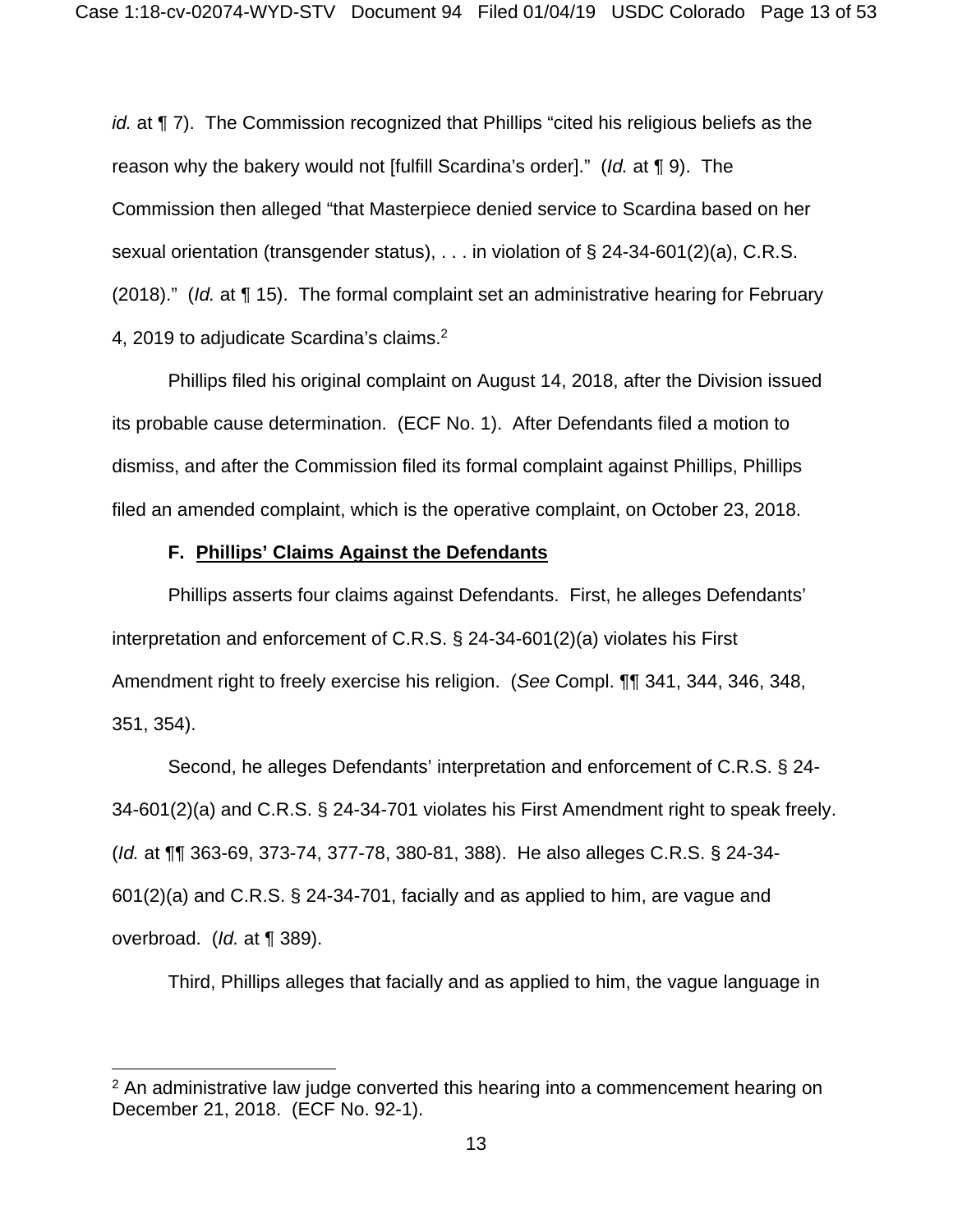C.R.S. § 24-34-601(2)(a) and C.R.S. § 24-34-701 violates his Fourteenth Amendment right to due process. (*Id.* at ¶ 417). He also alleges that C.R.S. § 24-34-303 violates his due process rights by mandating non-neutral selection criteria for the Commission and C.R.S. § 24-34-306 violates his due process rights by vesting the Commission with significant prosecutorial discretion. (*Id.* at ¶¶ 403-04, 406-09, 415-16).

Finally, Phillips alleges Defendants' interpretation and enforcement of C.R.S. § 24-34-601(2)(a) violates his Fourteenth Amendment right to equal protection because Defendants treat Phillips' "decisions to create speech and their religious exercise differently from those similarly situated to [him]." (*Id.* at ¶¶ 420, 422, 427). Phillips also alleges that C.R.S. § 24-34-303 deprives him of equal protection because the statute requires the Commission to be composed of members chosen through a non-neutral selection criteria. (*Id.* at ¶¶ 424-25).

Phillips requests preliminary and permanent injunctive relief forbidding Defendants from interpreting and enforcing C.R.S. § 24-34-601(2)(a) against him in a way that violates his rights to freedom of religion and free speech, from interpreting and enforcing C.R.S. § 24-34-701 against him in a way that violates his right to free speech, and from enforcing C.R.S. § 24-34-303(1)(b)(I)-(II) and C.R.S. § 24-34-306. (Compl., Prayer for Relief,  $\P\P$  1-4).<sup>3</sup> Phillips requests a declaration that Defendants violate his First and Fourteenth Amendment rights by enforcing C.R.S. § 24-34-601(2)(a) and C.R.S. § 24-34-701 and his Fourteenth Amendment rights by enforcing C.R.S. § 24-34- 303(1)(b)(I)-(II) and C.R.S. § 24-34-306. (*Id.* at ¶¶ 5-8). Phillips also seeks

 $\overline{a}$ 

<sup>&</sup>lt;sup>3</sup> Phillips' Motion for Preliminary Injunction (ECF No. 57) was denied without prejudice at the Motion Hearing. (ECF No. 90).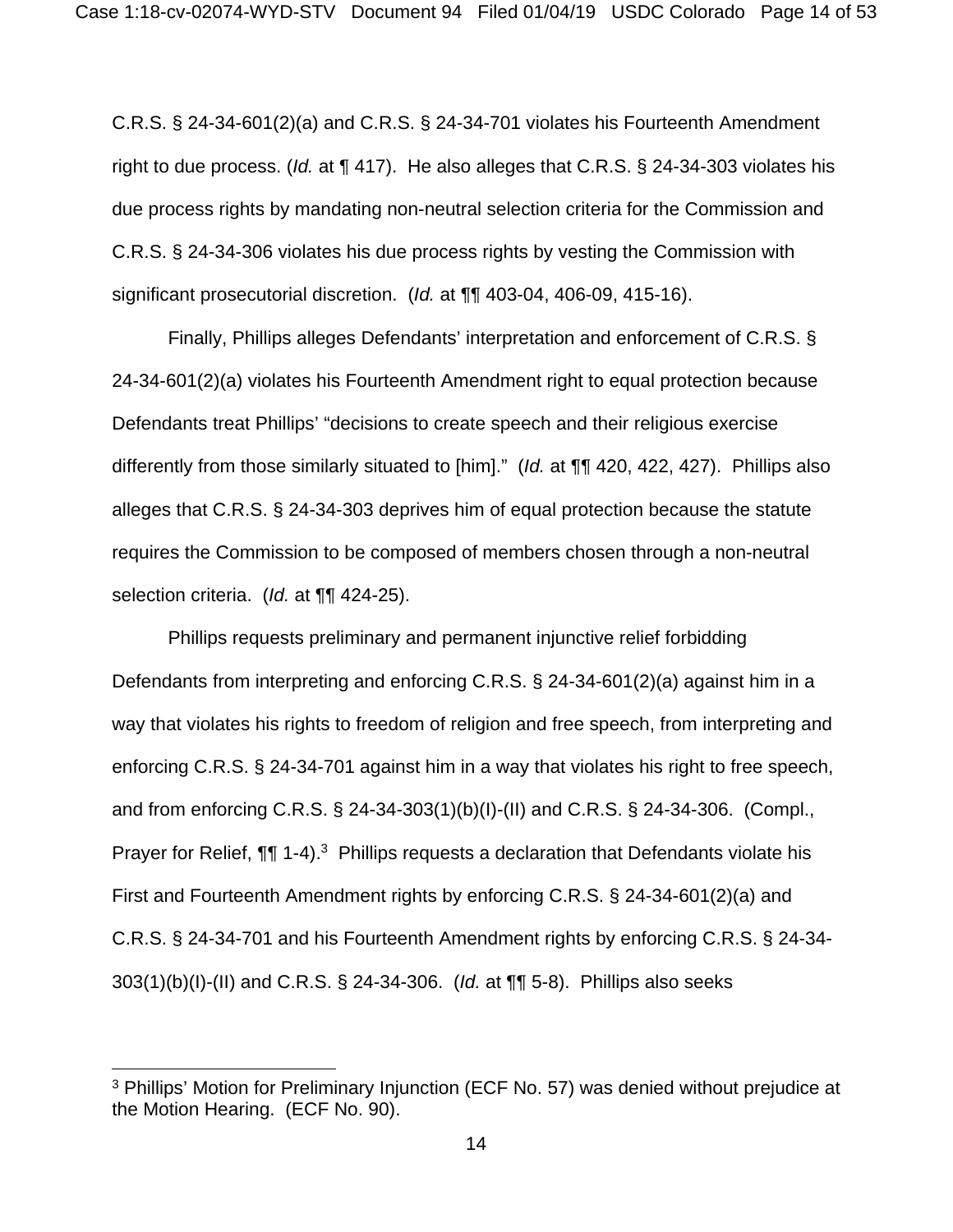compensatory, punitive, and nominal damages from Director Elenis and the Defendant Commissioners. (*Id.* at ¶¶ 9-11).

#### **III. STANDARD OF REVIEW**

When moving to dismiss a case for lack of subject matter jurisdiction under Fed. R. Civ. P. 12(b)(1), the movant may mount either a facial or a factual attack on the complaint. *Holt*, 46 F.3d at 1002. A "facial attack on the complaint's allegations as to subject matter jurisdiction questions the sufficiency of the complaint." *Id.* "A facial attack happens when a defendant files a Rule 12(b)(1) motion without accompanying evidence." *Shipula v. Tex. Dep't of Family Protective Servs.*, 2011 WL 1882521, at \*3 (S.D. Tex. May 17, 2011). Defendants facially challenge Phillips' Complaint. (*See, e.g.*, ECF No. 93, ("Motion Hearing Transcript"), 67:9-12).

Courts must accept well-pleaded allegations in the complaint as true when reviewing a facial attack, but courts must disregard conclusory allegations. *See Smith v. Plati*, 258 F.3d 1167, 1174 (10th Cir. 2001); *Holt*, 46 F.3d at 1002. A court may also consider documents that are incorporated in the complaint by reference or that are referred to in the complaint, if the documents are central to the complaint and the parties do not dispute their authenticity. *See Deseret Book Co.*, 287 F.3d at 941-42; *GFF Corp. v. Associated Wholesale Grocers, Inc.*, 130 F.3d 1381, 1384 (10th Cir. 1997); *MER, LLC v. Comerica Bank*, 2013 WL 539747, at \*1 (D. Colo. Feb. 13, 2013) (reviewing document incorporated into the complaint by reference in Fed. R. Civ. P. 12(b)(1) motion to dismiss).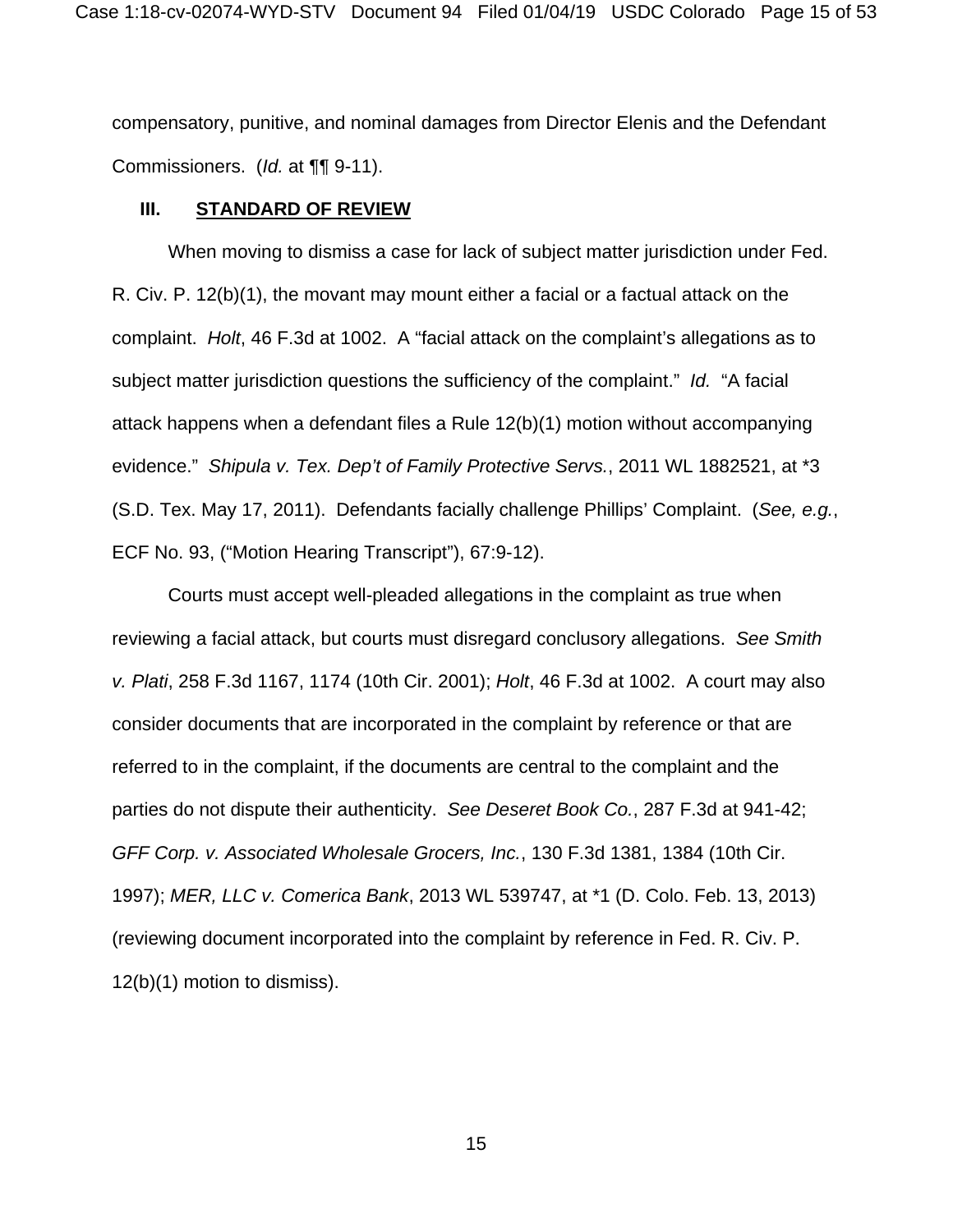## **IV. ANALYSIS**

Defendants raise four arguments in support of their Motion. First, Defendants argue I should abstain from exercising jurisdiction over Phillips' claims for equitable relief due to the Commission's ongoing civil enforcement proceeding against Phillips to adjudicate Scardina's 2017 discrimination charge. (ECF No. 64 at 10). Second, Director Elenis and the Defendant Commissioners contend they are protected from Phillips' claims for damages by absolute quasi-prosecutorial immunity, or, in the alternative, by qualified immunity. (*Id.*; *see also* Mot. Hr'g Trans. at 50:1-16). Third, Attorney General Coffman and Governor Hickenlooper argue Phillips' claims for equitable relief against them are barred by the Eleventh Amendment due to their nonparticipation in the ongoing civil enforcement action. (ECF No. 64 at 10). Finally, Defendants argue Phillips lacks standing to challenge C.R.S. § 24-34-701 because he failed to allege that he suffered an injury related to its enforcement. (*Id.*).

#### **A. Abstention**

Defendants assert that I should abstain from exercising jurisdiction over Phillips' claims for equitable relief based on four different abstention doctrines. (ECF No. 64 at 11-19). Defendants argue that mandatory abstention is compelled by *Younger v. Harris*, 401 U.S. 37 (1971). Defendants argue that discretionary abstention is counseled by *Railroad Commission of Texas v. Pullman Company*, 312 U.S. 496 (1941), *Burford v. Sun Oil Company*, 319 U.S. 315 (1943), and *Colorado River Water Conservation District v. United States*, 424 U.S. 800 (1976).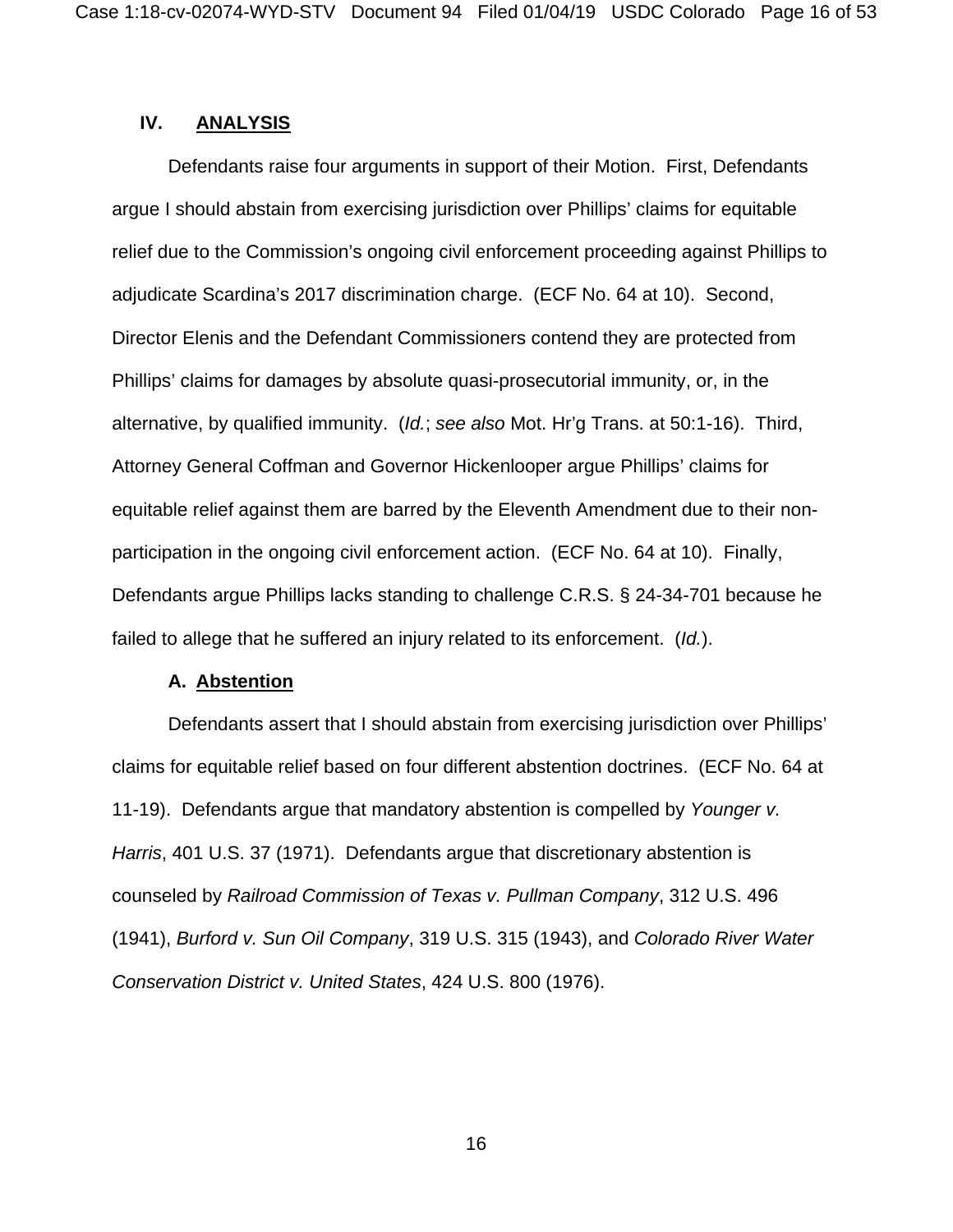## **1.** *Younger v. Harris*

Defendants first argue that I must abstain from Phillips' claims for equitable relief under the abstention doctrine announced in *Younger v. Harris*, 401 U.S. 37 (1971). Alternatively, Defendants request a limited evidentiary hearing if I find that *Younger*  does not apply. I conclude that *Younger* does not apply and deny Defendants' request for an evidentiary hearing.

## **a. The Bad Faith Exception to** *Younger* **Applies**

Pursuant to the *Younger* abstention doctrine, "[e]ven when a federal court would otherwise have jurisdiction to hear a claim, the court may be obliged to abstain when a federal-court judgment on the claim would interfere with an ongoing state proceeding implicating important state interests." *D.L. v. Unified Sch. Dist. No. 497*, 392 F.3d 1223, 1227-28 (10th Cir. 2004). "*Younger* abstention remains an extraordinary and narrow exception to the general rule that federal courts have no more right to decline the exercise of jurisdiction which is given, than to usurp that which is not given." *Cook v. Harding*, 879 F.3d 1035, 1038 (9th Cir. 2018) (internal quotation marks omitted). Nonetheless, a federal court must abstain from hearing a case pursuant to *Younger* where three conditions are satisfied:

(1) "there must be ongoing state criminal, civil or administrative proceedings";

 (2) "the state court must offer an adequate forum to hear the federal plaintiff's claims from the federal lawsuit"; and

 (3) "the state proceeding must involve important state interests, matters which traditionally look to state law for their resolution or implicate separately articulated state policies."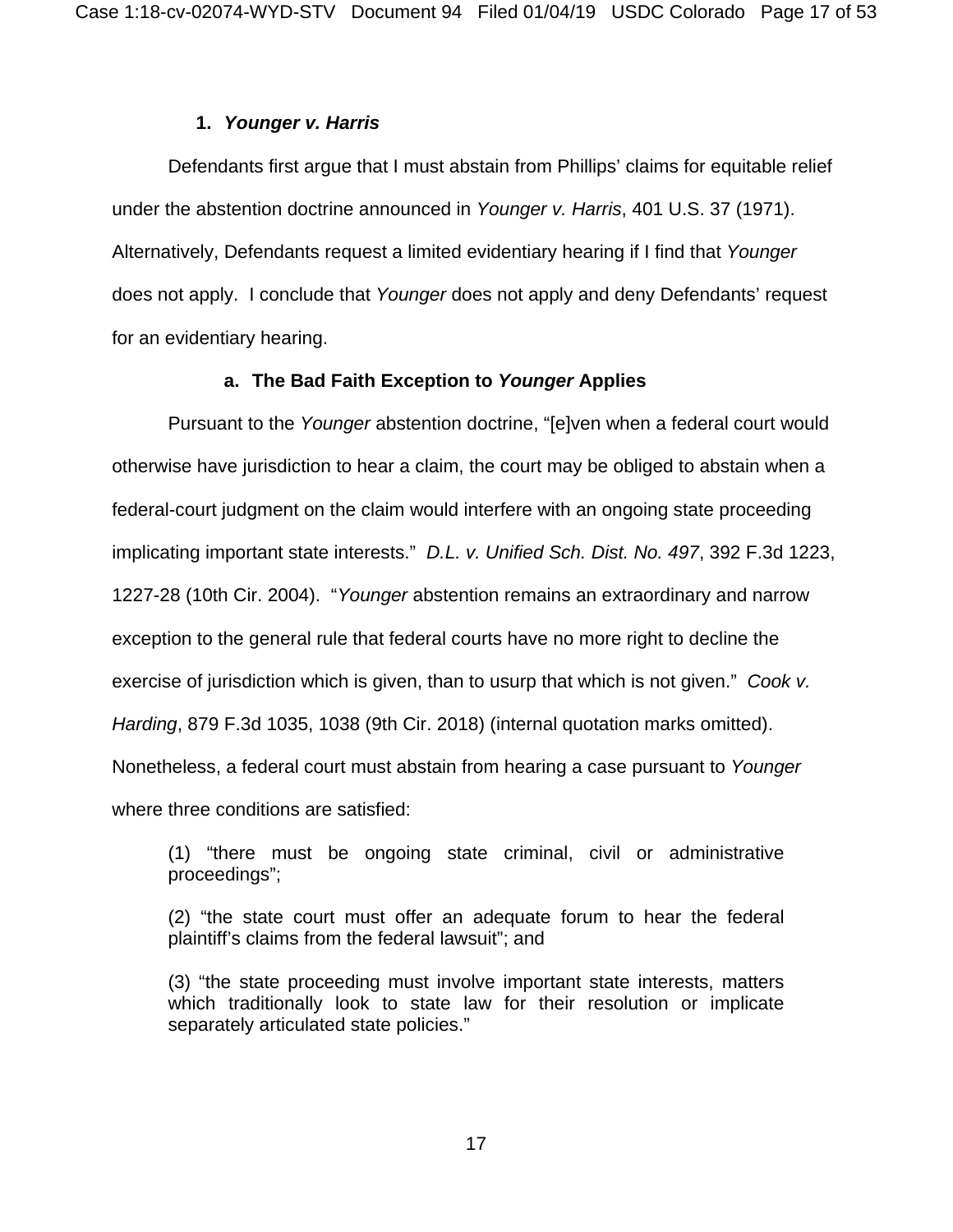*Taylor v. Jaquez*, 126 F.3d 1294, 1297 (10th Cir. 1997); *see also Weitzel v. Div. of Occupational and Prof'l Licensing,* 240 F.3d 871, 875 (10th Cir. 2001). When these conditions are met, *Younger* abstention is non-discretionary absent extraordinary circumstances. *See Amanatullah v. Colo. Bd. of Med. Exam'rs*, 187 F.3d 1160, 1163 (10th Cir. 1999). I assume without deciding that the three prerequisite factors to *Younger* are present and only analyze whether an extraordinary circumstance exists.

A party seeking to avoid *Younger* by relying on an extraordinary circumstance bears a "heavy burden." *Phelps I*, 59 F.3d at 1066. One extraordinary circumstance occurs when an administrative civil proceeding begins in bad faith or is meant to harass. *See Middlesex Cnty. Ethics Comm. v. Garden State Bar Ass'n*, 457 U.S. 423, 435 (1982) ("[S]o long as there is no showing of bad faith, harassment, or some other extraordinary circumstance that would make abstention inappropriate, the federal courts should abstain."); *Phelps v. Hamilton* (*Phelps I*), 59 F.3d 1058, 1063-65 (10th Cir. 1995).

The Tenth Circuit considers three factors in determining whether a prosecution began in bad faith or is intended to harass the respondent:

(1) whether it was frivolous or undertaken with no reasonably objective hope of success, *. . .* (2) whether it was motivated by the defendant's suspect class or in retaliation for the defendant's exercise of constitutional rights, *. . .* and (3) whether it was conducted in such a way as to constitute harassment and an abuse of prosecutorial discretion, typically through the unjustified and oppressive use of multiple prosecutions.

*Phelps I*, 59 F.3d at 1065 (internal citations and footnotes omitted).

The Supreme Court held in *Masterpiece I* that one element of Colorado's "clear and impermissible hostility" toward Phillips' religious beliefs was "the difference in treatment between Phillips' case and the cases of other bakers who objected to a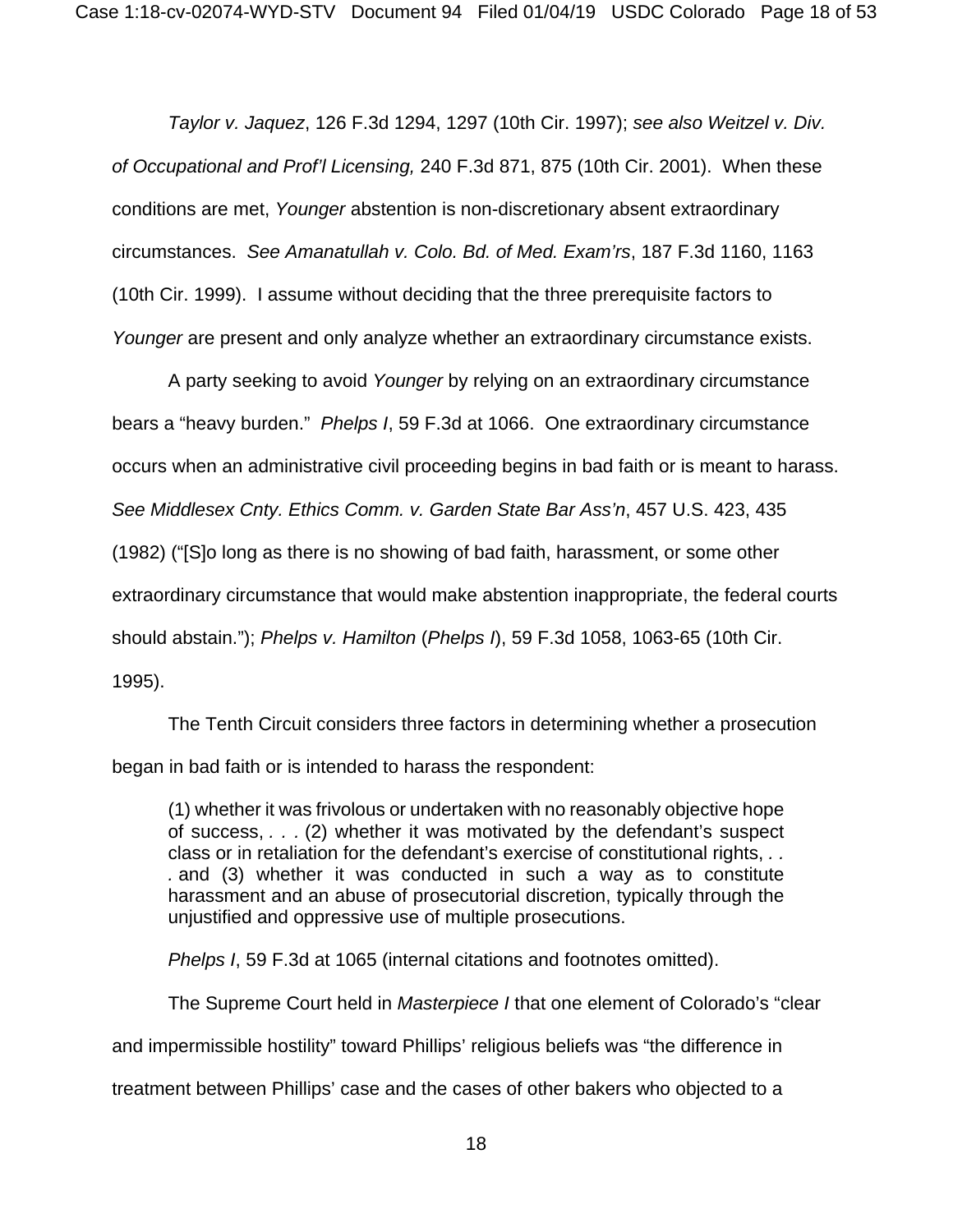requested cake on the basis of conscience and prevailed before the Commission." *Masterpiece I*, 138 S.Ct. at 1729-30. Recall that the Commission permitted the other three bakeries to refuse to provide custom cakes to a customer because of the bakers' beliefs that the proposed cake messages were "derogatory," "hateful," and "discriminatory," while the Commission denied the same accommodation to Phillips when he refused to make the cake for a same-sex wedding because of his religious beliefs. *Id.* at 1730. Phillips believes this theme continues to run through this case.

Phillips claims that he refused to process Scardina's request for a blue and pink cake "because of the messages that the cake would have expressed," and not because of Scardina's transgender status. (Compl. ¶ 194). He also alleges that he would not have created this custom cake for anyone, "no matter the customer's protected characteristics." (*Id.* at ¶ 193).

Phillips explained these positions to the Division when he responded to Scardina's discrimination charge. (*Id.* at ¶¶ 206-08). The Division acknowledged Phillips' contention that Masterpiece "will not design custom cakes that express ideas or celebrate events at odds with its owner and staff's religious beliefs," and recognized that Phillips only declined to make the cake after learning about the purpose of the cake. (Exhibit A at 1-3). The Division also understood that Masterpiece does not create custom cakes that "address the topic of sex-changes or gender transitions" because of Phillips' religious beliefs. (*Id.* at 3). Nonetheless, the Division's probable cause determination "ignored Masterpiece Cakeshop's message-based reason for declining to create the cake." (Compl. ¶ 216). The Division instead used Phillips' assertion that Masterpiece will not create cakes "that promote the idea that a person's sex is anything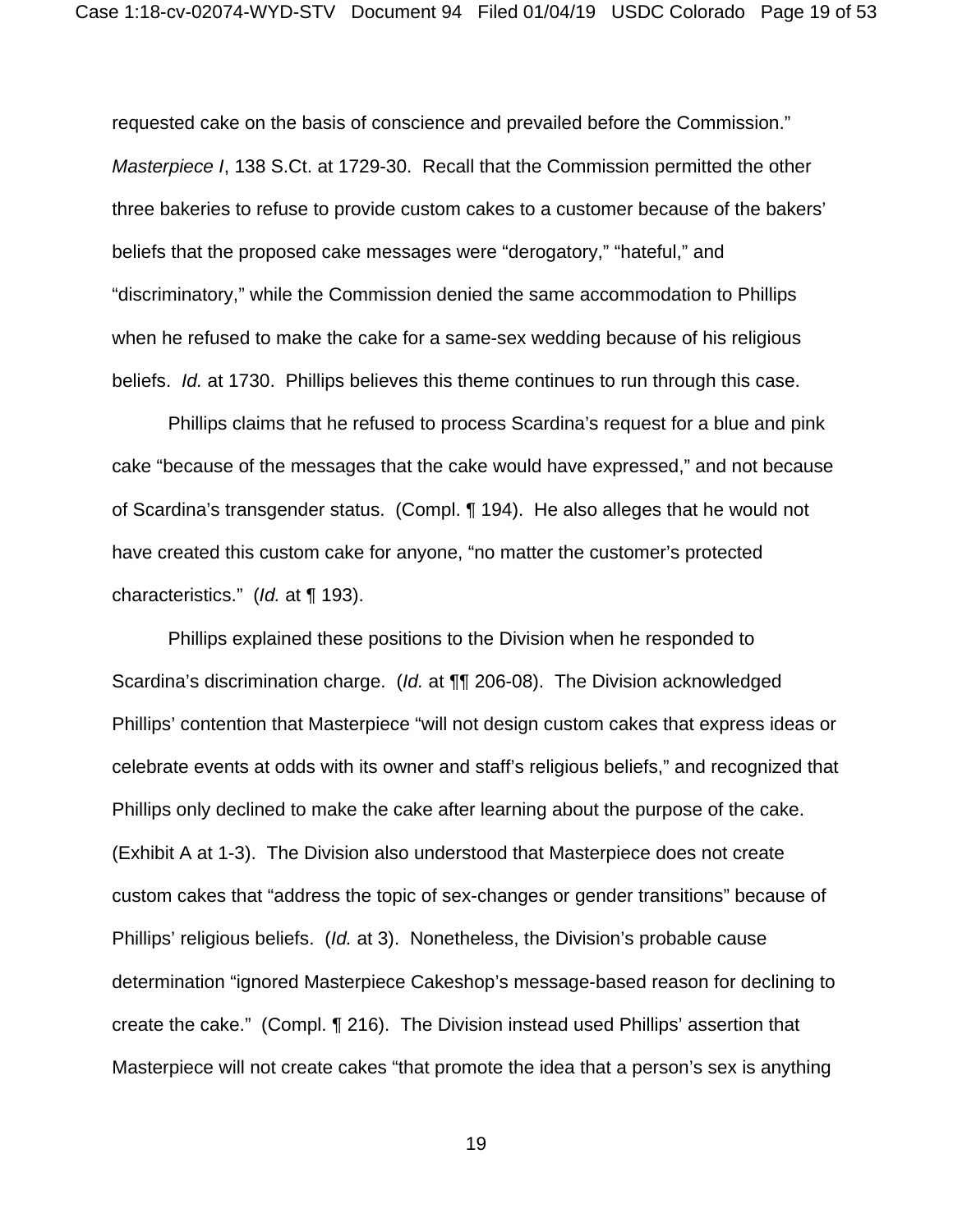other than an immutable God-given biological reality," as evidence "that the refusal to provide service to [Scardina] was based on [her] transgender status." (Exhibit A at 3-4).

The Commission's formal complaint repeats that Scardina told Masterpiece she wanted the cake's design to reflect her transition "from male to female and that she had come out as transgender on her birthday." (Exhibit B, ¶ 6; *see id.* at ¶ 7). The complaint also states Masterpiece told Scardina it would not make the cake "because it does not make cakes to celebrate a sex-change" and cited Phillips' "religious beliefs as the reason why the bakery would not do so." (*Id.* at ¶¶ 6, 9).

Consistent with *Masterpiece I*, Phillips alleges Director Elenis and the Defendant Commissioners acted in bad faith and with "animus toward Phillips'[] religious beliefs" because they "disregarded Colorado's practice of allowing other cake artists to decline requests to create custom cakes that express messages they deem objectionable and would not express for anyone." (Compl. ¶¶ 223, 225, 242, 244). This allegation is supported by other allegations in Phillips' Complaint. Specifically, Phillips alleges that the Division and the Commission excused the three other bakeries from baking cakes with messages the bakers deemed offensive, while, in this case, Phillips was not provided with that same excuse even though the Division and the Commission recognized Phillips declined to create the blue and pink cake because of his religious objection to the cake's message.4 As explained in *Masterpiece I*, this disparate treatment reveals Director Elenis' and the Defendant Commissioners' hostility towards

 $\overline{a}$ 

<sup>4</sup> Because I find these allegations to be well-pleaded, I reject Defendants' argument that Phillips' bad faith allegations are conclusory. (ECF No. 86 at 9 n.6).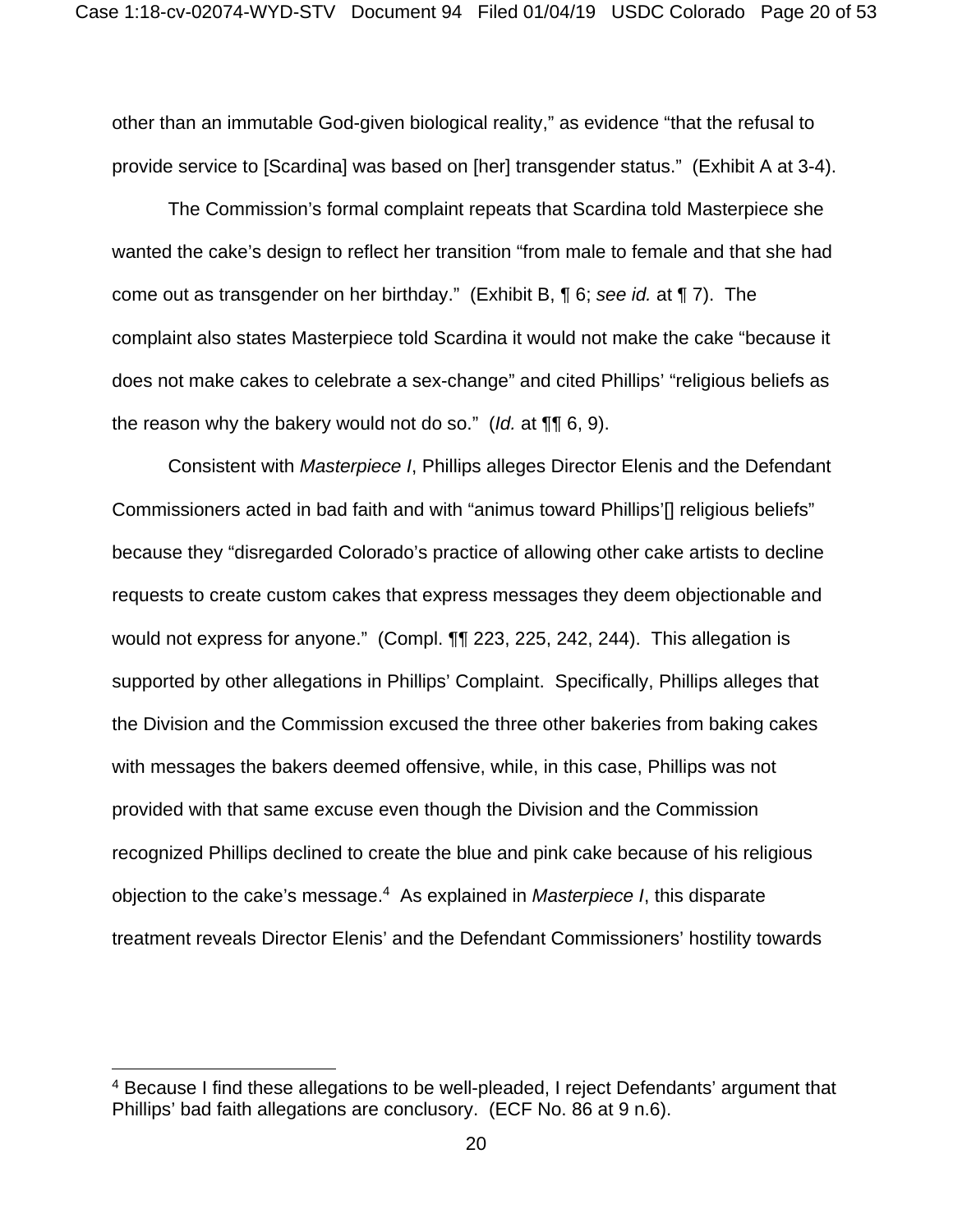Phillips, which is sufficient to establish they are pursuing the discrimination charges against Phillips in bad faith, motivated by Phillips' suspect class (his religion).

Defendants dispute this conclusion for two primary reasons. First, Defendants contend Phillips has not alleged unequal treatment because he has failed "to allege that Plaintiffs would not bake a blue and pink cake for *anyone*," while the three other bakeries "responded that [they] would not bake the cake requested by Mr. Jack for *anyone*." (ECF No. 86 at 12). But, Phillips does claim he would have declined the specific cake Scardina requested—a cake designed to celebrate the anniversary of a gender transition—no matter who requested it. (Compl. ¶¶ 191-93; *see id.* ¶¶ 127-28). Defendants' argument to the contrary defines the type of cake requested too generally. *Compare*, *Masterpiece I*, 138 S. Ct. at 1738-39 (Gorsuch, J., concurring) (explaining the suggestion "that this case is only about 'wedding cakes'—and not a wedding cake celebrating a same-sex wedding—actually points up the problem"), *with id.* at 1733 n.\* (Kagan, J., concurring) (noting the requested cake "was simply a wedding cake").

Scardina did not request just a blue and pink cake. She requested a blue and pink birthday cake that was intended to celebrate her gender transition birthday. (Compl. ¶ 186). Scardina told Masterpiece that the design of the cake was supposed to symbolize the anniversary of her transition from male to female. (*Id.*). Scardina reiterated the intent of the cake's design before the Division by stating she told Masterpiece that she is "a transsexual and that [she] wanted [her] birthday cake to celebrate [her] transition by having a blue exterior and a pink interior." (*Id.* at ¶ 203). Thus, Scardina explicitly, and repeatedly, requested a blue and pink birthday cake to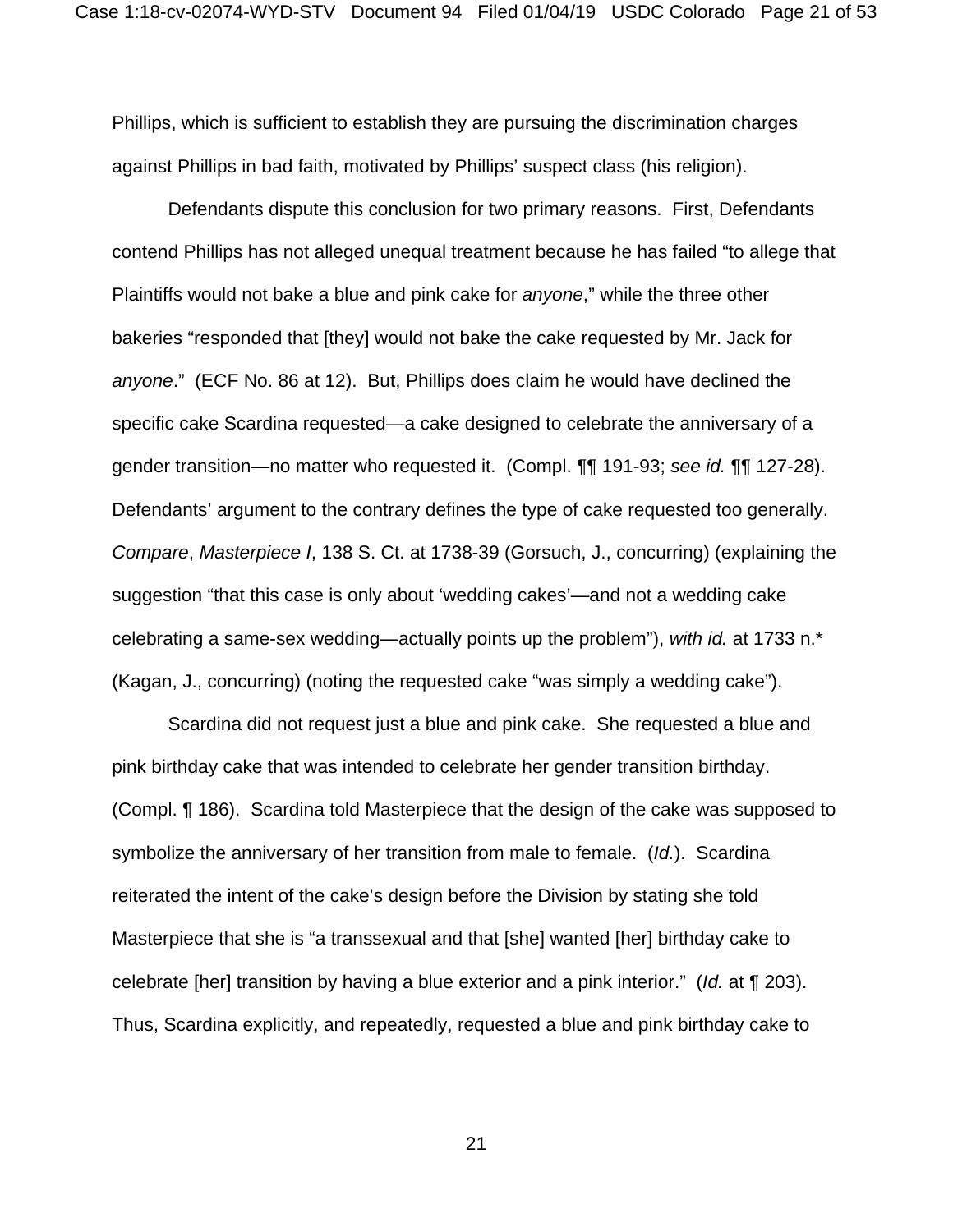celebrate her transition, and Phillips would have declined to make such a cake for anyone, regardless of the "customer's protected characteristics." (*Id.* at ¶ 193).

This argument fails for an additional reason: neither the Division, in its probable cause determination, nor the Commission, in its formal complaint, made the distinction urged now by Defendants. This omission is especially glaring because *Masterpiece I* denounced the Division's and the Commission's unequal treatment of Phillips just before the Division and the Commission began new proceedings against Phillips. *See Nobby Lobby, Inc. v. City of Dallas*, 767 F. Supp. 801, 807 (N.D. Tex. 1991) ("The most significant fact demonstrating the City's bad faith is that all of the seizures at issue in this case were made after the Fifth Circuit's ruling" condemning the seizures in another case.), *aff'd* 970 F.2d 82 (5th Cir. 1992).

Second, Defendants argue Director Elenis and the Defendant Commissioners "assumed jurisdiction over Ms. Scardina's charge nearly a year before *Masterpiece I* . . . so Plaintiffs' allegation that the second prosecution was in retaliation for their having successfully challenged the first is wholly conclusory." (ECF No. 86 at 12). While it is true the Division obtained jurisdiction sometime in July 2017, after Scardina filed her discrimination charge, Phillips is not alleging the Division investigated him in bad faith. How could he? Once a discrimination charge is filed, the Division has no choice but to promptly investigate the charge. C.R.S. § 24-34-306(2)(a). Rather, he is alleging the Division and the Commission acted in bad faith when they exercised their discretion to formalize the discrimination charge. After investigating the charge, Director Elenis could have determined there was not probable cause for crediting the allegations of the charge. C.R.S. § 24-34-306(2)(a); 3 C.C.R. 708-1:10.5(C)(1). If the Commission and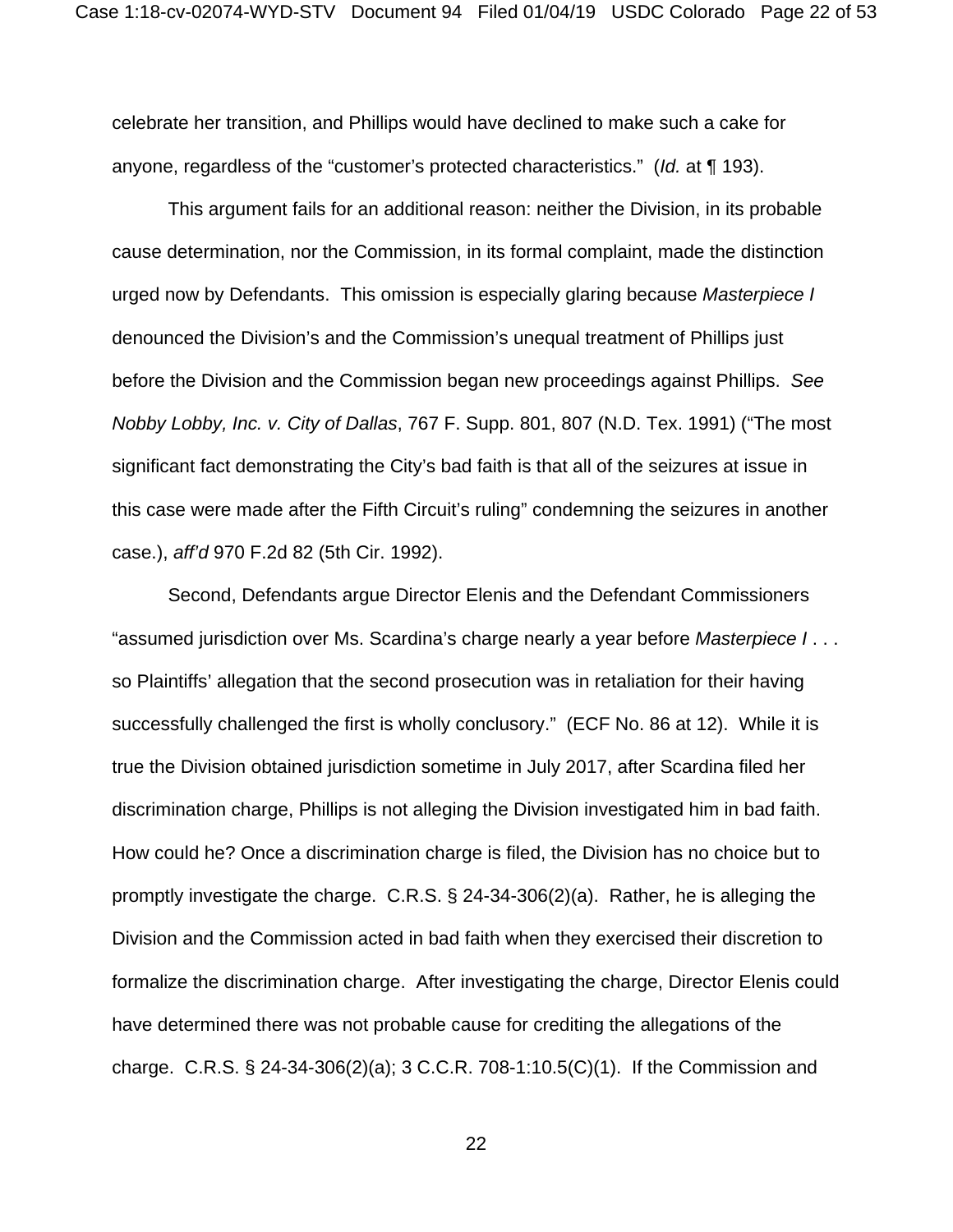Director Elenis agreed that no probable cause existed, their jurisdiction over the charge would have ended and Scardina could have filed her own civil complaint against Phillips. C.R.S. § 24-34-306(11). The decision to pursue the discrimination charge occurred after *Masterpiece I*, and this decision by Director Elenis and the Defendant Commissioners supports the existence of bad faith.

Accordingly, I find abstention is not required by *Younger*.

#### **b. Defendants are not Entitled to an Evidentiary Hearing**

Defendants' Motion requested a limited evidentiary hearing on Philips' bad faith allegations if I found Phillips "establish[ed] a prima facie case of bad faith." (ECF No. 64 at 15). Defendants cited *Holt v. United States*, 46 F.3d 1000 (10th Cir. 1995) to support their contention that I have discretion to allow such a hearing "to resolve disputed jurisdiction facts under Rule 12(b)(1)." (ECF No. 64 at 15). But, in *Holt*, the Tenth Circuit discussed the discretion of a trial court to conduct an evidentiary hearing when the moving party brought a factual challenge to the complaint. 46 F.3d at 1003 ("In the instant case, Defendant's Rule 12(b)(1) motion did not mount a mere facial challenge to the complaint, but instead raised a factual challenge to the existence of subject matter jurisdiction."). The cases *Holt* relies on for this proposition also refer to the trial court's discretion to conduct an evidentiary hearing in the context of a factual attack. *See id.* (citing *Ohio v. Nat'l Life Ins. Co. v. United States*, 922 F.2d 320, 325 (6th Cir. 1990) and *Wheeler v. Hurdman*, 825 F.2d 257, 259 n.5 (10th Cir. 1987)). Defendants challenged Phillips' Complaint on its face, and I therefore deny Defendants' request for an evidentiary hearing. *Mapoy v. Wash. Mut. Bank, FA*, 2011 WL 2580655, at \*4 (N.D. Cal. June 29, 2011) (denying the plaintiff's "request for an evidentiary hearing to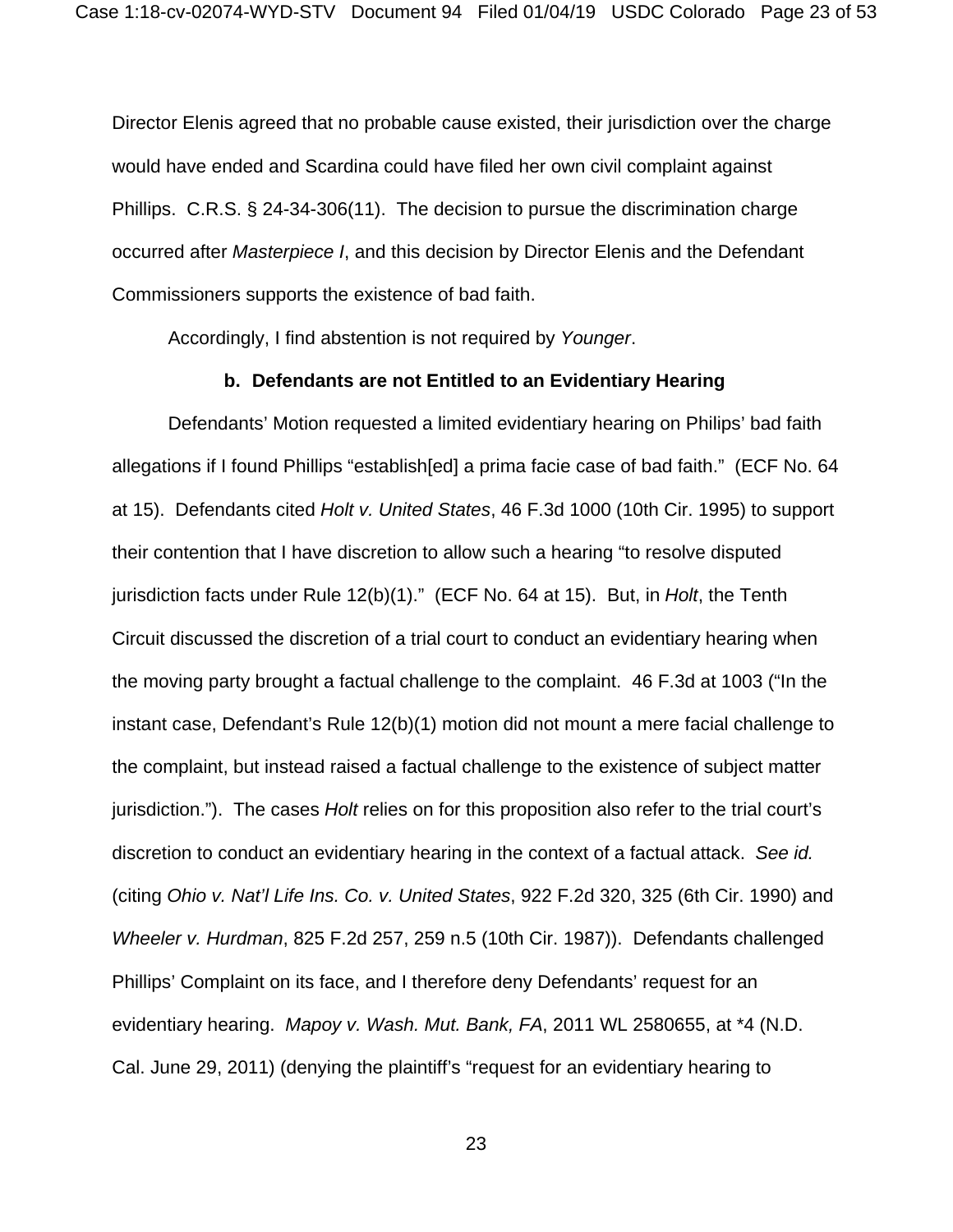determine whether jurisdiction is proper" when the defendant's Rule 12(b)(1) motion was a facial attack).<sup>5</sup>

# **2.** *Railroad Commission of Texas v. Pullman Company*

Defendants next argue that I should abstain based on *Railroad Commission of* 

*Texas v. Pullman Company*, 312 U.S. 496 (1941).

In *Pullman*, the United States Supreme Court wrote that "federal courts . . .

restrain their authority because of scrupulous regard for the rightful independence of the

state governments and for the smooth working of the federal judiciary." 312 U.S. at 501

(internal quotation marks omitted). Under the *Pullman* abstention doctrine, a district

court should abstain if

 $\overline{a}$ 

(1) an uncertain issue of state law underlies the federal constitutional claim; (2) the state issues are amenable to interpretation and such an interpretation obviates the need for or substantially narrows the scope of the constitutional claim; and (3) an incorrect decision of state law by the district court would hinder important state law policies.

*Lehman v. City of Louisville*, 967 F.2d 1474, 1478 (10th Cir. 1992) (citing *Vinyard* 

*v. King*, 655 F.2d 1016, 1018 (10th Cir. 1981)). If one of these requirements is not met,

a district court should not abstain from adjudicating the matter. *See, e.g.*, *Porter v.* 

*Jones*, 319 F.3d 483, 491 (9th Cir. 2003) ("Abstaining under *Pullman* constitutes an

abuse of discretion when the requirements for *Pullman* abstention are not met.");

*Biegenwald v. Fauver*, 882 F.2d 748, 751-54 (3d Cir. 1989) (reversing district court's

decision to abstain when only two of the three abstention factors were present);

<sup>5</sup> For this same reason, I denied Defendants' request to offer a declaration of Director Elenis at the Motion Hearing and sustained Phillips' objection to Defendants' offer of proof. (Mot. Hr'g Trans. 88:14-89:9); *Johnson v. Multi-Solutions, Inc.*, 2010 WL 988727, at \*2 (D.N.J. Mar. 15, 2010) (finding that motion to dismiss was a facial challenge and denying the defendant's proffered evidence).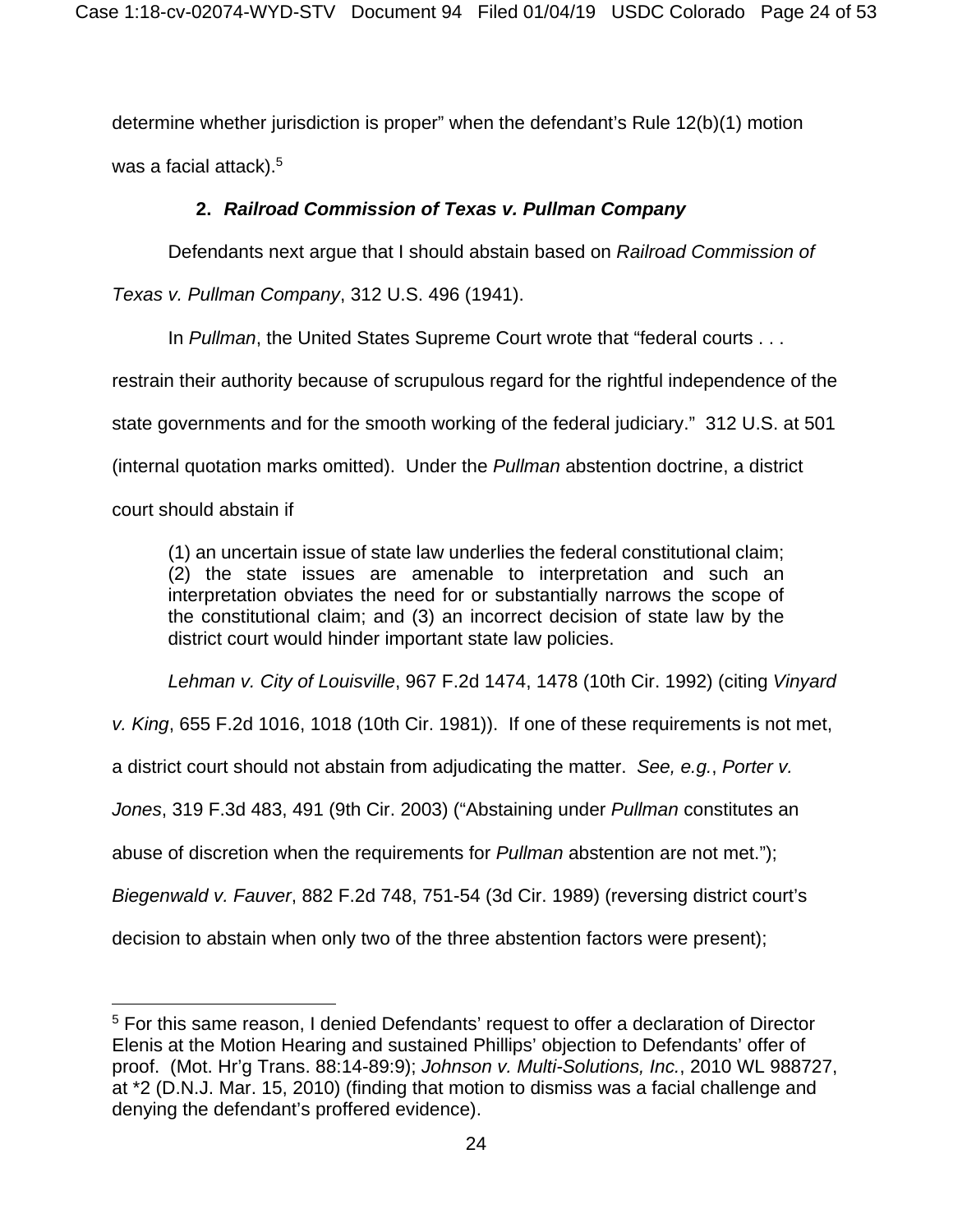*Vinyard*, 655 F.2d at 1019-20 (noting abstention is inappropriate when state law "is not so unclear as to permit abstention").Such abstention is "a narrow exception" to the duty of federal courts to adjudicate cases properly before them and "is used only in exceptional circumstances." *Kan. Judicial Review v. Stout*, 519 F.3d 1107, 1119 (10th Cir. 2008) (internal quotation marks omitted); *City of Moore v. Atchison, Topeka, & Sante Fe Ry. Co.*, 699 F.2d 507, 510 (10th Cir. 1983) ("[A]bstention is an extraordinary exception to a district court's general duty to decide a controversy properly before it.").

"Courts have been particularly reluctant to abstain in cases involving facial challenges on First Amendment grounds, *. . .* in part because the delay caused by declining to adjudicate the issues could prolong the chilling effect on speech." *Stout*, 519 F.3d at 1119 (internal citation omitted). "In cases involving a facial challenge to a statute," the threshold question is "whether the statute is 'fairly subject to an interpretation which will render unnecessary or substantially modify the federal constitutional question.'" *City of Houston v. Hill*, 482 U.S. 451, 468 (1987) (quoting *Harman v. Forssenius*, 380 U.S. 528, 534-35 (1965)). "If the statute has no limiting construction, then abstention is improper, even if the statue has never been interpreted by a state tribunal." *Jones v. Coleman*, 848 F.3d 744, 751 (6th Cir. 2017) (citing *Hill*, 482 U.S. at 469 and *Harman*, 380 U.S. at 535).

Defendants argue Phillips' federal claims present the following uncertain issue of state law: "whether [the Colorado Anti-Discrimination Act's] prohibition of discrimination in places of public accommodation must be interpreted and enforced in a manner that exempts objections based on religious beliefs." (ECF No. 64 at 16). Construing this argument to be specifically aimed at Phillips' as-applied and facial challenges to C.R.S.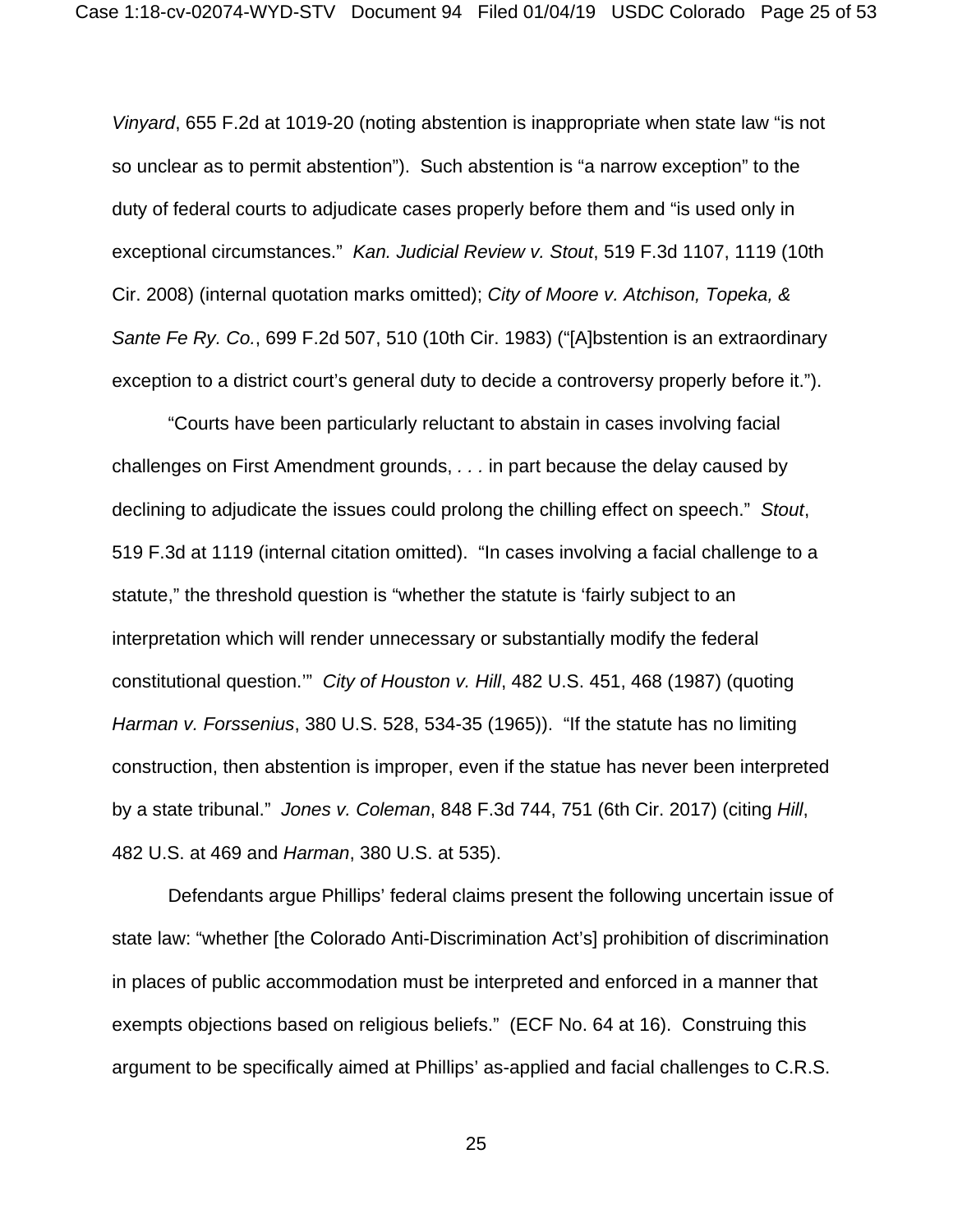§ 24-34-601(2)(a) and C.R.S. § 24-34-701, I disagree that these sections pose uncertain questions of state law for three reasons.

First, the Colorado Court of Appeals in *Masterpiece I* stated the "[Colorado's Anti-Discrimination Act] forbids all discrimination based on sexual orientation regardless of its motivation." *Craig*, 370 P.3d at 291. So Colorado has already interpreted C.R.S. § 24-34-601(2)(a) and C.R.S. § 24-34-701 as not providing an exemption based on religious beliefs. This interpretation forecloses Defendants' suggestion that these statutes present uncertain issues of state law.

Second, Defendants' "proposition defies one of the traditional principles of statutory interpretation" which is that "courts must first look at the plain meaning of a statute's language." *La. Debating & Literary Ass'n v. City of New Orleans*, 42 F.3d 1483, 1491 (5th Cir. 1995). The language of these sections refutes Defendants' uncertainty argument because the language is "plain" and the "meaning unambiguous." *Hill*, 482 U.S. at 468. Both as applied and on their face, there is nothing in C.R.S. § 24- 34-601(2)(a) or C.R.S. § 24-34-701 that could plausibly be interpreted to exempt places of public accommodation based on religious beliefs. In fact, C.R.S. § 24-34-601(1) already exempts "church[es], synagogue[s], mosque[s], or other place[s] that [are] principally used for religious purposes" from the definition of "place of public accommodation." The Colorado legislature's decision to exempt these places from the mandates of C.R.S. § 24-34-601(2)(a) indicates that businesses that qualify as places of public accommodation, like Masterpiece, cannot be exempt for religious reasons. *See, e.g.*, *Allstate Life Ins. Co. v. Miller*, 424 F.3d 1113, 1116 n.3 (11th Cir. 2005) ("[W]here the legislature has included certain exceptions . . . the doctrine of *expression*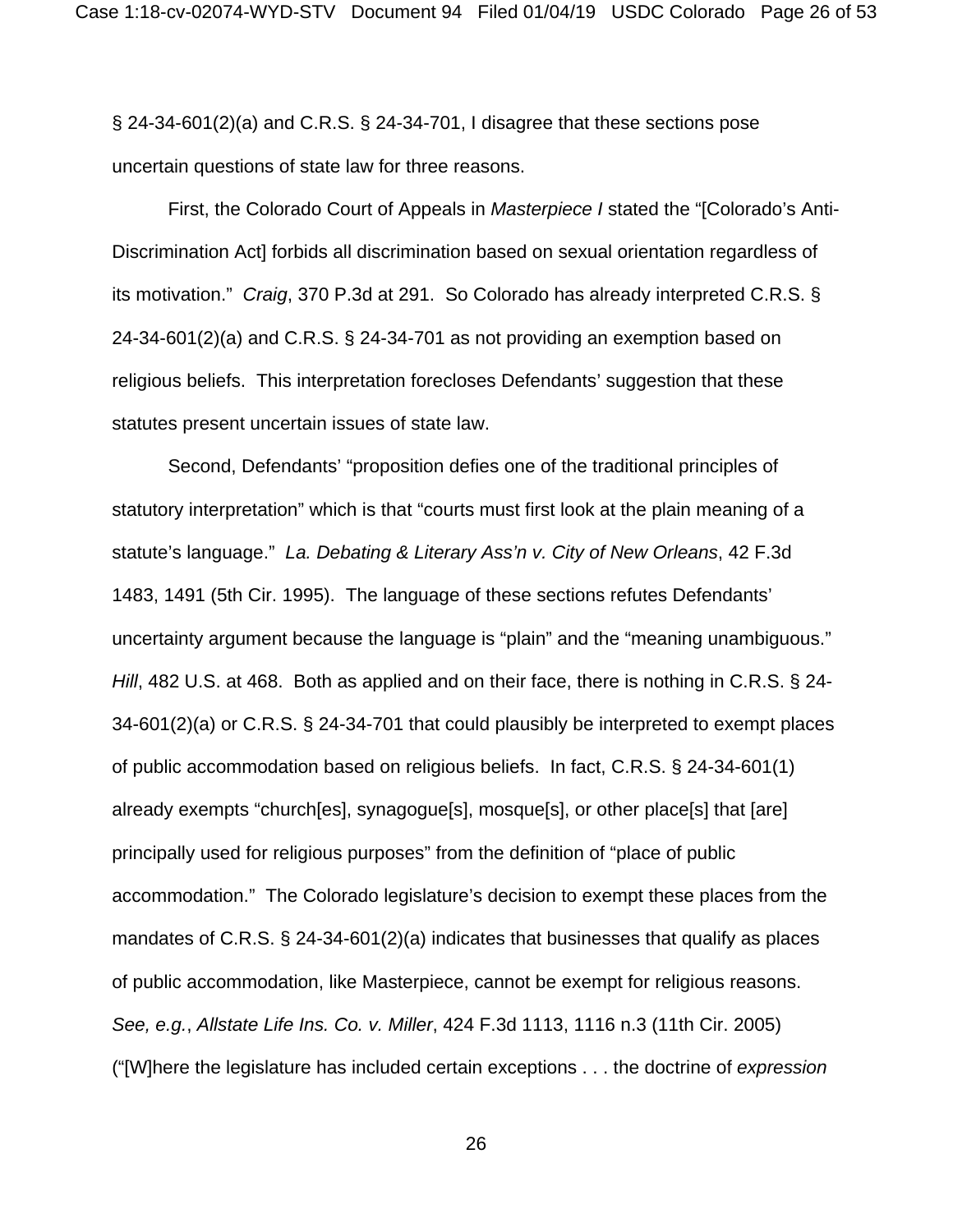*unis est exclusion alterius* counsels against judicial recognition of additional exceptions.").

Finally, Phillips alleges that "Defendants' interpretation and enforcement of Colo. Rev. Stat. § 24-34-601(2)(a) targets, shows hostility toward, and discriminates against Phillips and Masterpiece Cakeshop because of their religious beliefs and practices." (Compl. ¶ 344). He also alleges that Defendants treat him adversely because of his religion. (*Id.* at ¶¶ 420, 422). Accepting these allegations as true, any interpretation of these statutes by Colorado's state courts would be irrelevant. Even if Colorado eventually read C.R.S. § 24-34-601(2)(a) to exempt places of public accommodations for objections based on religious beliefs, that interpretation would not address Phillips' allegations that Defendants have already used the statute to target him for his religious beliefs.

Defendants do not contend that Phillips' due process and equal protection challenges to C.R.S. § 24-34-303 and C.R.S. § 24-24-306 present uncertain issues of state law. In any event, I also find these statutes do not present uncertain issues of state law because they are unambiguous.

In summary, the difficulty with Phillips' constitutional claims arises "not because of an unclear standard" set forth in the statutes, but because of the application of these standards to Phillips' factual allegations. *Vinyard*, 655 F.2d at 1020. "Under such circumstances the district court may not abdicate its duty to adjudicate the matter." *Id.* Accordingly, I find abstention to be inappropriate under *Pullman*.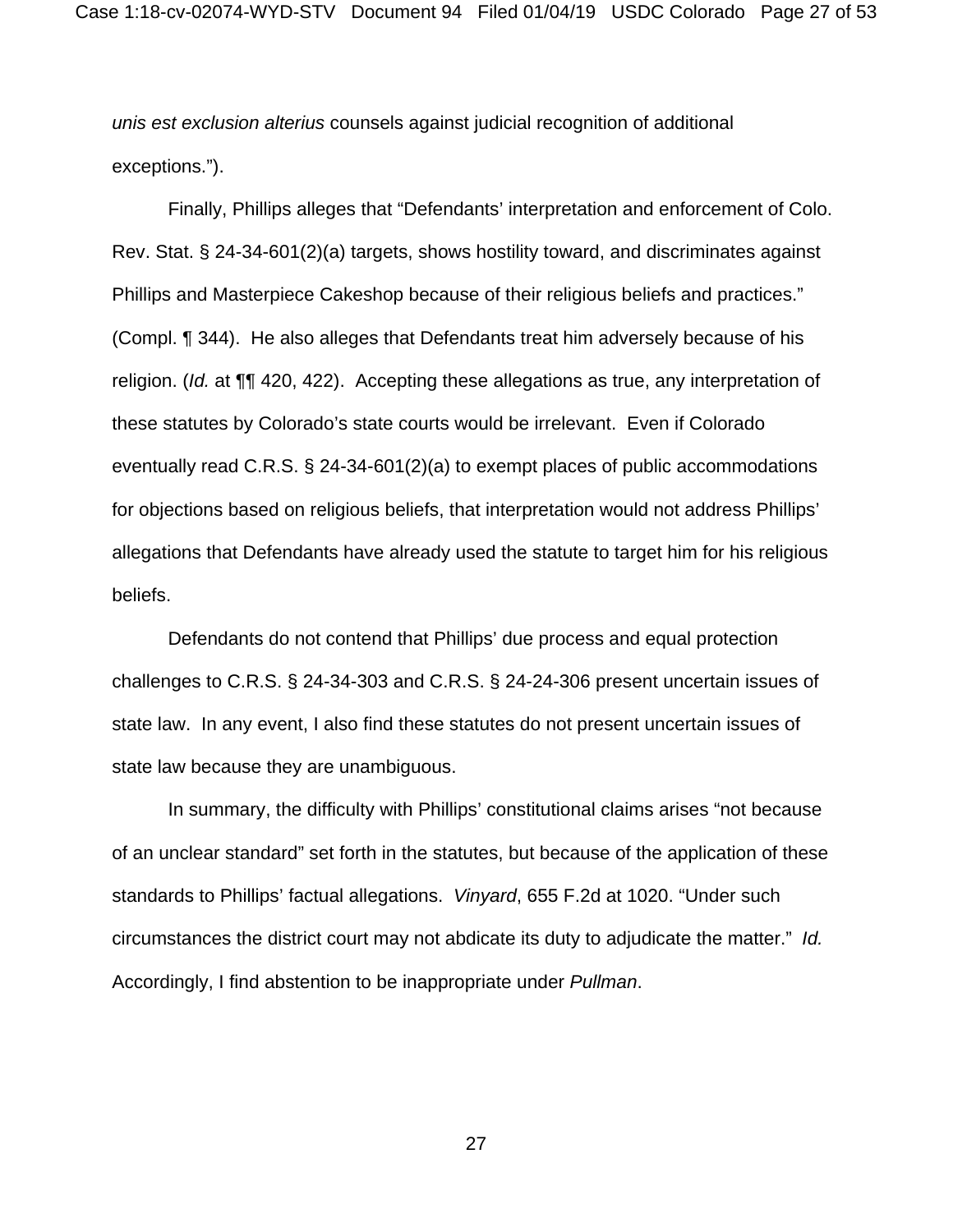#### **3.** *Burford v. Sun Oil Company*

Defendants next argue abstention under *Burford v. Sun Oil Company*, 319 U.S. 315 (1943) is appropriate because Phillips challenges "an administrative process that provides a uniform and comprehensive method of adjudicating alleged violations of [the Colorado Anti-Discrimination Act]." (ECF No. 64 at 18). *Burford* abstention "arises when a federal district court faces issues that involve complicated state regulatory schemes." *Lehman*, 967 F.2d at 1478; *Grimes v. Crown Life Ins. Co.*, 857 F.2d 699, 704-05 (10th Cir. 1988) (*Burford* applies when "state procedures indicate a desire to create special state forums to regulate and adjudicate these issues"). Defendants acknowledged at the Motions Hearing that they believe *Burford* applies uniformly to Phillips' four constitutional claims. (Mot. Hr'g Trans. at 42:3-9). They do not make distinctions between how *Burford* might apply differently to Phillips' free exercise, free speech, due process, or equal protection claims. Absent such distinctions, I find that this case does not involve state law issues that are connected to a complicated state regularly scheme. Instead, Phillips' claims require a determination of whether Defendants' interpretation and enforcement of several Colorado statutes violate his federal constitutional rights. His "claim[s] therefore only ask[] the district court to act within its area of expertise, rather than to invade the province of the State." *Johnson v. Rodrigues (Orozco)*, 226 F.3d 1103, 1112 (10th Cir. 2000); *see also* 1 State and Local Government Civil Rights Liability § 1:28 n.7 (collecting cases noting *Burford* is distinguishable from federal constitutional cases because of the significant federal questions at stake). Accordingly, I find abstention to be inappropriate under *Burford*.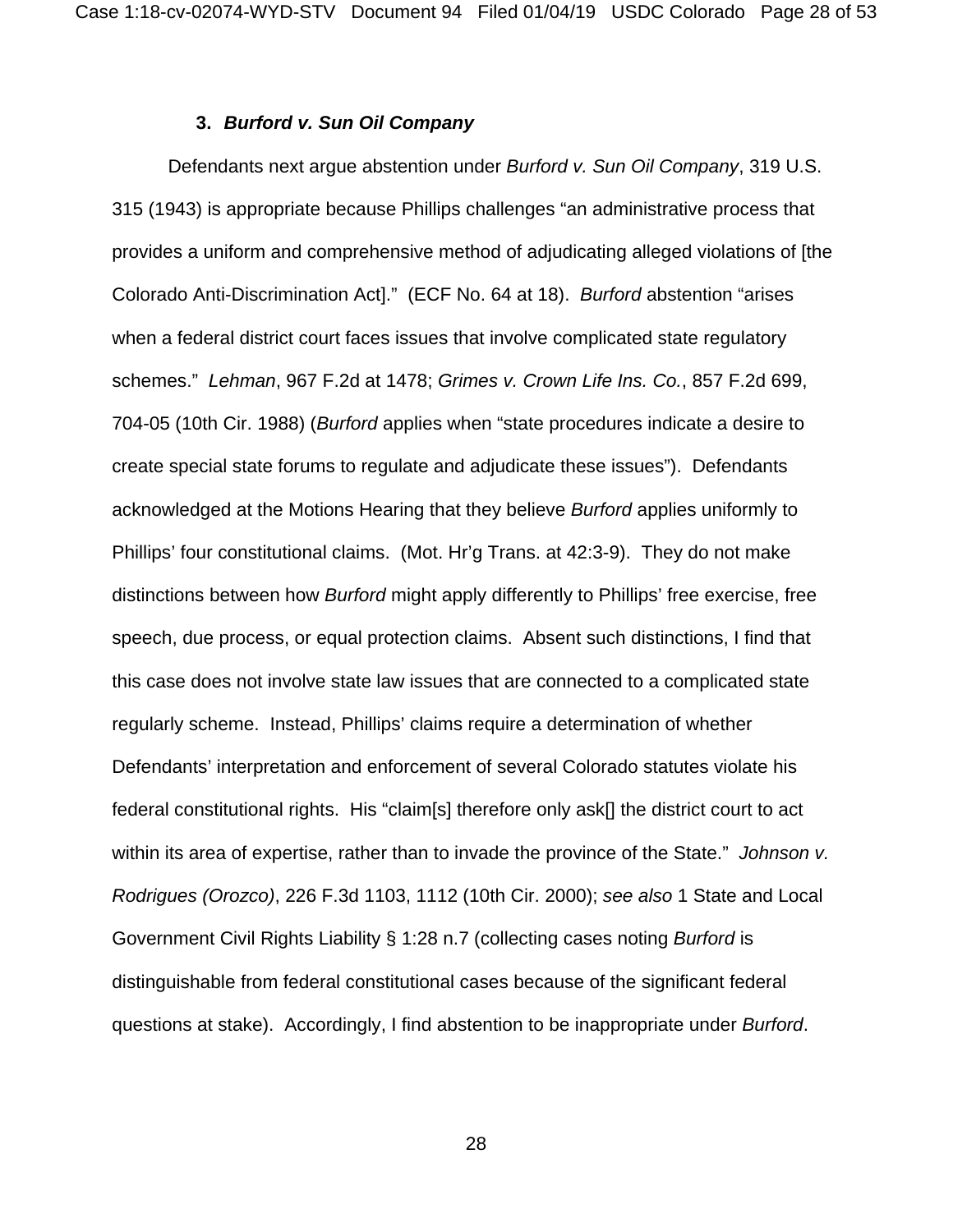## **4.** *Colorado River Water Conservation District v. United States*

Finally, Defendants argue abstention under *Colorado River Water Conservation District v. United States*, 424 U.S. 800 (1976) is appropriate.

*"Colorado River* abstention is based on the policy of conserving judicial resources in situations involving the contemporaneous exercise of concurrent jurisdictions." *Grimes*, 857 F.2d at 707. To determine whether *Colorado River* applies, "a federal court must first determine whether the state and federal proceedings are parallel." *Fox v. Maulding*, 16 F.3d 1079, 1081 (10th Cir. 1994). "Suits are parallel if substantially the same parties litigate substantially the same issues in different forums." *Id.* (internal quotation marks omitted).

If the proceedings are parallel, courts consider the following "nonexclusive list of factors," *id.* at 1082, in deciding whether the federal court should defer to the state proceedings:

1. the possibility that one of the two courts has exercised jurisdiction over property

2. the inconvenience from litigating in the federal forum

3. the avoidance of piecemeal litigation

4. the sequence in which the courts obtained jurisdiction

5. the "vexatious or reactive nature" of either case

6. the applicability of federal law

7. the potential for the state-court action to provide an effective remedy for the federal plaintiff

8. the possibility of forum shopping.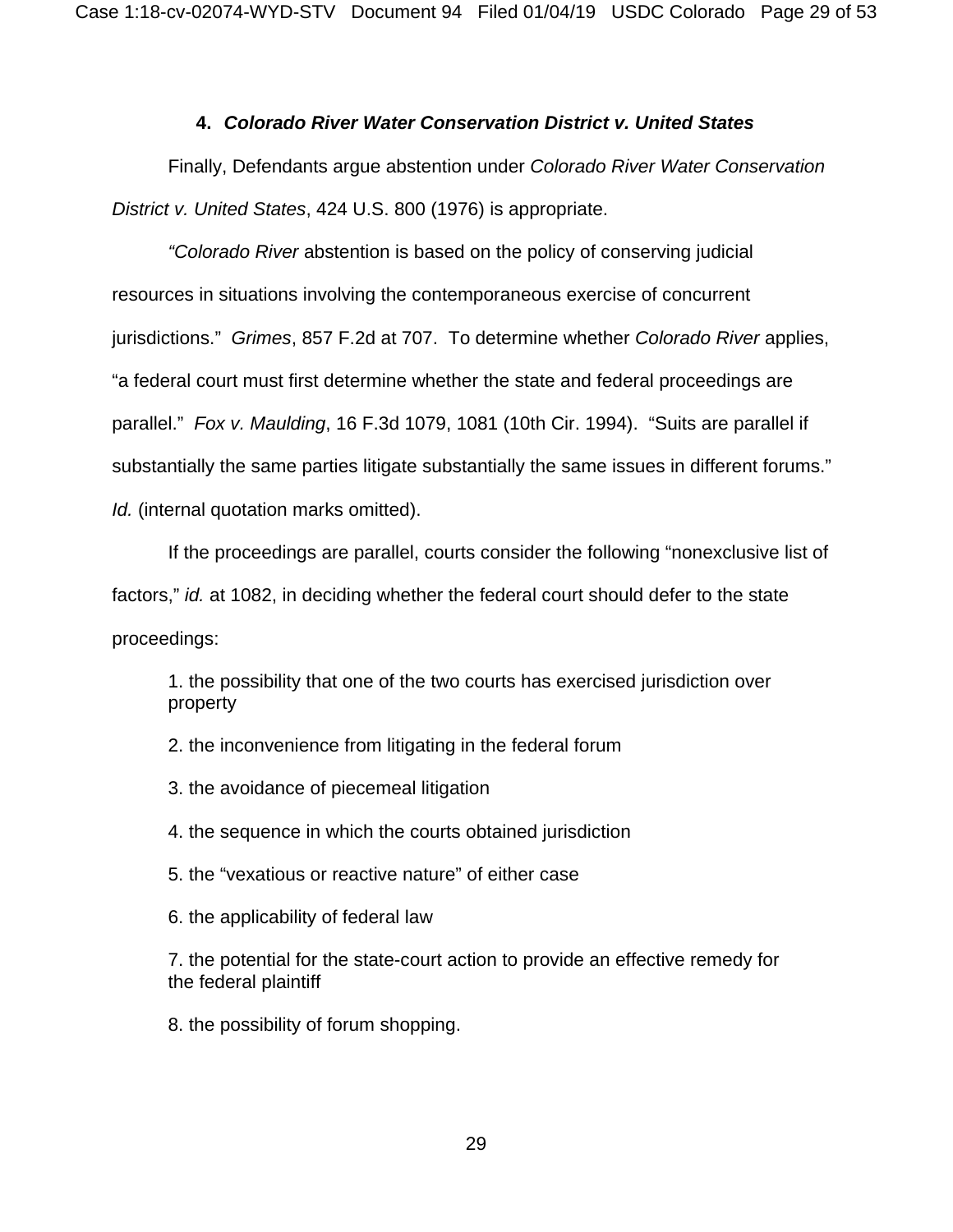*Wakaya Perfection, LLC v. Youngevity Int'l, Inc.*, 910 F.3d 1118, at \*2 (10th Cir. 2018) (citing *Fox*, 16 F.3d at 1082); *see also D.A. Osguthorpe Family P'ship v. ASC Utah, Inc.*, 705 F.3d 1223, 1234-35 (10th Cir. 2013).

These factors should be balanced and no single factor is dispositive. *Fox*, 16 F.3d at 1082. Since "only the clearest justifications will warrant dismissal," *Colorado River*, 424 U.S. at 819, "any doubt should be resolved in favor of exercising federal jurisdiction," *Fox*, 16 F.3d at 1082. *See also Life-Link Int'l, Inc. v. Lalla*, 902 F.2d 1493, 1496 (10th Cir. 1990) ("[N]o factor clearly warrants dismissal, and several factors favor retention. Therefore, the district court should accept jurisdiction and hear this case on the merits.").

Considering the eight factors, I find that Defendants have not overcome the presumption against abstention. This case does not involve property, making the first factor inapplicable. The second factor does not weigh in favor of abstention because Colorado is a convenient forum for the federal suit.

The third factor does not heavily weigh in favor of abstention. Although it is possible that duplicative litigation may result if the Commission's enforcement proceedings continue alongside this litigation, Phillips has already filed a motion for preliminary injunction, which was denied without prejudice, and may be filing another, narrower, motion for preliminary injunction. (*See* ECF Nos. 57, 90; Mot. Hr'g Trans. at 81:14-22). If Phillips' federal case proceeds, the state case might be stayed, which has the potential to avoid piecemeal litigation.<sup>6</sup> See Life-Link Int'l, Inc., 902 F.2d at 1496 ("In

 $6$  This should not be construed as a comment on the merits of any future motion for preliminary injunction. I simply note that it is possible that piecemeal litigation may be avoided in this case.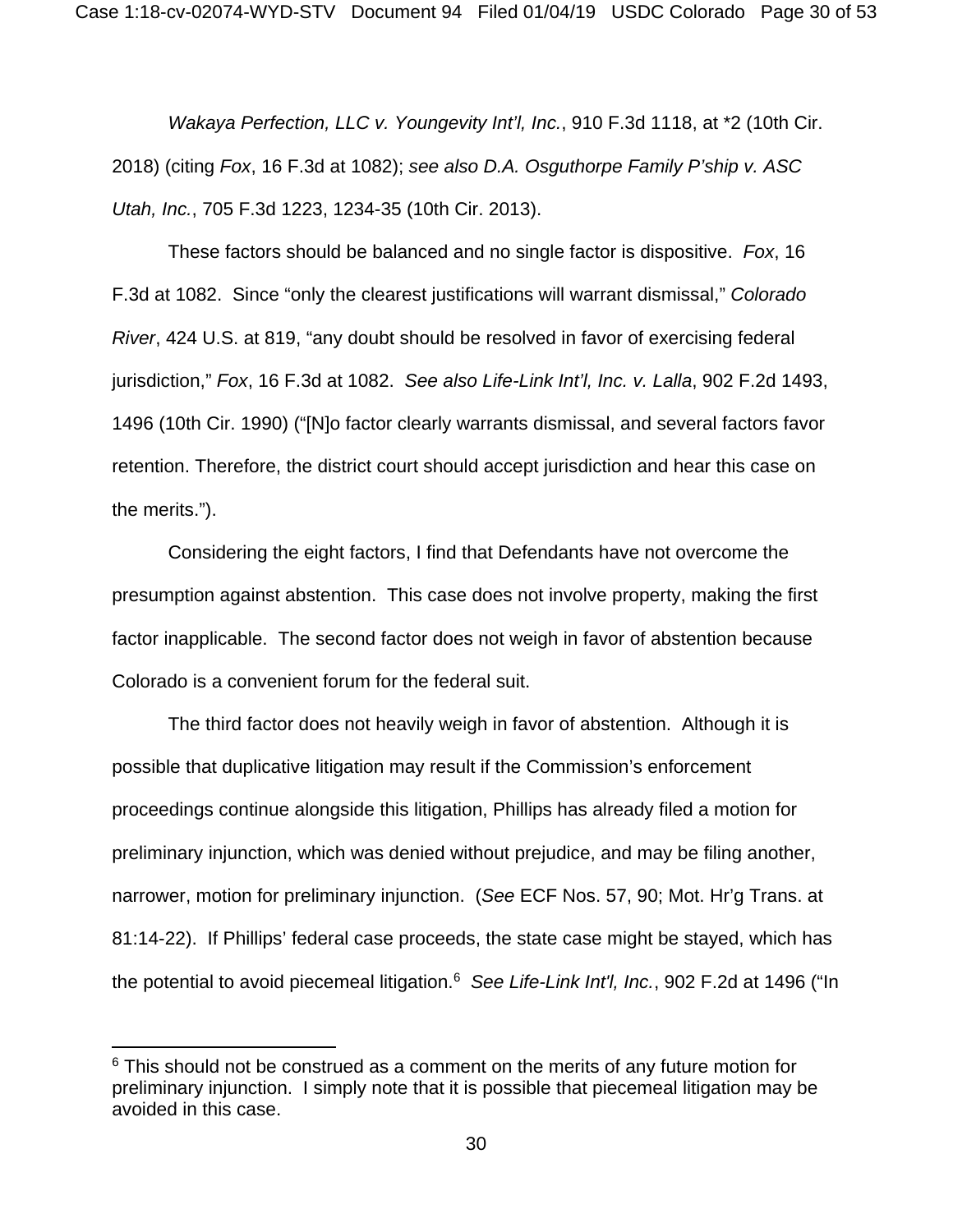view of the fact that the state court action has been stayed, there could be no piecemeal litigation or inadequate forum problems if the federal suit is continued."*); Miller Brewing Co. v. ACE U.S. Holdings, Inc.*, 391 F. Supp. 2d 735, 742 (E.D. Wis. 2005) (noting piecemeal litigation factor did not "weigh heavily in the abstention calculus" because if the federal court proceeded the state court case "might be stayed").

The fourth factor does not weigh in favor of abstention. This factor "is to be applied in a pragmatic, flexible manner with a view to the realities of the case at hand," and "priority should not be measured exclusively by which complaint was filed first, but rather in terms of how much progress has been made in the two actions." *Moses H. Cone Mem'l Hosp. v. Mercury Constr. Corp.*, 460 U.S. 1, 21 (1983). Although the Division issued its probable cause determination before Phillips filed his Complaint, Phillips only had reason to file his Complaint because the Division issued its probable cause determination. Phillips also filed his original complaint before the Commission voted to notice the discrimination charge for a hearing.

The fifth factor does not weigh in favor of abstention because Defendants do not contend Phillips' initiated his case in a vexatious or reactive manner. The sixth factor does not weigh in favor of abstention because federal law is preeminent. The seventh and eighth factors do not weigh in favor of abstention because of Phillips' allegations of bad faith.

Accordingly, I find abstention to be inappropriate under *Colorado River*.

## **B. Absolute Immunity**

Director Elenis and the Defendant Commissioners contend they are protected from Phillips' claims for compensatory, punitive, and nominal damages by absolute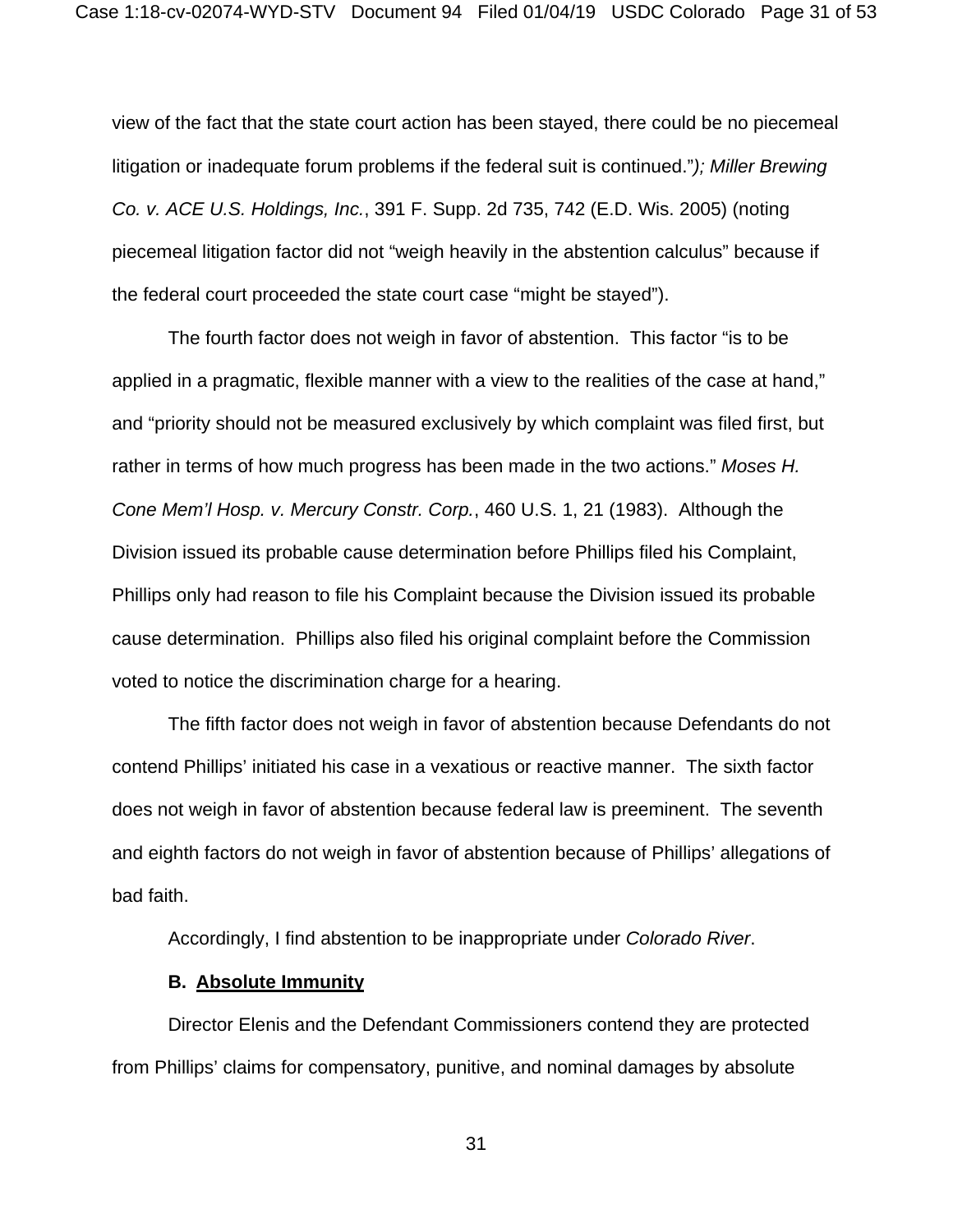prosecutorial immunity.7 (ECF No. 64 at 20-24; Mot. Hr'g Trans. 50:1-16). Phillips argues these officials exercise more power with less accountability than a state court prosecutor, which disqualifies them from absolute immunity. (ECF No. 81 at 23). He also argues that Colorado has waived absolute immunity for Commissioners who act in bad faith in performing their duties. (*Id.* at 31).

Absolute immunity is a complete bar to a suit for damages. *Imbler v. Pachtman*, 424 U.S. 409, 419 n.13 (1976); *Guttman v. Khalsa*, 446 F.3d 1027, 1033 (10th Cir. 2006) ("Absolute immunity bars suits for money damages for acts made in the exercise of prosecutorial or judicial discretion."). Absolute immunity is a common-law defense, and the officials seek the shelter of immunity bear the burden of showing that it is justified. *See, e.g.*, *Harlow v. Fitzgerald*, 457 U.S. 800, 806, 812 (1982). "In determining whether particular actions of government officials fit within a common-law tradition of absolute immunity," courts apply a "functional approach, . . . which looks to the nature of the function performed, not the identity of the actor who performed it." *Buckley v. Fitzsimmons*, 509 U.S. 259, 269 (1993) (internal quotation marks and citations omitted).

It is well-established that prosecutors are "absolutely immune for activities which are 'intimately associated with the judicial process' such as initiating and pursuing a criminal prosecution." *Snell v. Tunnell*, 920 F.2d 673, 686 (10th Cir. 1990) (quoting

 $\overline{a}$ 

<sup>&</sup>lt;sup>7</sup> At the Motion Hearing, Defendants clarified that they are claiming entitlement to prosecutorial immunity, and not "quasi-judicial immunity because the State officials -- it's not alleged in the Complaint that the State officials have adjudicated the state charge against Mr. Phillips and the bakery. Instead, we are focused solely on their – the prosecutorial actions they have taken to date, as well as the Division Director's." (Mot. Hr'g Trans. 50:1-7). Therefore, this Order focuses on the immunity of Director Elenis and the Defendant Commissioners as prosecutors.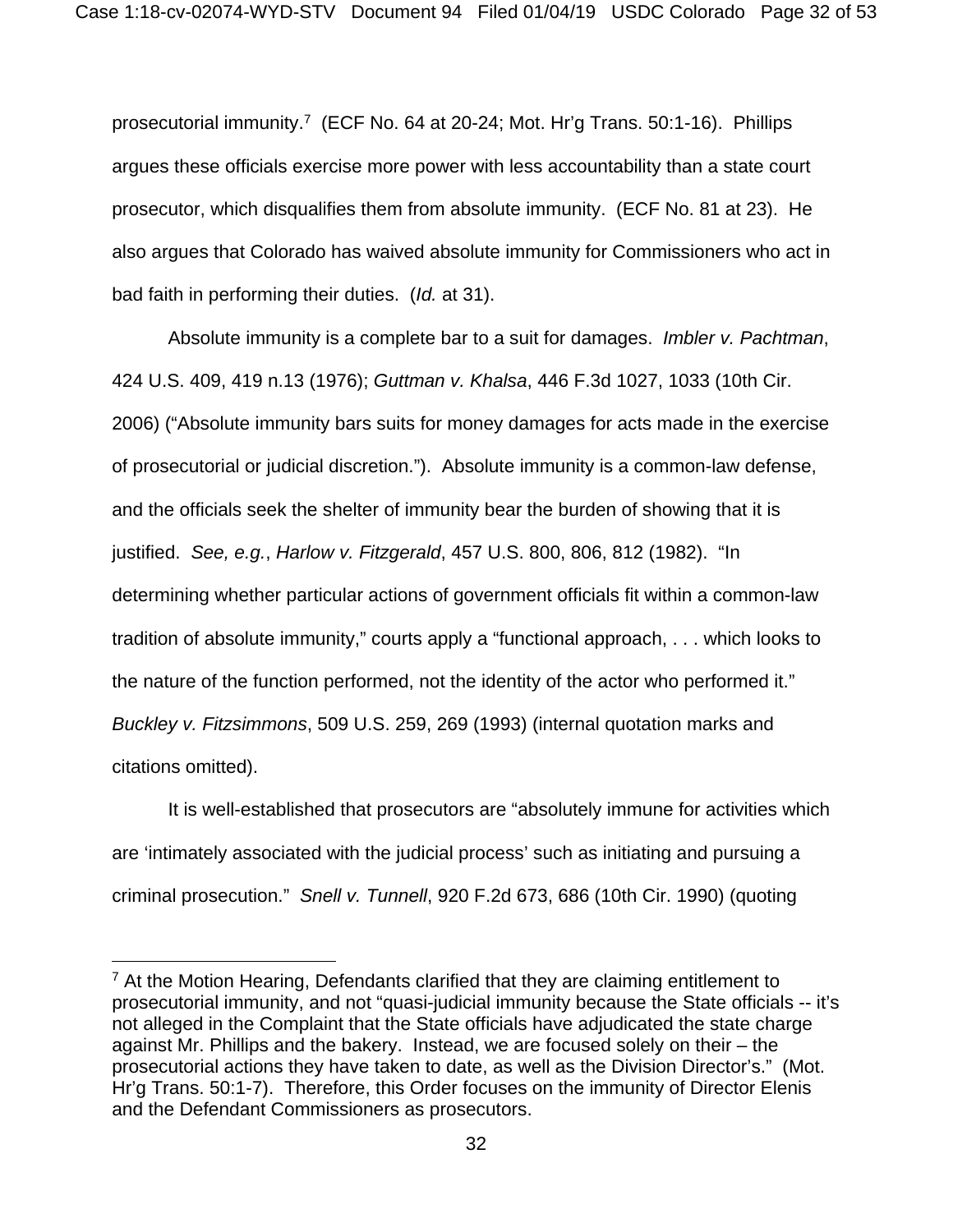*Imbler*, 424 U.S. at 430). "Prosecutors," in the context of absolute immunity, are not only criminal prosecutors, but equally "state attorneys and agency officials who perform functions analogous to those of a prosecutor in initiating and pursuing civil and administrative enforcement proceedings." *Pfeiffer v. Hartford Fire Ins. Co.*, 929 F.2d 1484, 1489 (10th Cir. 1991). For example, in *Butz v. Economou*, the Supreme Court observed that agency officials vested with the discretion to "initiate administrative proceedings against an individual or corporation" and to decide "whether a proceeding should be brought and what sanctions should be sought" perform functions analogous to a "prosecutor's decision to initiate or move forward with a criminal prosecution." 438 U.S. 478, 515 (1978).To protect this discretion, and to provide agency officials with "the latitude to perform their tasks absent the threat of" retaliation, "agency officials who initiate and prosecute enforcement proceedings subject to agency adjudication are entitled to absolute immunity." *Snell*, 920 F.2d at 686-87.

The Tenth Circuit has applied the *Butz* rationale and extended absolute immunity to state administrative or executive officials serving in adjudicative, judicial, or prosecutorial capacities. *See Saavedra v. City of Albuquerque,* 73 F.3d 1525, 1529 (10th Cir. 1996) (extending absolute immunity to municipal hearing officers); *Atiya v. Salt Lake Cnty.,* 988 F.2d 1013, 1017 (10th Cir. 1993) (extending absolute immunity to county administrative review boards); *Russ v. Uppah,* 972 F.2d 300, 303 (10th Cir. 1992) (extending absolute immunity to parole boards); *Horwitz v. Colo. Bd. of Med. Exam'rs*, 822 F.2d 1508, 1515 (10th Cir. 1987) (extending absolute immunity to the Colorado Board of Medical Examiners).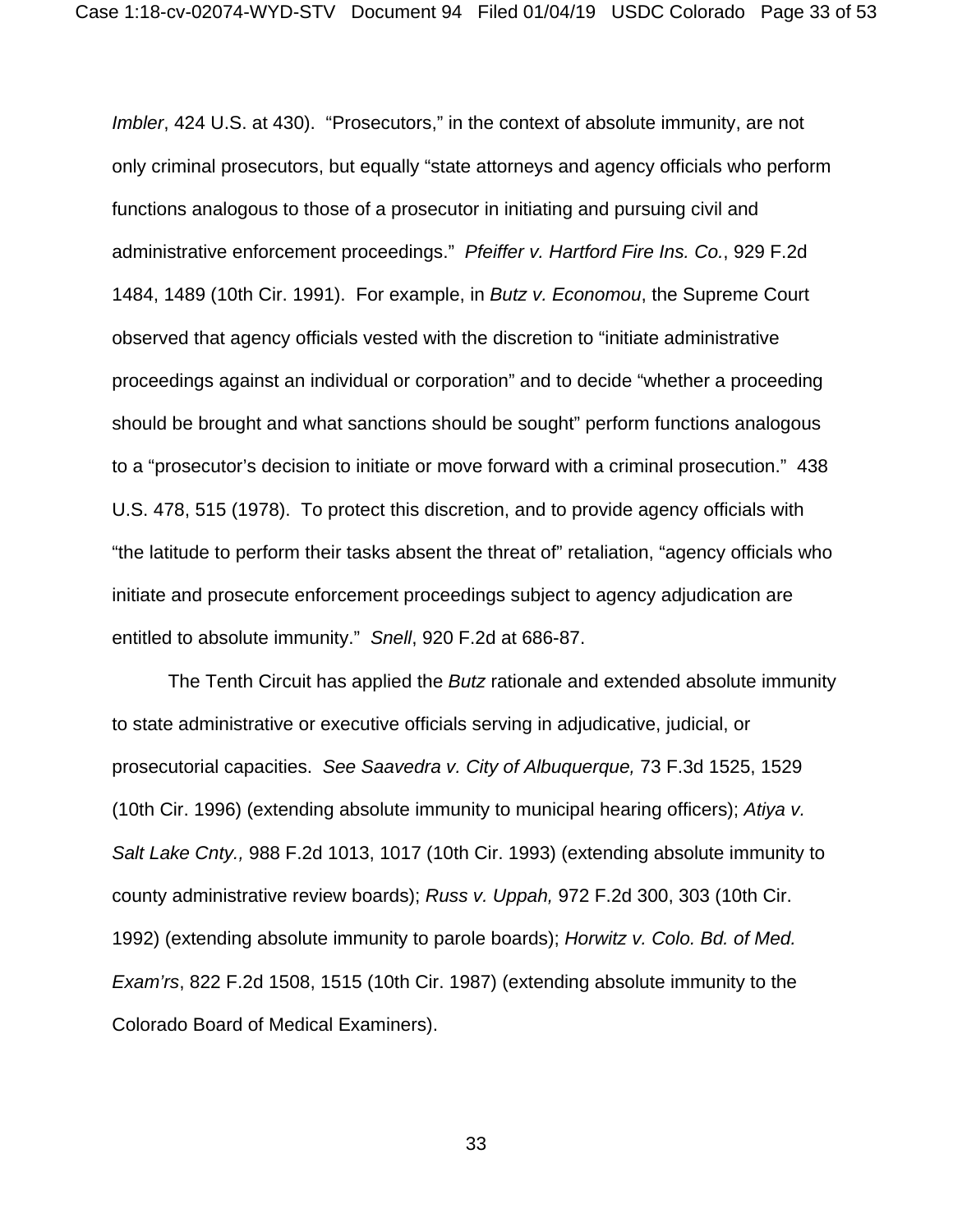The key factor for "absolute prosecutorial immunity 'involves a prosecutor's acts as an advocate before a neutral magistrate.'" *Snell*, 920 F.2d at 693 (quoting *Lerwill v. Joslin*, 712 F.2d 435, 437 (10th Cir. 1983)). Such acts include a prosecutor's "decisions to prosecute, their investigatory or evidence-gathering actions, their evaluation of evidence, their determination of whether probable cause exists, and their determination of what information to show the court." *Nielander v. Bd. of Cty. Comm'rs*, 582 F.3d 1155, 1164 (10th Cir. 2009).On the other hand, "[t]he more distant a function is from the judicial process, the less likely absolute immunity will attach." *Snell*, 920 F.2d at 687.

Once prosecutorial immunity attaches, it is absolute, and, therefore, applies to cases of malicious or bad faith prosecution, *Imbler*, 424 U.S. at 427, even if it is obvious "to the prosecutor that he is acting unconstitutionally and thus beyond his authority," *Lerwill*, 712 F.2d at 437-38. *See also Campbell v. Maine*, 787 F.2d 776, 778 (1st Cir. 1986) (stating that there is no bad faith exception to absolute immunity of a prosecutor "so long as the prosecutor is initiating a prosecution or presenting a state's case"); *Ashelman v. Pope*, 793 F.2d 1072, 1075 (9th Cir. 1986) (same).

I first address whether Director Elenis is protected by absolute immunity, and then whether the Defendant Commissioners are protected by absolute immunity. I conclude that these defendants are entitled to absolute immunity, and I therefore do not address the parties' qualified immunity arguments. *See, e.g.*, *Welch v. Saunders*, 2017 WL 1953102, at \*2 (D. Colo. May 11, 2017) ("Because the Court concludes that Defendants are entitled to absolute immunity, the Court does not address Defendants'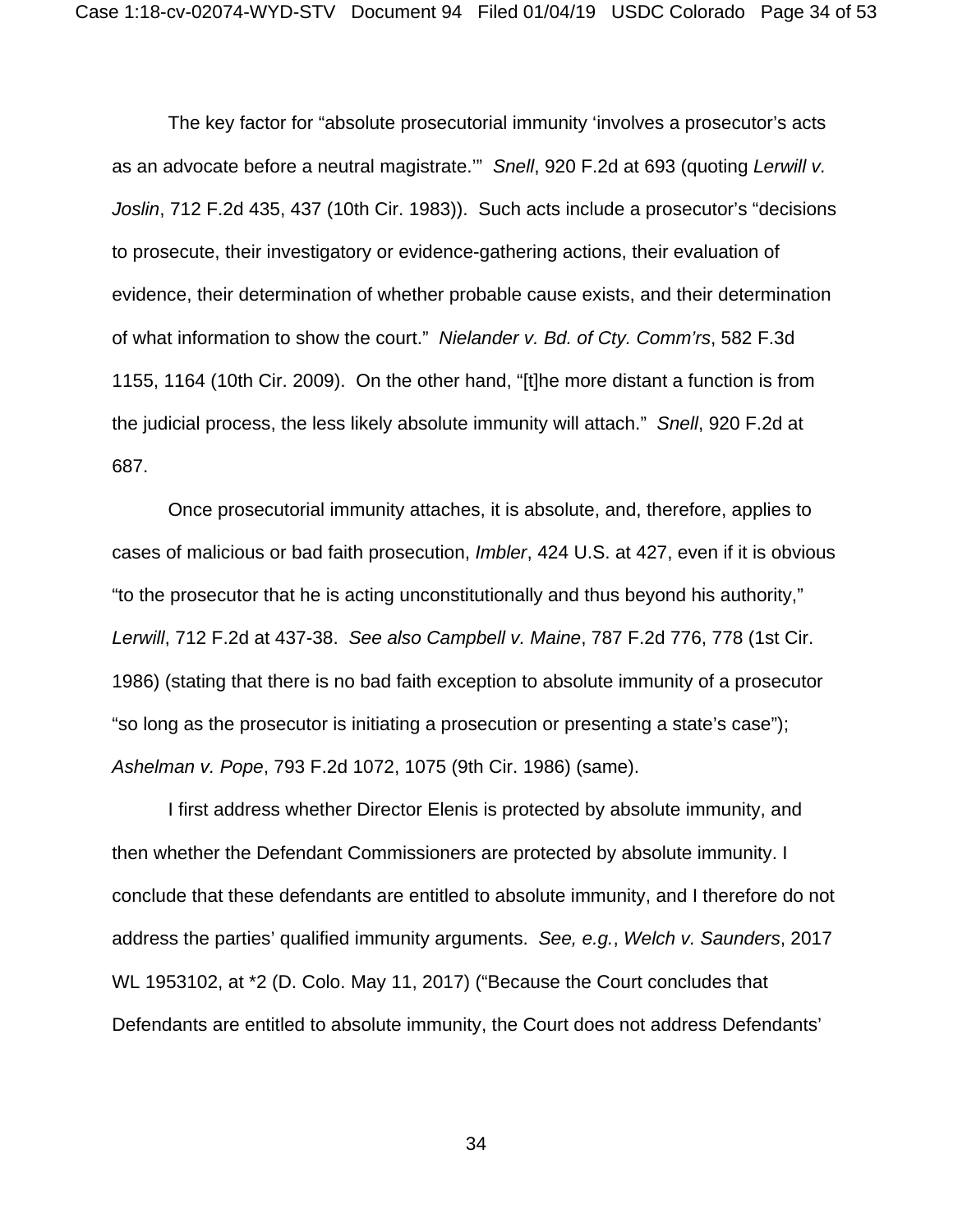qualified immunity argument."). Lastly, I address Phillips' assertion that Colorado

waived absolute immunity for commissioners who act in bad faith.

## **1. Director Elenis is Protected by Absolute Immunity**

Director Elenis is entitled to absolute immunity from Phillips' damages claims. In

*Wilhelm v. Continental Title Company*, the Tenth Circuit held that the director of the

Division is entitled to absolute immunity because the director

is required by statute to investigate charges of discrimination, make a finding of probable cause and report to the commission when conciliation efforts fail. Thus, she is in a position in the state administrative process that is similar to that of a judge, hearing officer or prosecutor. It is therefore logical that she should enjoy immunity in that regard.

720 F.2d 1173, 1178 (10th Cir. 1983); *see also Hamilton v. Boyd*, 2015 WL

7014405, at \*9 (D. Colo. Nov. 12, 2015) (citing *Wilhelm* and holding interim director of the Division was entitled to absolute immunity).

Director Elenis has the same duties as the director did in *Wilhelm*. For example,

Director Elenis and her staff "receive, investigate, and make determinations on charges

alleging unfair or discriminatory practices." C.R.S. § 24-34-302(2). Once Director

Elenis receives a charge alleging a discriminatory or unfair practice, she must promptly

investigate the charge. C.R.S. § 24-34-306(2)(a). Additional responsibilities of Director

Elenis initiate upon her determination that probable cause exists for crediting the

discrimination charge. C.R.S. §§ 24-34-306(2)(b)(I)-(II), 24-34-306(4), 24-34-306(8)

(describing the authority and duty of the director). These powers and responsibilities

situate Director Elenis in a position analogous to that of a prosecutor.

Accordingly, I find that Director Elenis is absolutely immune from Phillips' damages claims.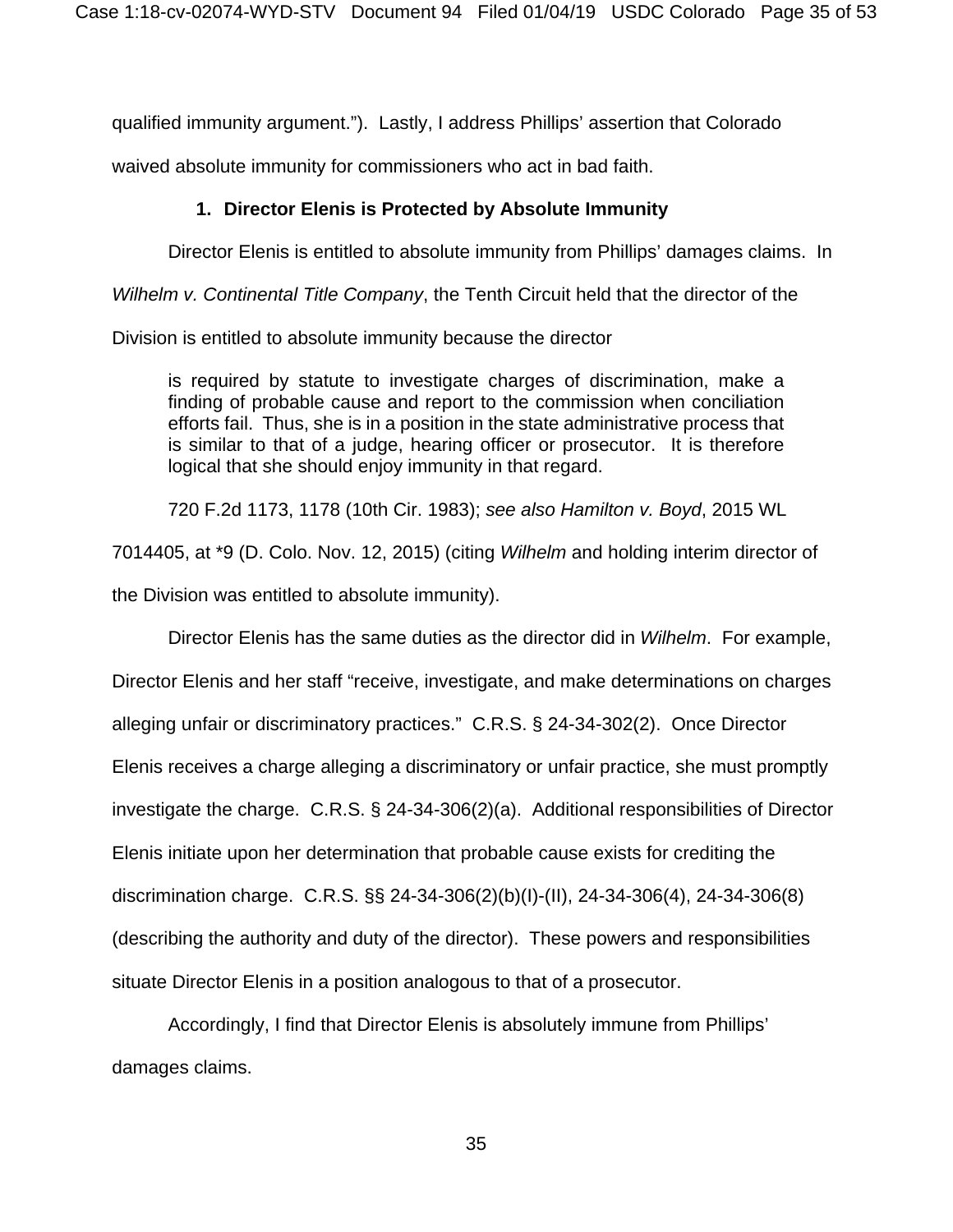#### **2. The Defendant Commissioners are Protected by Absolute Immunity**

The Defendant Commissioners are also protected by absolute immunity. The Defendant Commissioners rely heavily on *Horwitz v. Colorado Board of Medical Examiners*, 822 F.2d 1508 (10th Cir. 1987) to shoulder their burden to prove their entitlement to absolute immunity.

In *Horwitz*, a medical doctor who had been summarily suspended by the Colorado State Board of Medical Examiners ("Board") sued the Board members "alleging that he had been subjected to unfounded complaints, summarily suspended from the practice of podiatry in violation of his Fourteenth Amendment due process rights, and defamed and subjected to outrageous conduct." 822 F.2d at 1510. The Tenth Circuit upheld the trial court's dismissal of these claims based on the Board members' absolute immunity. *Id.* at 1515. In reaching this conclusion, the Tenth Circuit observed that the Board members functioned "in the prosecutorial role in that they, among other things, initiate complaints, start hearings, make investigations, take evidence, and issue subpoenas." *Id.*; *see id.* at 1511 (summarizing the judicial and prosecutorial powers of the Board).

The Defendant Commissioners file charges of discrimination, hold hearings, investigate discrimination charges, file complaints requiring the respondent to answer the charges, and issue subpoenas. C.R.S. §§ 24-34-305(1)(d)(I), 24-34-306(1)(b), 24- 34-306(4), 24-34-306(8). Thus, like the Board members in *Horwitz*, the Defendant Commissioners act as the functional equivalent of a prosecutor and are entitled to immunity.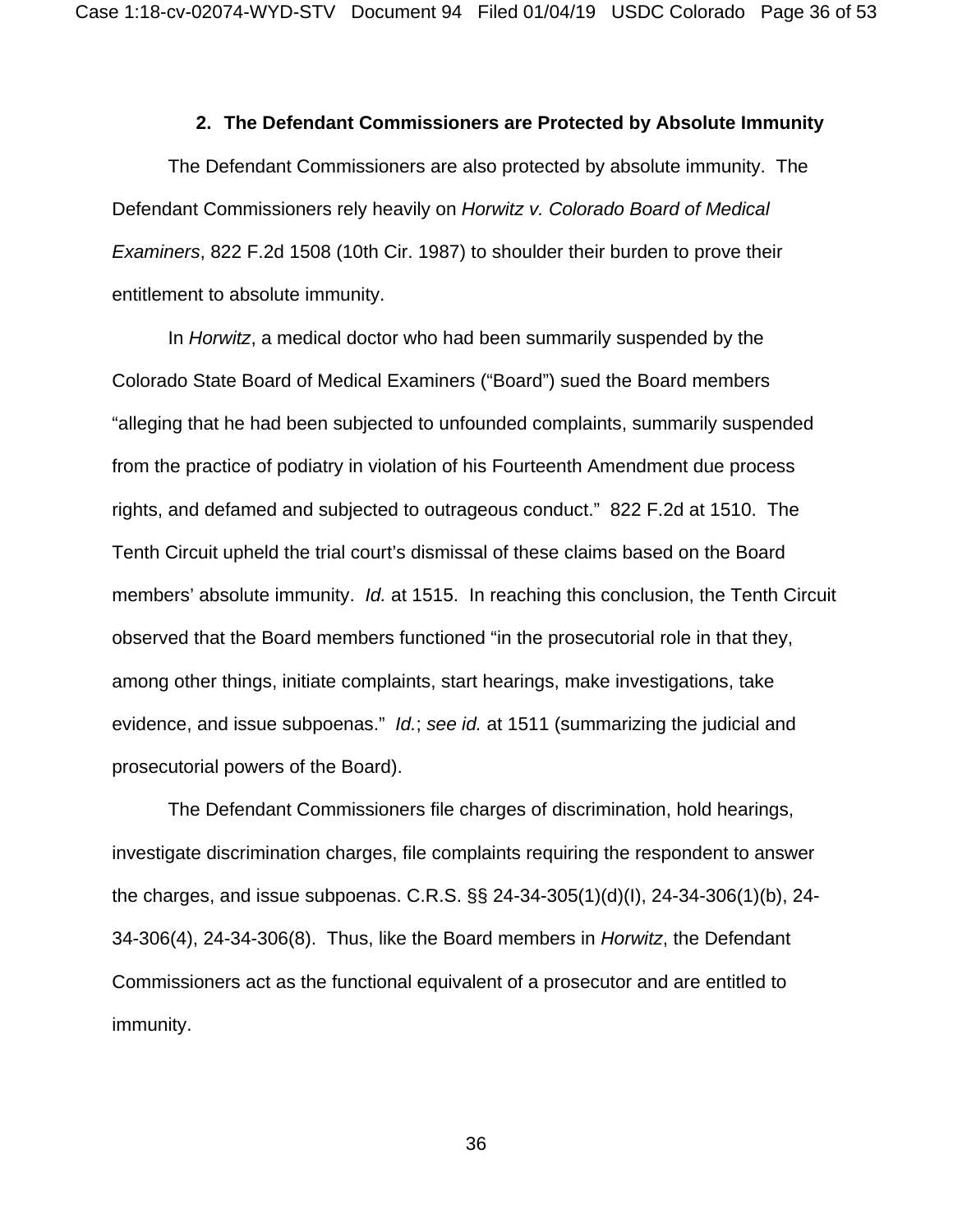Phillips argues that the six factors identified in *Cleavinger v. Saxner*, 474 U.S. 193 (1985) to determine whether government officials are shielded by absolute immunity dictate that the Defendant Commissioners are not protected. In *Cleavinger*, the United States Supreme Court, recognized the following factors as relevant: (1) "the need to assure that the individual can perform his functions without harassment or intimidation;" (2) "the presence of safeguards that reduce the need for private damages actions as a means of controlling unconstitutional conduct;" (3) "the adversary nature of the process;" (4) "the correctability of error on appeal[;]" (5) "insulation from political influence;" and (6) "the importance of precedent[.]" 474 U.S. at 202 (citing *Butz*, 438 U.S. at 512). "These factors serve as a lens through which we can examine the relationship between the challenged function and a benchmark function with an establish claim to absolute immunity." *Mee v. Ortega*, 967 F.2d 423, 426 (10th Cir. 1992).

I find that the of balance these factors weigh in favor of affording the Defendant Commissioners absolute immunity. $8$  First, it is important to preserve the Defendant Commissioners' discretion to bring and maintain a charge of discrimination absent the

 $\overline{a}$ 

<sup>&</sup>lt;sup>8</sup> Although Phillips only cites these factors as relevant to the Defendant Commissioners' immunity, to the extent that "[t]hese six factors are to be considered in determining whether to grant absolute immunity," *Moore v. Gunnison Valley Hosp.*, 310 F.3d 1315, 1317 (10th Cir. 2002), I find the factors weigh in favor of absolute immunity for Director Elenis for the same reasons they weigh in favor of the Defendant Commissioners. Director Elenis should be able to perform her functions without harassment or intimidation. Although the director's initial determination is not subject to the adversarial process, there are safeguards that reduce the need for private damages and errors can be corrected on appeal. See 3 C.C.R. 708-1:10.6 (appeals process from the director's determination). The director is insulated from political influence. *See, e.g.*, C.R.S. § 24- 34-302(1) (allowing the executive director of the department of regulatory agencies to appoint the director). And the importance of precedent is a neutral factor.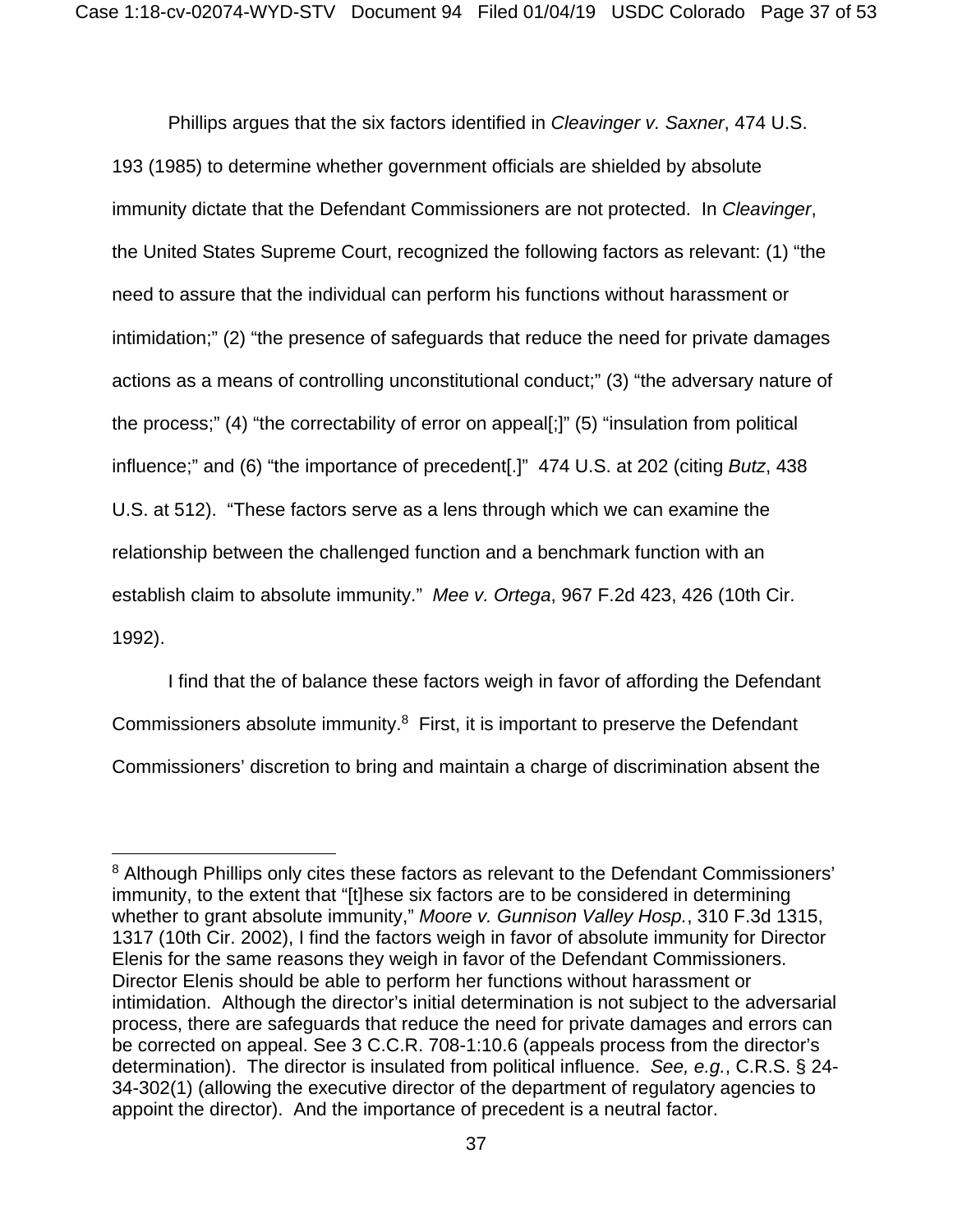threat of individual liability. As the Seventh Circuit stated, members of the Indiana Civil Rights Commission who "perform quasi-judicial functions are entitled to absolute immunity in order to protect their decision-making function from being impeded by fear of litigation or personal monetary liability." *Crenshaw v. Baynerd*, 180 F.3d 866, 868 (7th Cir. 1999). Although *Crenshaw* addressed the commissioner's judicial functions, I find this rationale applies with the same force to the Defendant Commissioners' prosecutorial functions.

Second, there are safeguards that reduce the need for private damages, the process is adversarial, and errors can be corrected on appeal. *See, e.g.*, C.R.S. § 24- 34-306(8) (describing how the hearing is to be conducted); C.R.S. § 24-34-307 (outlining the appeals process from Commission decisions); 3 C.C.R. 708-1:10.8 (explaining hearing procedures); *see also Stanley v. Indiana Civil Rights Comm'n*, 557 F. Supp. 330, 334-35 (N.D. Ind. 1983) (holding Indiana's civil rights "administrative process has many of the safeguards that the judicial system affords litigants").

Phillips argues proceedings before the Commission lack the normal checks that constrain the typical judicial process. (ECF No. 81 at 23). For example, he claims that the Defendant Commissioners' role as "accuser and adjudicator" is problematic. (*Id.*). But in *Horwitz*, the Board members served "as both an inquiry panel and a hearing panel," in that they undertook investigations into charges of unprofessional conduct of physicians and then made final decisions on the fate of the physician's license. 822 F.2d 1509-11. This dual function had no impact on the Tenth Circuit's conclusion that the Board members were immune. *Id.* at 1515. In fact, the court noted the Board members were entitled to absolute immunity from damages liability because they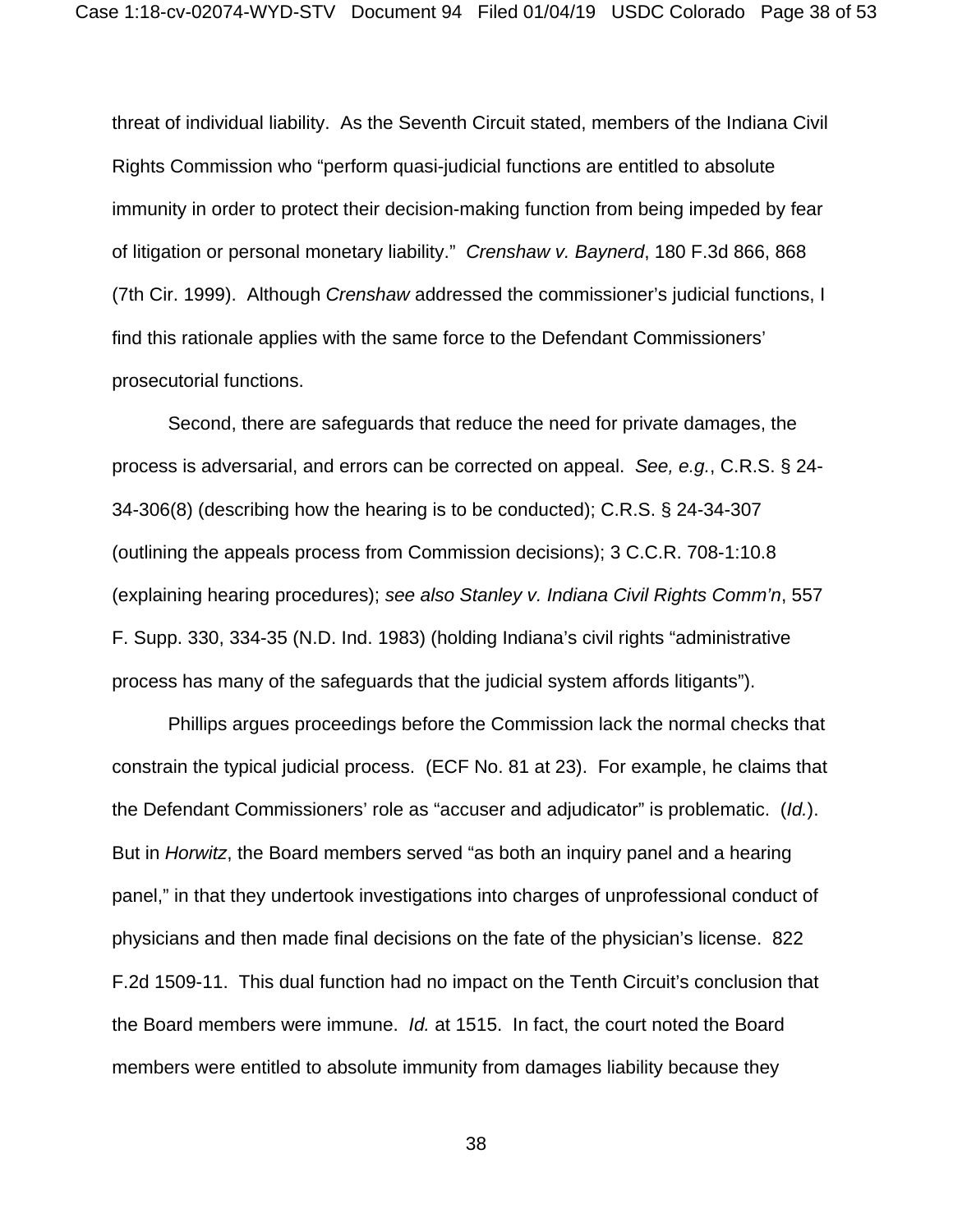"performed statutory functions both adjudicatory and prosecutorial in nature." *Id.* Phillips also claims that the Defendant Commissioners could manipulate the factual record, a worry that is exacerbated because the "findings of the commission as to the facts shall be conclusive [on appeal] if supported by substantial evidence." C.R.S. § 24- 34-307(6). Appellate review of factual findings based on substantial evidence is a common standard of review, and I fail to see how this statutorily prescribed standard eliminates the protections inherent in an appeal.

Although Phillips may claim the Defendant Commissioners have not followed these procedures in past practice, the focus "is not whether a plaintiff was in fact provided with procedural safeguards required by law; rather, it is whether sufficient procedural safeguards *existed* in the applicable regulatory framework so that a plaintiff can seek redress through regular channels if they are not complied with." *Devous v. Campbell*, 1994 WL 7111, at \*1 (10th Cir. 1994) (unpublished table opinion) (citing *Horwitz*, 822 F.2d at 1514-15) (emphasis in original).

Third, the Defendant Commissioners are insulated from political influence. Phillips argues this is not the case because two Commission members must be selected to represent the interests of the business community, two must be selected to represent governmental entities, and three must be selected to represent the community at large and of these seven members, at least four must be "members of groups of people who have been or who might be discriminated against." C.R.S. § 24- 34-303(1)(b)(I)-(1)(b)(II)(A). I disagree that the selection criteria for Commission members exposes them to political pressure. "[T]he insulation-from-political-influence factor does not refer to the independence of the government official from the political or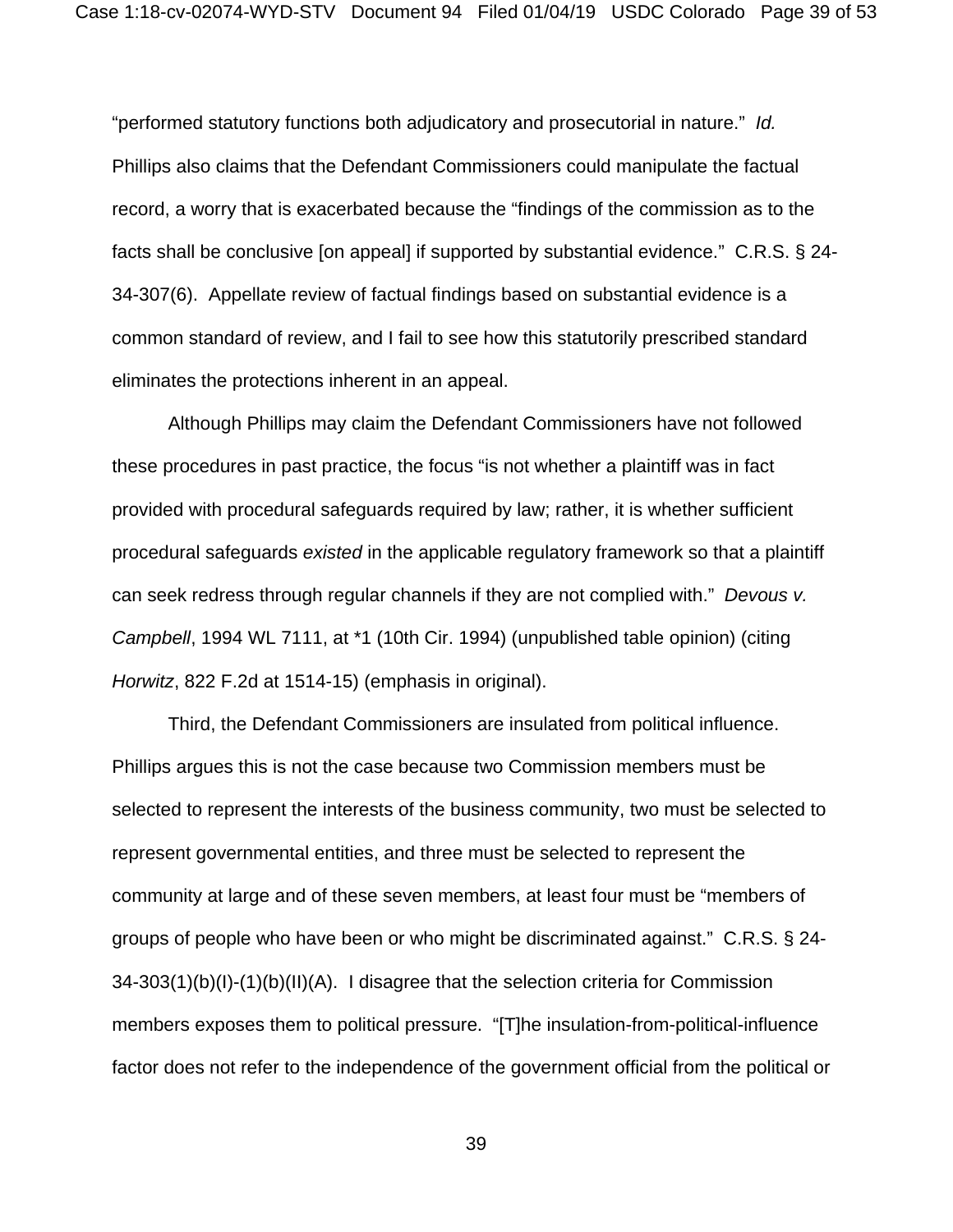electoral process, but instead to the independence of the government official as a decision-maker." *Brown v. Griesenauer*, 970 F.2d 431, 439 (8th Cir. 1992).

There are several provisions that insulate the Commission members' decisionmaking from political influence. Commission members are appointed by the Governor and confirmed by the Colorado senate. C.R.S. § 24-34-303(1)(b)(I). Once appointed, they may only be removed by the Governor only for "misconduct, incompetence, or neglect of duty," and therefore do not serve at the pleasure of either the Governor or the senate. C.R.S. § 24-34-303(3). The Commission members must also be politically diverse with "[n]o more than six members affiliated with a major political party and no more than three members affiliated with the same political party." C.R.S. § 24-34- 303(1)(b)(II)(B). Courts have consistently held that these procedures for selecting and removing members of a governmental body insulate its members from political influence. *See, e.g.*, *Dotzel v. Ashbridge*, 438 F.3d 320, 326 (3d Cir. 2006) (board members who were removable by governor only for "reasonable cause" were immune); *Mishler v. Clift*, 191 F.3d 998, 1007 (9th Cir. 1999) (board members selected to fouryear term and removable by governor for good cause were immune); *O'Neal v. Miss. Bd. of Nursing*, 113 F.3d 62, 66 (5th Cir. 1997) (same).

Finally, the importance of precedent weighs neither for nor against absolute immunity. There are "two aspects of precedent relevant to this inquiry: internal and external precedent." *Gunnison Valley Hosp.*, 310 F.3d at 1318. Internal precedent refers to officials looking to their own prior decisions for guidance or that their present decision will be binding precedent for future action. *Id.* External precedent refers to officials looking for precedent from sources other than their own deliberations. *Id.*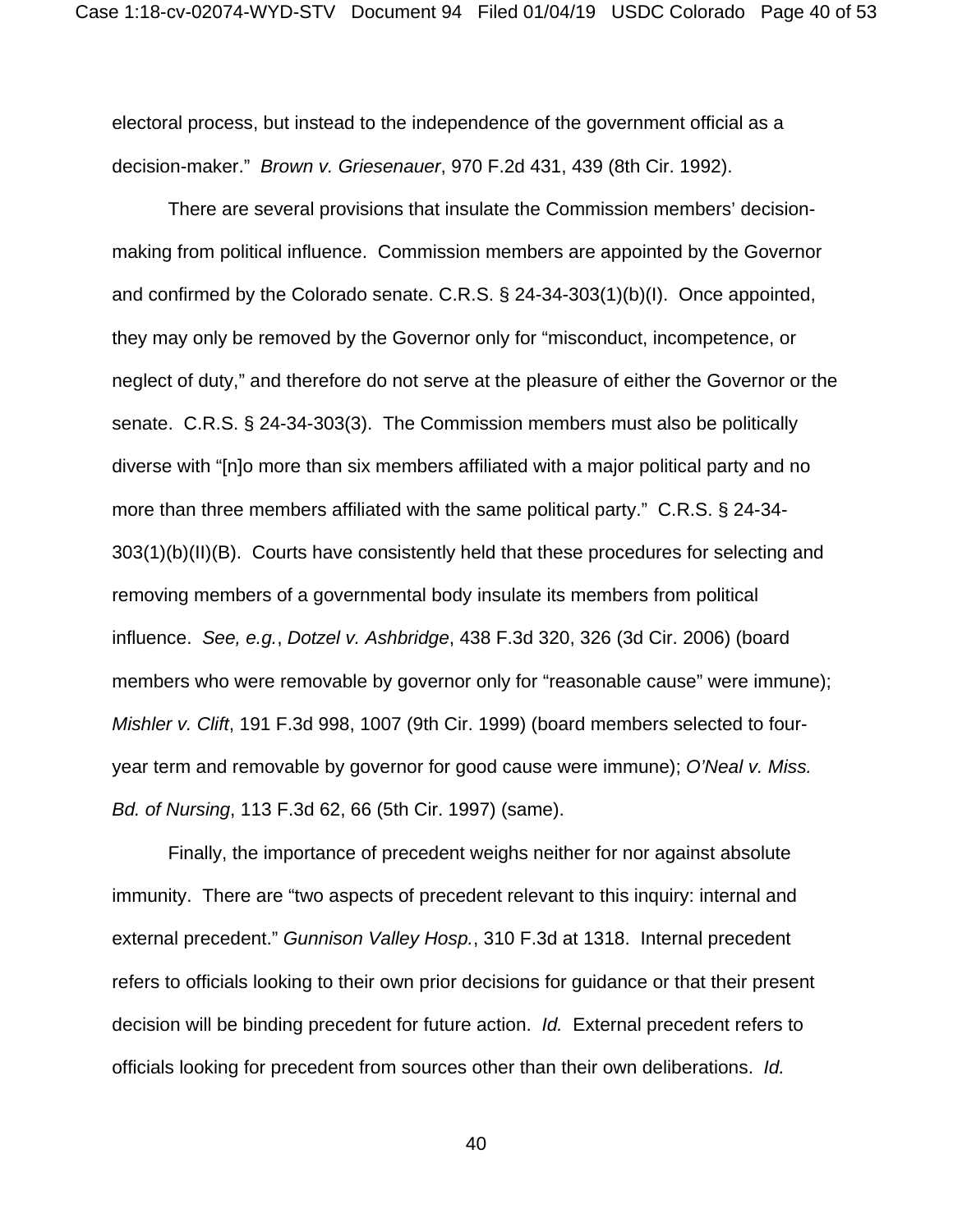Phillips argues the Defendant Commissioners ignore both kinds of precedent, evinced by the way he is allegedly being targeted. (*See* ECF No. 81 at 24 ("Colorado believes that it can continue to treat Phillips unequally"); *id.* ("Colorado disregards the Supreme Court—specifically, its finding that the state applies its offensiveness rule to discriminate against Phillips")).

While Phillips' argument that the Commission ignores precedent is supported by the allegations in his Complaint, statutory provisions indicate that precedent is, in theory if not in practice, important for the Commission's decisions. When the Commission files a formal complaint, the complaint must state "the time, place, and nature of the hearing, *the legal authority and jurisdiction under which it is to be held*, and the matters of fact and *law asserted*." C.R.S. § 24-34-306(4) (emphasis added). In other words, the Commission is statutorily required to consider its legal authority to pursue a charge of discrimination. If a party appeals a final order of the Commission, the Colorado Court of Appeals obtains jurisdiction and may "grant such temporary relief or restraining order as it deems just and proper," and may enter "an order enforcing, modifying, and enforcing as so modified or setting aside the order of the commission in whole or in part." C.R.S. § 24-34-307(3). The supervision by the Court of Appeals conceivably motivates the Commission to follow external precedent, although I appreciate Phillips' allegations that this motivation has been insufficient. Nonetheless, considering Phillips' allegations together with the statutory provisions, I find that this factor is neutral.

 Accordingly, I find that the Defendant Commissioners are absolutely immune from Phillips' damages claims.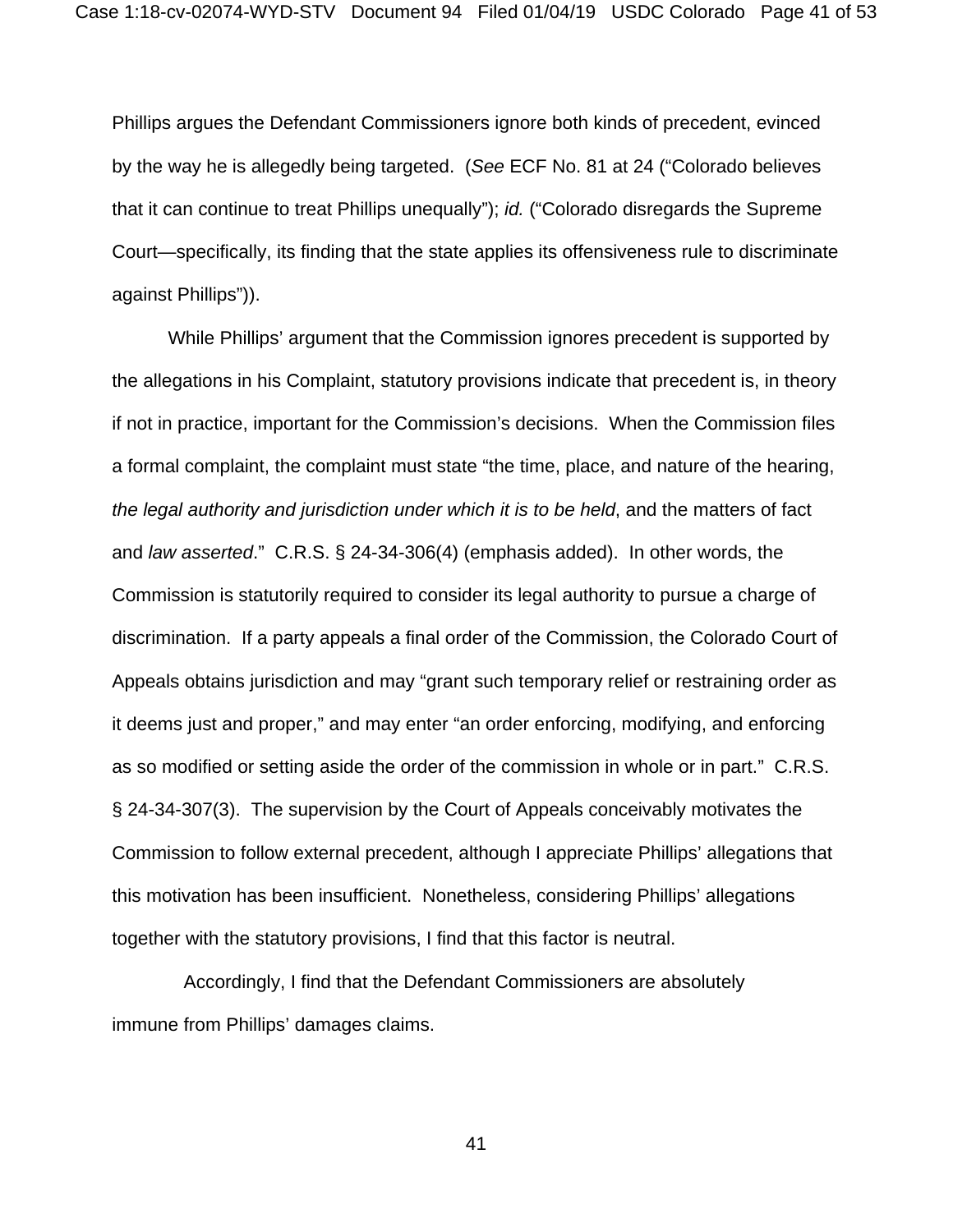#### **3. Colorado has not Waived the Commissioners' Immunity**

Colorado has not waived the Defendant Commissioners' immunity through C.R.S. § 24-34-306(13). This section states that any Commission member "participating in good faith in the making of a complaint or a report or in any investigative or administrative proceeding . . . shall be immune from liability in any civil action brought against him" for actions taken while in his or her capacity as a commission member "if such individual was acting in good faith within the scope of his respective capacity." C.R.S. § 24-34-306(13). Phillips argues this section indicates the Colorado "legislature waived absolute immunity for commissioners and others who act in bad faith in performing their duties." (ECF No. 81 at 24). I reject Phillips' argument because the Tenth Circuit rejected a similar argument in *Horwitz*. There, board members were statutorily immune from suit for "'official acts performed in good faith as members of such board.'" 822 F.2d at 1516 (quoting the relevant statute). The Tenth Circuit held that the statute did not permit the plaintiff from pursuing damages claims against the board members because "the immunity claimed by the Board members here is based on common law immunity, . . . rather than on any statutory grant." *Id.*

#### **C. Sovereign Immunity**

Attorney General Coffman and Governor Hickenlooper argue Phillips' claims for prospective relief against them are barred by the Eleventh Amendment. (ECF No. 64 at 27). Phillips argues that the Eleventh Amendment does not bar these claims because Attorney General Coffman is charged with enforcing C.R.S. § 24-34-601(2)(a) and Governor Hickenlooper is responsible for selecting Commission members according to C.R.S. § 24-34-303(1)(b). (ECF No. 81 at 26-28).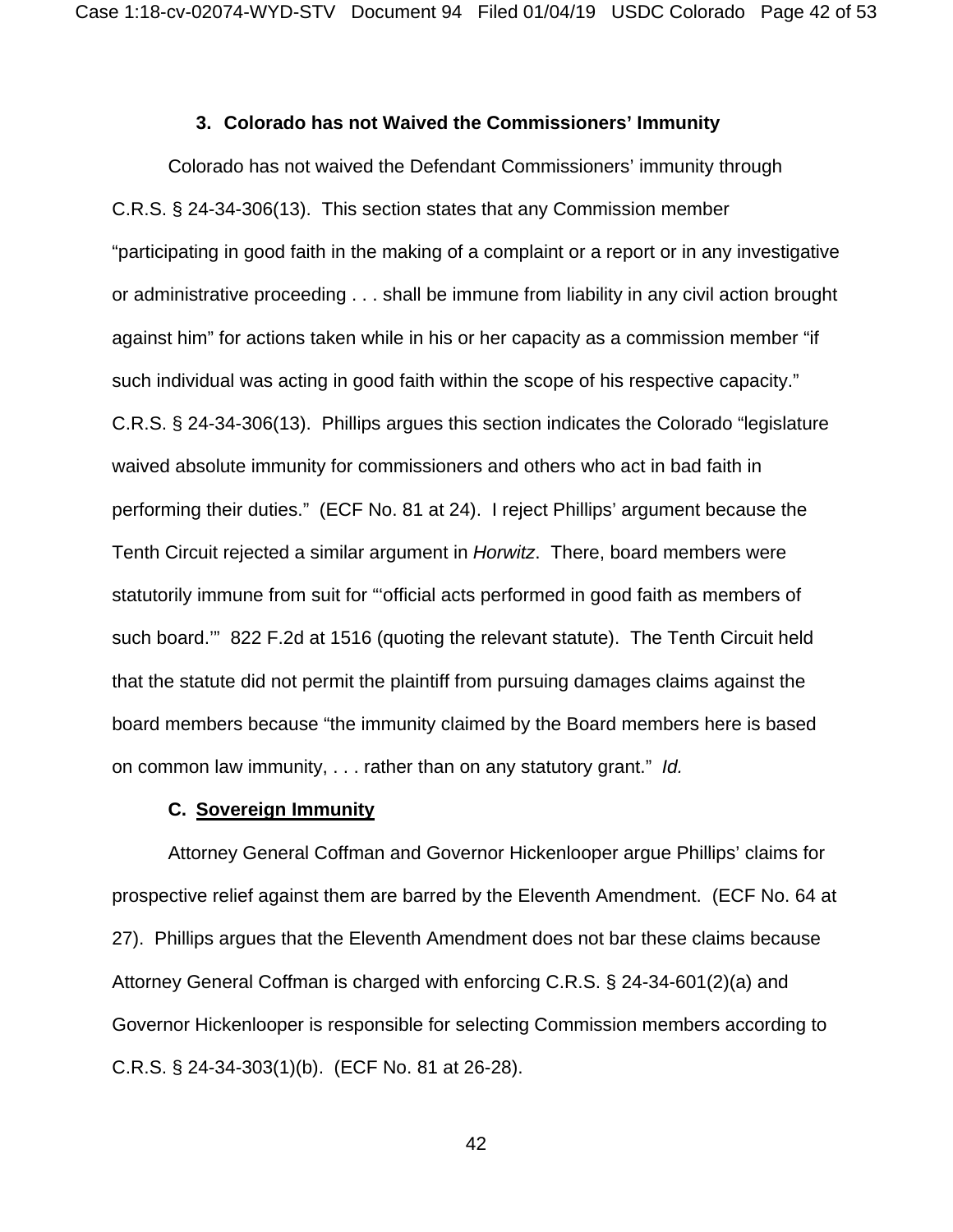The Eleventh Amendment "generally bars suits brought by individuals against state officials acting in their official capacities." *Harris v. Owens*, 264 F.3d 1282, 1289 (10th Cir. 2001). But Eleventh Amendment immunity is not absolute, and "under *Ex parte Young*, [209 U.S. 123 (1908)], a plaintiff may bring suit against individual state officers acting in their official capacities if the complaint alleges an ongoing violation of federal law and the plaintiff seeks prospective relief." *Muscogee (Creek) Nation v. Pruitt*, 669 F.3d 1159, 1166 (10th Cir. 2012). To invoke *Ex parte Young*, a plaintiff must show that they are "(1) suing state officials rather than the state itself, (2) alleging an ongoing violation of federal law, and (3) seeking prospective relief." *Id.* at 1167. Attorney General Coffman and Governor Hickenlooper only quarrel with whether Phillips has alleged they are committing an ongoing violation of federal law.

*Ex parte Young* requires "the state officer against whom a suit is brought [to] have some connection with the enforcement of the act that is in continued violation of federal law." *Finstuen v. Crutcher*, 496 F.3d 1139, 1151 (10th Cir. 2007) (internal quotation marks omitted). Although a state official need not have a "'special connection'" to the allegedly unconstitutional conduct, he or she "must have a particular duty to 'enforce' the statute in question and a demonstrated willingness to exercise that duty." *Prairie Band Potawatomi Nation v. Wagnon,* 476 F.3d 818, 828 (10th Cir. 2007) (quoting *Ex parte Young*, 209 U.S. at 157); *see also Peterson v. Martinez*, 707 F.3d 1197, 1205 (10th Cir. 2013).

 I address the sovereign immunity arguments of Attorney General Coffman and Governor Hickenlooper separately.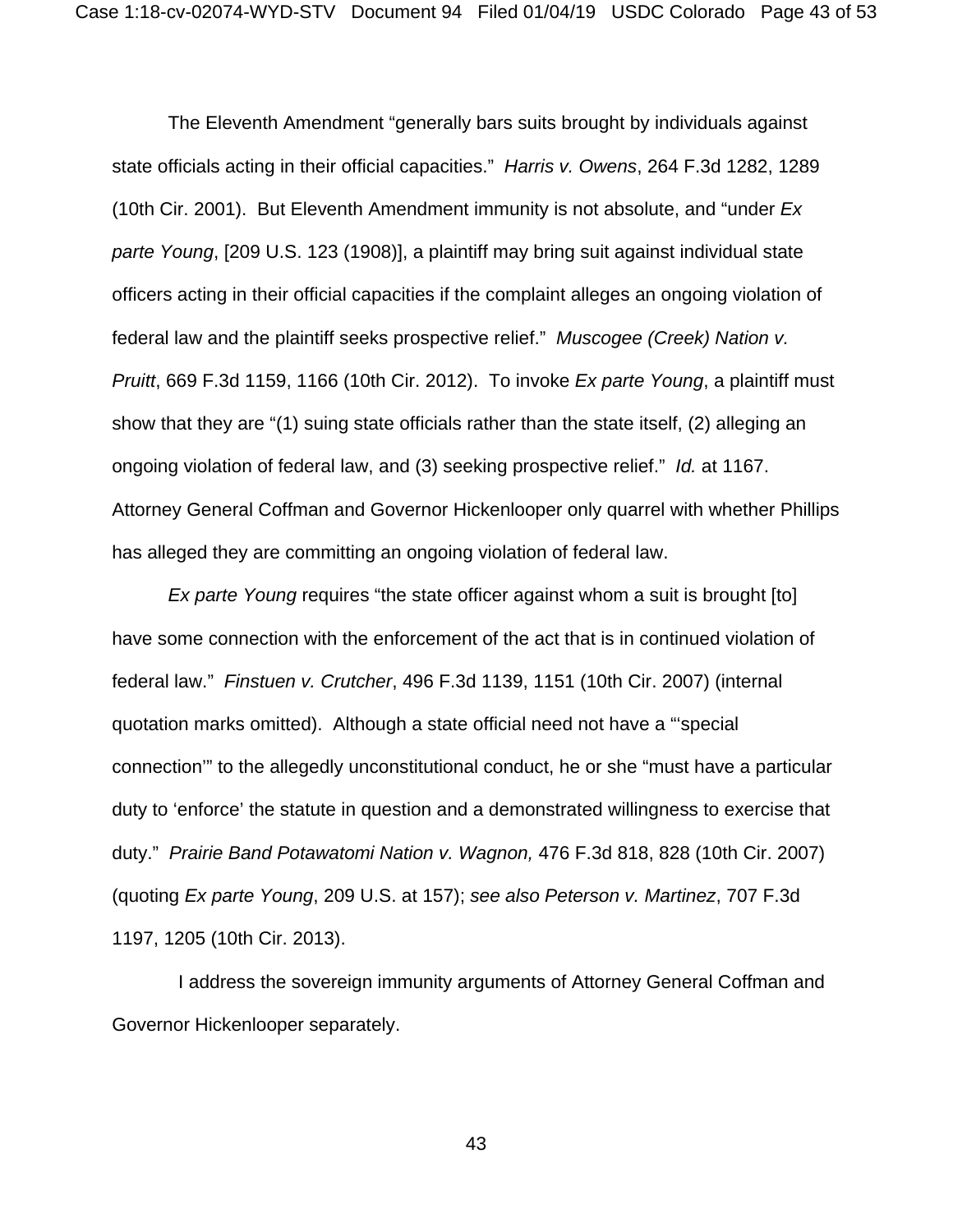#### **1. Attorney General Coffman Must Enforce C.R.S. § 24-34-601(2)(a)**

Attorney General Coffman argues she is protected by the Eleventh Amendment because she is not involved with enforcing C.R.S. § 24-34-601(2)(a) and has not shown a demonstrated willingness to enforce the statute. (ECF No. 64 at 28). Phillips alleges that she does have authority to enforce this section and may file a discrimination charge herself. (Compl. ¶¶ 23, 46). Phillips also alleges that the enforcement of C.R.S. § 24- 34-601(2)(a) is a continual violation of his First Amendment rights to free exercise of religion and free speech and his Fourteenth Amendment rights to due process and equal protection. (*See generally id.* at ¶¶ 340-89, 411, 414, 420-22).

I conclude that Attorney General Coffman has a duty to enforce C.R.S. § 24-34- 601(2)(a) and has a demonstrated willingness to exercise that duty against Phillips. At an administrative hearing on a charge of discrimination, "[t]he case in support of the complaint shall be presented at the hearing by one of the commission's attorneys or agents." C.R.S. § 24-34-306(8). According to the Commission's Rules and Regulations, the Commission's "attorney" is the Attorney General's office. 3 C.C.R. 708-1:10.8(A)(3) ("The case in support of the complaint shall be presented at the hearing by the attorney general's office as counsel in support of the complaint, pursuant to § 24-34-306(8)."); 3 C.C.R. 708-1:10.8(B) ("The case in support of the complaint shall be presented at the hearing by the attorney general's office as counsel in support of the complaint."). Because the Attorney General must represent the Commission at a hearing in support of the complaint, and the Commission has set Phillips' case for a hearing (*see* Exhibit B), I conclude the Attorney General has a duty to enforce C.R.S. § 24-34-601(2)(a).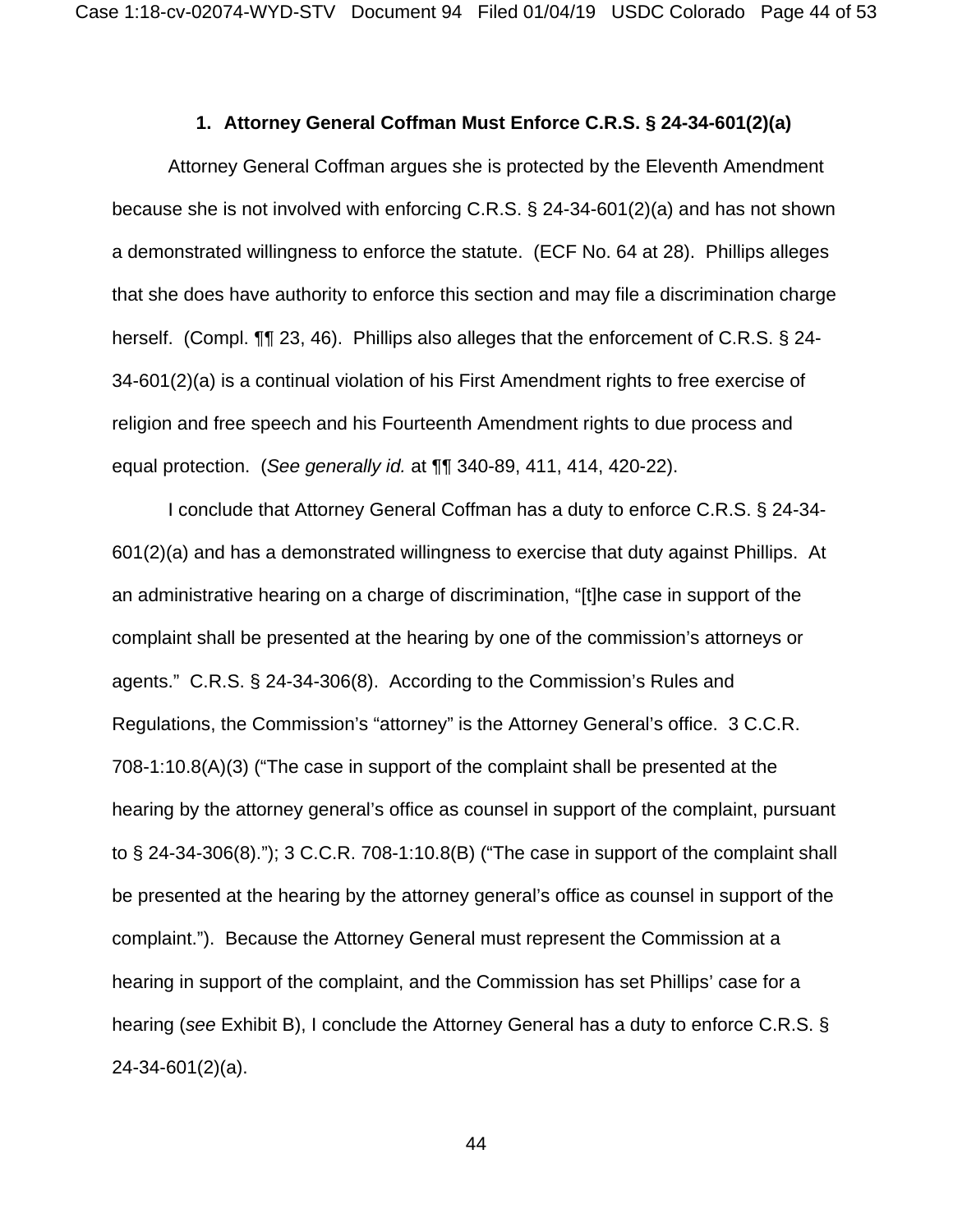The Attorney General has also demonstrated a willingness to enforce the statute, which is evident from the current complaint against Phillips and *Masterpiece I.* (*See*  Compl. ¶¶ 142-44; Exhibit B).

Because the Attorney General represents the Commission in proceedings to enforce C.R.S. § 24-34-601(2)(a), and Phillips claims this enforcement is currently violating his constitutional rights, Attorney General Coffman is a proper defendant.

## **2. Governor Hickenlooper Already Selected Commission Members According to C.R.S. § 24-34-303**

Governor Hickenlooper argues that he is protected by the Eleventh Amendment because his "past seating of Commissioners according to statutory criteria over which he has no discretion" do not constitute an ongoing violation of constitutional law. (ECF No. 86 at 15). Phillips alleges "Governor Hickenlooper administers and enforces Colo. Rev. Stat. § 24-34-303 by appointing Commission members" and has appointed each Commission member for the past eight years. (Compl. ¶¶ 294-95).

I conclude that Phillips has failed to sufficiently allege that Governor Hickenlooper is committing an ongoing violation of Phillips' constitutional rights. I understand Phillips to be making two distinct claims under C.R.S. § 24-34-303. First, he claims this section violates his due-process and equal protection rights by mandating the Commission be composed based on "non-neutral selection criteria and non-neutral representational interests." (*See id.* at ¶¶ 415, 424). To the extent Governor Hickenlooper appointed Commissioners according to C.R.S. § 24-34-303, these appointments occurred in the past and are not ongoing. Second, Phillips contends the selection criteria is discriminatory and deprives him of due process and equal protection under the law because "the Commission has had—and currently has—members who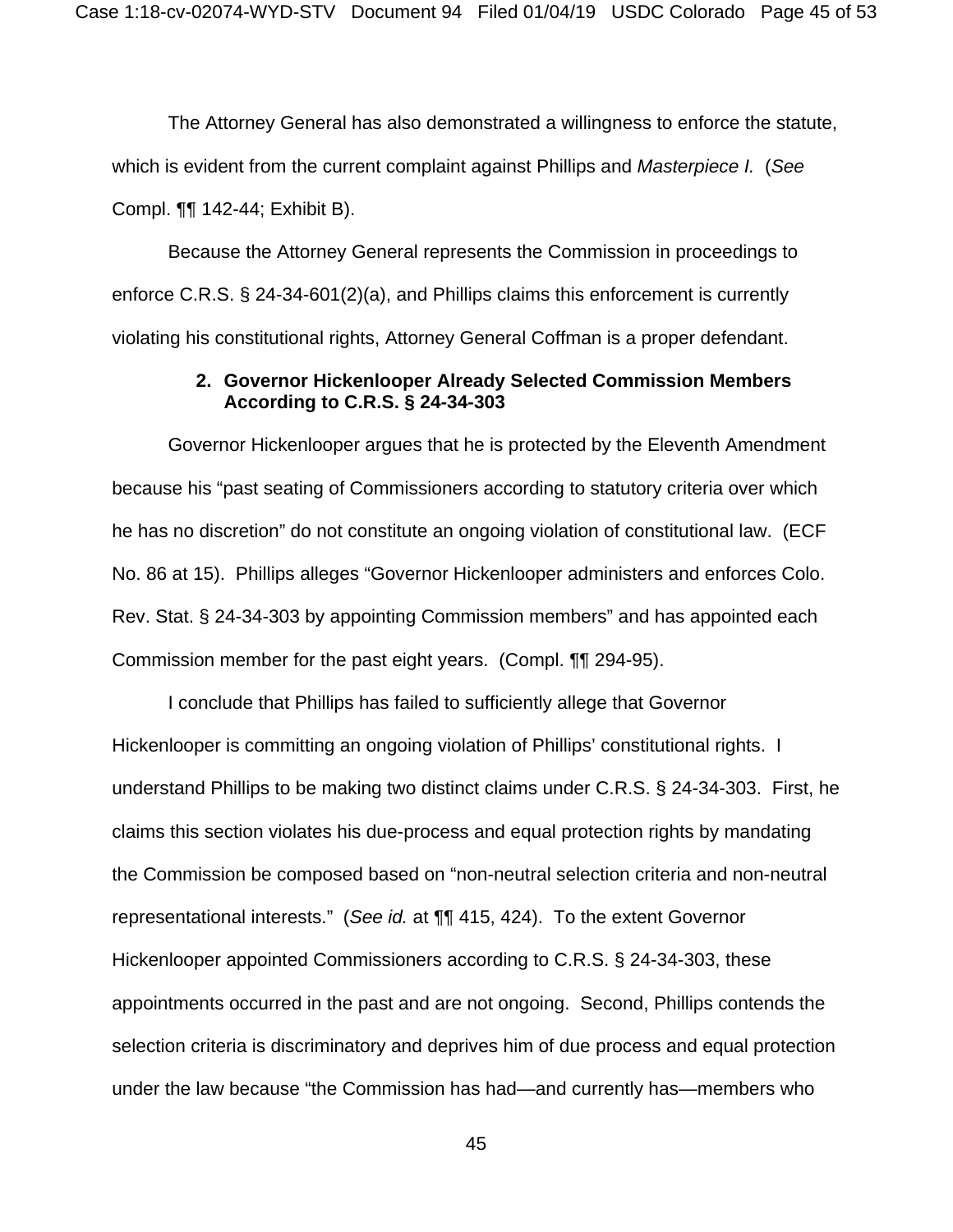are hostile to Phillips and Masterpiece Cakeshop, their religious beliefs, and their religious practices." (*Id.* at ¶¶ 405, 425). The problem with this allegation is that the "ongoing violation of federal law" related to this claim is directed at the Commission members' alleged hostility towards Phillips. The Complaint does not allege that Governor Hickenlooper intentionally selected the Commission members because of their hostility towards Phillips.<sup>9</sup> Therefore, any claim by Phillips that the Commission members' hostility towards him violates his due process and equal protection rights in an ongoing manner is attributable to the individual Commission members and not Governor Hickenlooper.

Accordingly, I find that Governor Hickenlooper is not a proper defendant and should be dismissed from this suit.

## **D. Standing**

1

Finally, Defendants argue Phillips does not have standing to challenge C.R.S. § 24-34-701 because he has not alleged an injury. (ECF No. 64 at 29-30).

Standing has three elements: (1) "an injury in fact . . . which is (a) concrete and particularized . . . and (b) actual or imminent, not conjectural or hypothetical;" (2) "a causal connection between the injury and the conduct complained of"; and (3) "it must be likely, as opposed to merely speculative, that the injury will be redressed by a favorable decision." *Lujan v. Defenders of Wildlife*, 504 U.S. 555, 560-61 (1992) (internal citations and quotation marks omitted). The Tenth Circuit has explained that

<sup>&</sup>lt;sup>9</sup> True, the Complaint alleges "Governor Hickenlooper has appointed many Commission members—including current members—who are openly hostile or opposed to Phillips, his religious beliefs, and his religious practices," (Compl. ¶ 298), but it cannot be inferred from this allegation, or from anywhere else in the Complaint, that Governor Hickenlooper appointed them because of that alleged hostility.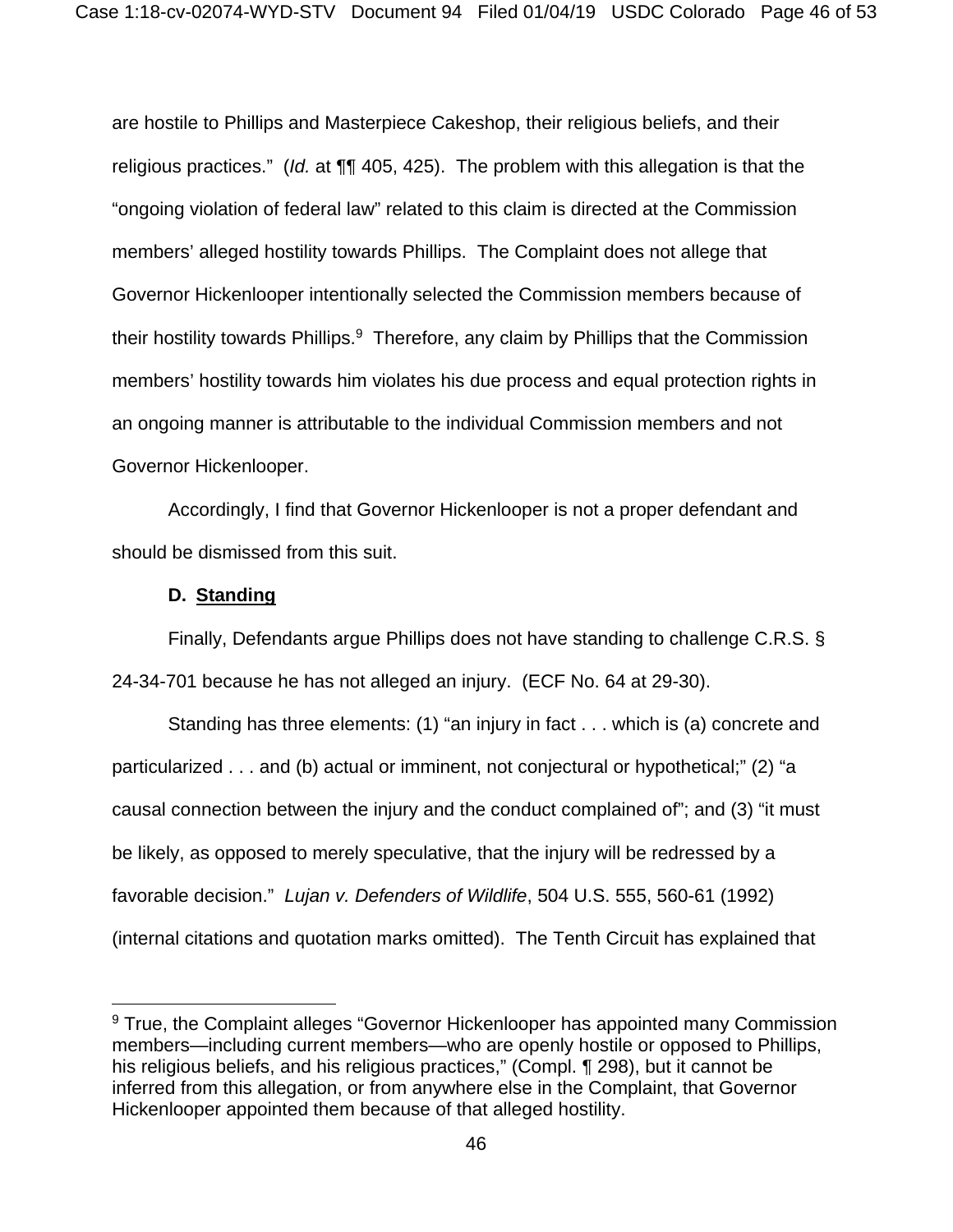[i]n the First Amendment context, two types of injuries may confer Article III standing to seek prospective relief. First, a plaintiff generally has standing if he or she alleges an intention to engage in a course of conduct arguably affected with a constitutional interest, but proscribed by statute, and there exists a credible threat of prosecution thereunder. Plaintiffs may have standing even if they have never been prosecuted or actively threatened with prosecution. Second, although allegations of a subjective chill are not adequate, . . ., a First Amendment plaintiff who faces a credible threat of future prosecution suffers from an ongoing injury resulting from the statute's chilling effect on his desire to exercise his First Amendment.

*Ward v. Utah*, 321 F.3d 1263, 1267 (10th Cir. 2003) (some internal citations and

quotation marks omitted); *see also Phelps v. Hamilton* (*Phelps II*), 122 F.3d 1309, 1326

(10th Cir. 1997) ("A plaintiff generally has standing only if he or she 'has alleged an

intention to engage in a course of conduct arguably affected with a constitutional

interest, but proscribed by statute, and there exists a credible threat of prosecution

thereunder'" (quoting *Babbitt v. United Farm Workers Nat'l Union*, 442 U.S. 289, 298

(1979)).

C.R.S. § 24-34-701 prohibits places of public accommodation, like Masterpiece,

from publishing or displaying any message

- "that is intended or calculated to discriminate or actually discriminates against any . . . sexual orientation, . . . or against any of the members thereof in the matter of furnishing or neglecting or refusing to furnish to them or any one of them . . . any accommodation, right, privilege, advantage, or convenience offered to or enjoyed by the general public[;]" or
- "which states that any of the accommodations. . . shall or will be refused, withheld from, or denied to any person or class of persons on account of . . . sexual orientation, . . .[;]" or
- "that the patronage, custom, presence, ... at such place by any person or class of persons belonging to or purporting to be of any particular . . . sexual orientation, . . . is unwelcome or objectionable or not acceptable, desired, or solicited."

Sexual orientation "means an individual's orientation toward . . . transgender

status or another individual's perception thereof." C.R.S. § 24-34-301(7).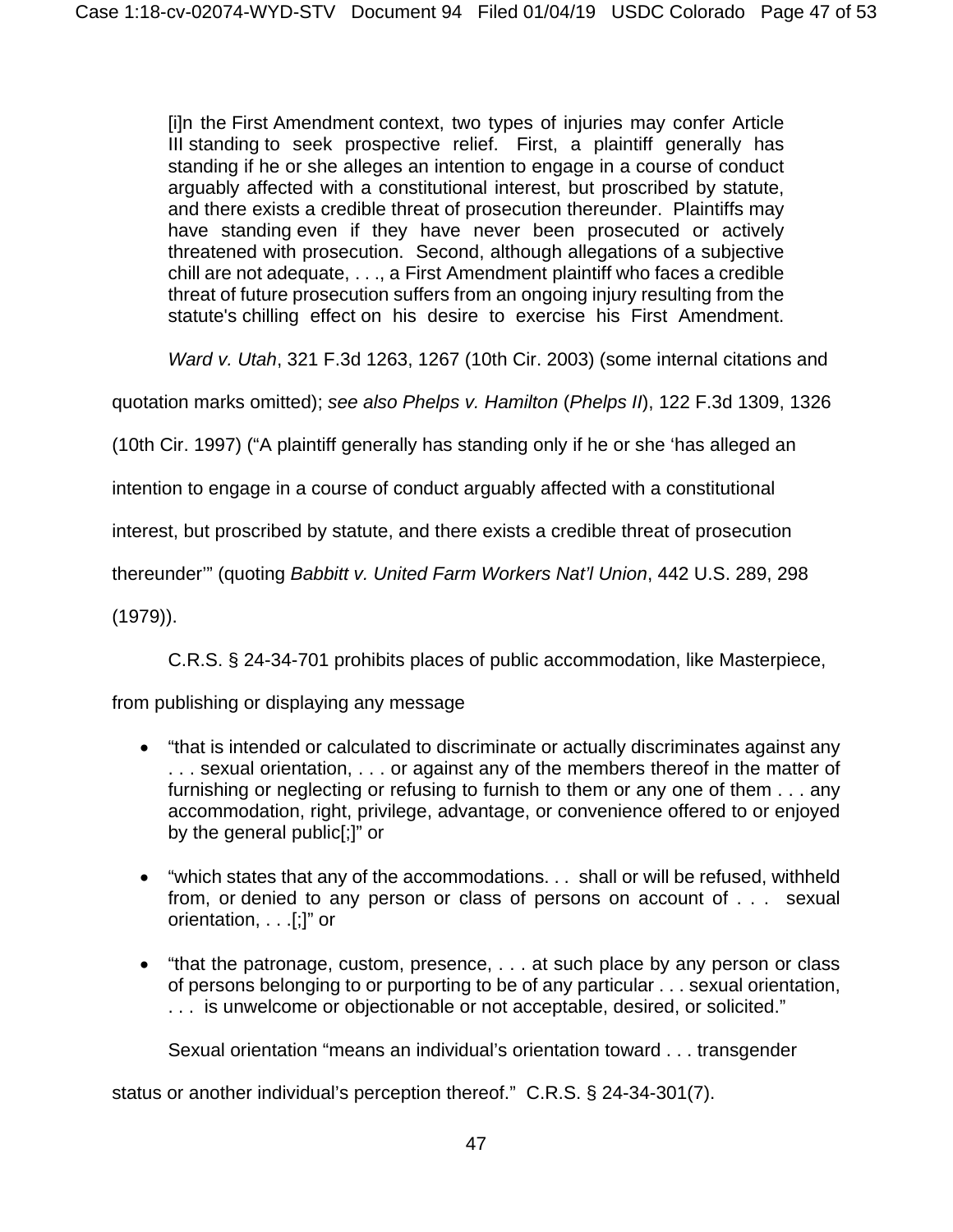Phillips would like to post the following statement on Masterpiece's website:

Masterpiece Cakeshop serves all people—no matter who they are or what protected characteristics they have. . . . But because our religious beliefs guide us in all parts of our lives, we cannot create custom cakes that express messages or celebrate events in conflict with our faith**.** *For example, because of our belief in the teachings of the Bible and our reliance on those teachings as the only source of ultimate truth, we cannot create custom cakes that through words, designs, symbols, themes, or images express messages that . . . celebrate gender transitions*, . . . . This list provides examples of some messages that we have declined to express in the past and will decline to express in the future. It is not intended to be exhaustive. Please understand that if we were to express messages that violate our beliefs, we'd be turning our backs on the faith that inspires our lives.

(Compl. ¶ 270 (emphasis added)). Phillips alleges that Defendants forbid him

from publishing "any communication indicating that Phillips will not create custom cakes

communicating that sex can be changed, that sex can be chosen, or that sex is

determined by perceptions or feelings." (*Id.* at ¶ 278). He also claims that Defendants'

interpretation of C.R.S. § 24-34-701 restricts his "freedom to communicate about the

messages that he will not express through his custom cakes and the religious beliefs

that compel him not express those messages" and has caused him "to chill his speech

on his website and in the media about the messages that he will not express through his

custom cakes and the religious beliefs that compel him not to express those messages."

(*Id.* at ¶¶ 280-81).

I find that Phillips has alleged a sufficient injury to provide him with standing to challenge C.R.S. § 24-34-701. Phillips clearly intends to engage in conduct arguably affected with a constitutional interest, *Ward*, 321 F.3d at 1267, because he alleges that he "wants to communicate in written, electronic, and printed form" the statement "on his website and in the media." (Compl. ¶ 270).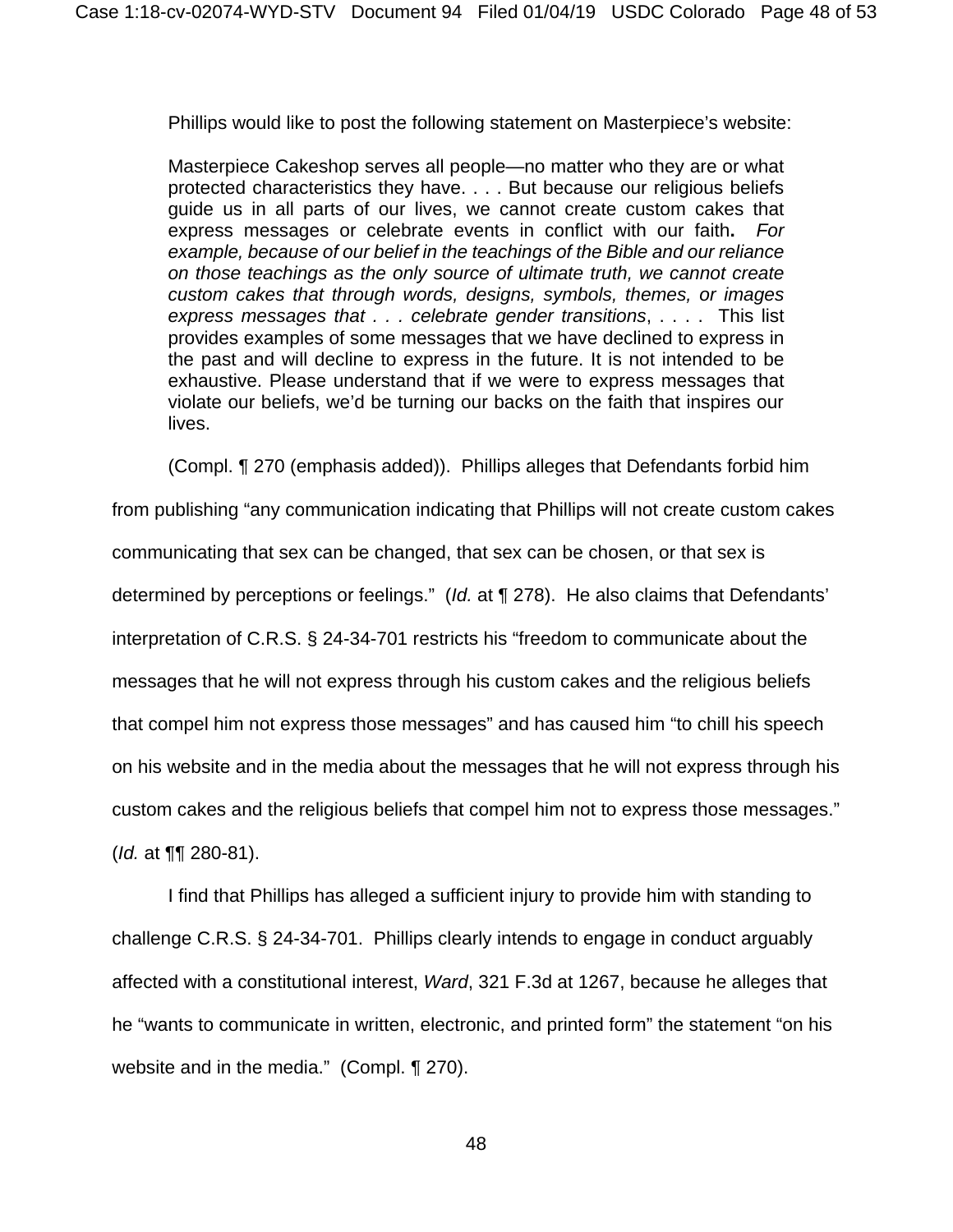Next, C.R.S. § 24-34-701 appears to prohibit Phillips from posting the statement on Masterpiece's website. C.R.S. § 24-34-701 prohibits publishing communications that state any accommodation "shall or will be refused, withheld from, or denied to any person or class of persons" because of sexual orientation and Phillips' statement announces he will not make custom cakes that celebrate gender transitions. Because transgender status is a form of sexual orientation, C.R.S. § 24-34-701 could be interpreted as prohibiting Phillips' statement.

Finally, the Division's probable cause determination and the Commission's filing of a formal complaint against Phillips establish a credible threat of prosecution under C.R.S. § 24-34-701 if Phillips were to post the statement. (Compl. ¶¶ 182, 211, 228). The Division used Phillips' declaration that Masterpiece will not create custom cakes "that promote the idea that a person's sex is anything other than an immutable Godgiven biological reality" to support the conclusion that Masterpiece refused to make the blue and pink cake because of Scardina's transgender status. (Exhibit A at 3-4). Similarly, the Commission found Phillips discriminated against Scardina based on her sexual orientation at the same time it recognized Masterpiece "stated that the bakery would not make the cake as requested by Scardina because it does not make cakes to celebrate a sex-change." (ECF No. 51-2 at ¶ 6). Because the Division and the Commission equate Phillips' actions in declining to make a blue and pink cake to celebrate a transgender birthday with Phillips declining a service because of the customer's sexual orientation in violation of C.R.S. § 24-34-601(2)(a), it is credible that the Division and the Commission will interpret Phillips' statement, which declares his intent to refuse to make cakes that celebrate gender transitions, as a violation of C.R.S.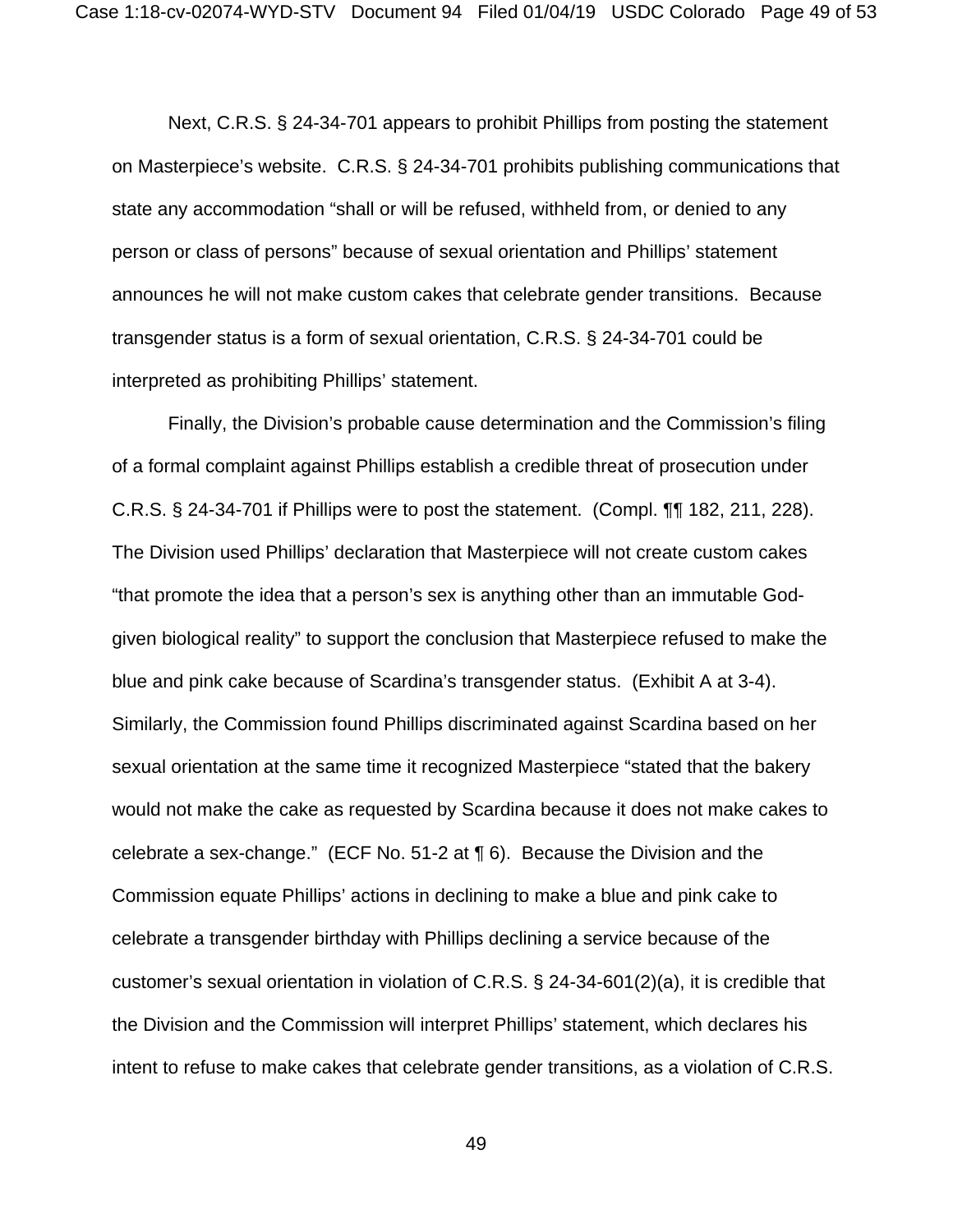§ 24-34-701's prohibition against communicating an intent to refuse a service on account of sexual orientation.

Once Phillips posts the statement on Masterpiece's website, he will arguably have violated C.R.S. § 24-34-701, and the only condition precedent to enforcing the statute is for an individual to file a complaint with the Division or for the Commission to file its own charge alleging discriminatory or unfair practice. C.R.S. § 24-34- 306(1)(a)(b). If an individual or the Commission files a complaint, the Division must investigate the charge. C.R.S. § 24-303-306(2)(a). Given the public interest in this case, and Phillips' allegation that Scardina "googled Masterpiece Cakeshop's information and called the shop on the phone" the day the Supreme Court announced that it would hear *Masterpiece I* (Compl. ¶ 184), "it is not difficult to find it likely that a complaint will be filed if the [statement] is posted." *303 Creative LLC v. Elenis*, 2017 WL 4331065, at \*5 (D. Colo. Sept. 1, 2017).

Defendants counter Phillips' standing argument by claiming the statement is antidiscriminatory and does not actually violate C.R.S. § 24-34-701. (ECF No. 64 at 30; ECF No. 86 at 15). When Defendants say the statement is "anti-discriminatory" they only cite to the first sentence of the statement, and therefore it is unclear whether Defendants really believe the entire statement is anti-discriminatory. (ECF No. 64 at 30). Regardless, I find this argument unpersuasive because of how the Division and the Commission have interpreted C.R.S. § 24-34-601(2)(a) and how they have enforced the statute against Phillips.

Defendants also highlight the caution currently on Masterpiece's website: "Jack [Phillips] cannot create all custom cakes. He cannot create custom cakes that express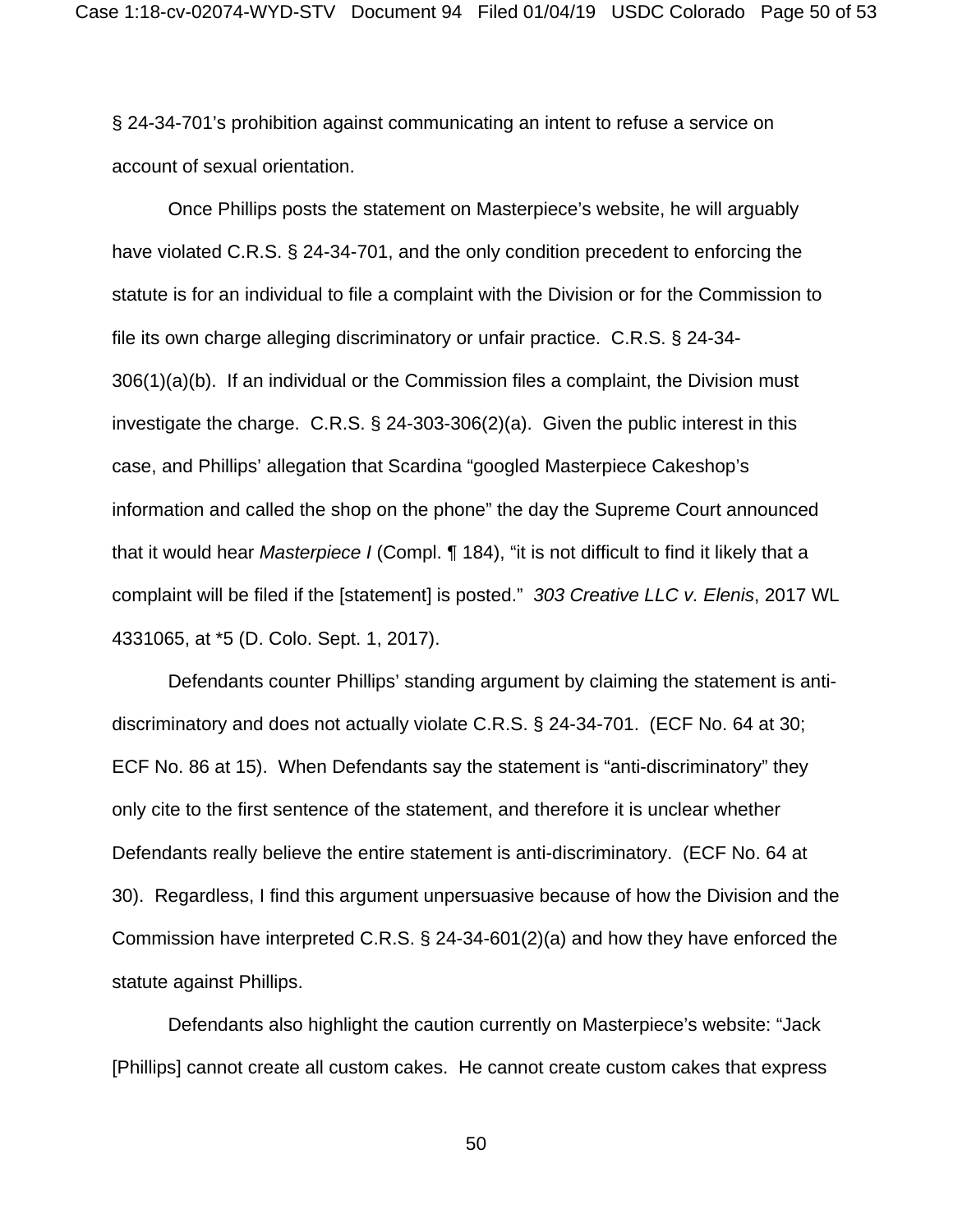messages or celebrate events that conflict with his religious beliefs." (ECF No. 64 at

8).<sup>10</sup> The difference between this statement and the statement Phillips wants to post on

Masterpiece's website is obvious. The current statement says nothing specific about

what kinds of messages Phillips will not convey, while Phillips proposed statement

declares that he will not make custom cakes that "through words, designs, symbols,

themes, or images express messages that . . . celebrate gender transitions." (Compl. ¶

270). It is this last phrase that is prohibited by C.R.S. § 24-34-701.

Phillips also has standing to challenge C.R.S. § 24-34-701 because he has adequately alleged his speech is being chilled by the credible threat of prosecution. *Ward*, 321 F.3d at 1267. A plaintiff may establish that a statute objectively instills a chilling effect on speech by

(1) evidence that in the past they have engaged in the type of speech affected by the challenged government action; (2) affidavits or testimony stating a present desire, though no specific plans, to engage in such speech; and (3) a plausible claim that they presently have no intention to do so *because* of a credible threat that the statute will be enforced.

*Initiative and Referendum Inst. v. Walker*, 450 F.3d 1082, 1089 (10th Cir. 2006).

The first element is intended to "lend[] concreteness and specificity to the plaintiffs'

claims, but it is not "indispensable" because "people have a right to speak for the first

time." *Id.*

 $\overline{a}$ 

Phillips has alleged sufficient facts to meet each of these elements. Regarding

the first element, there is no evidence Phillips has attempted to post a statement like his

proposed statement on his website. But this deficiency is excusable because Phillips'

<sup>10</sup> I take judicial notice of the statement on Masterpiece's website. *See O'Toole v. Northrop Grumman Corp.*, 499 F.3d 1218, 1225 (10th Cir. 2007) ("It is not uncommon for courts to take judicial notice of factual information found on the world wide web.").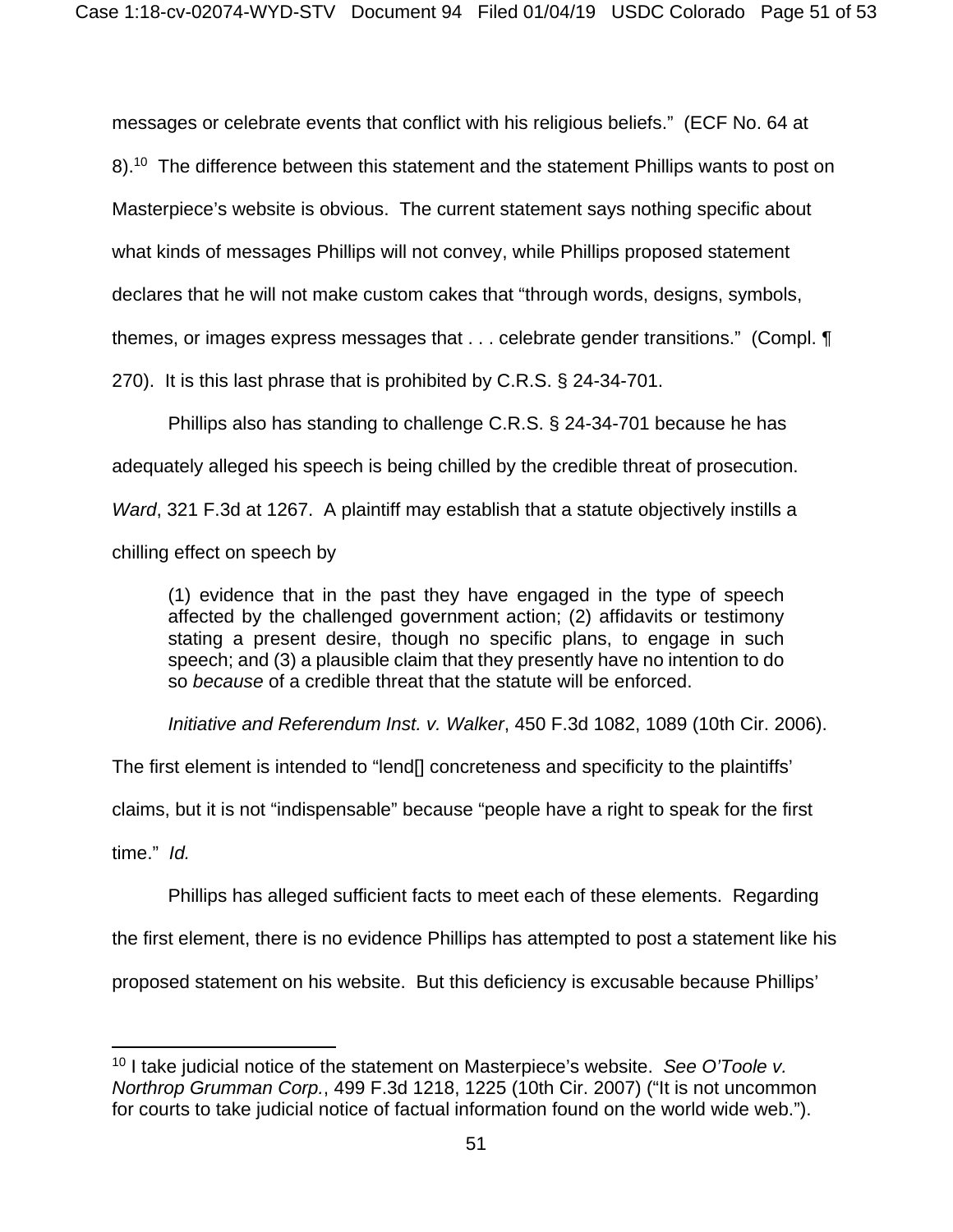desire to publish the statement is partly the product of recent events. For example, Phillips wants to post the statement because of "Colorado's continuing hostility toward his religious beliefs, *including but not limited to the recent probable-cause determination and formal complaint against him*." (Compl. ¶ 267 (emphasis added)). Regarding the second and third elements, Phillips has alleged a specific desire to post the statement, and there is a credible threat the statute will be enforced as previously discussed. (*Id.* ¶¶ 182, 211, 228, 270, 278, 280-81).

The conclusion that Phillips has standing to challenge C.R.S. § 24-34-701 is consistent with Chief Judge Krieger's opinion in *303 Creative LLC v. Elenis*. In *303 Creative LLC*, a Christian graphic designer challenged a provision of C.R.S. § 24-34- 601(2)(a) similar to C.R.S. § 24-34-701. 2017 WL 43310654, at \*1. The designer challenged this statute because she believed it prevented her from posting the following disclaimer on her website: "These same religious convictions . . . prevent me from creating websites promoting and celebrating ideas or messages that violate my beliefs. So I will not be able to create websites for same-sex marriages or any other marriage that is not between one man and one woman." *Id.* at \*3. Chief Judge Krieger concluded that the plaintiff had standing because the disclaimer would have violated C.R.S. § 24-34-601(2)(a), there was a credible threat of prosecution thereunder, and "the sole impediment to its posting [was] enforcement" of the statute. *Id.* at \*5-6.

Accordingly, I find that Phillips has standing to challenge C.R.S. 24-34-701.

## **V. CONCLUSION**

Defendants' Motion to Dismiss (ECF No. 64) is **DENIED IN PART AND GRANTED IN PART** as detailed in this Order. Accordingly, it is